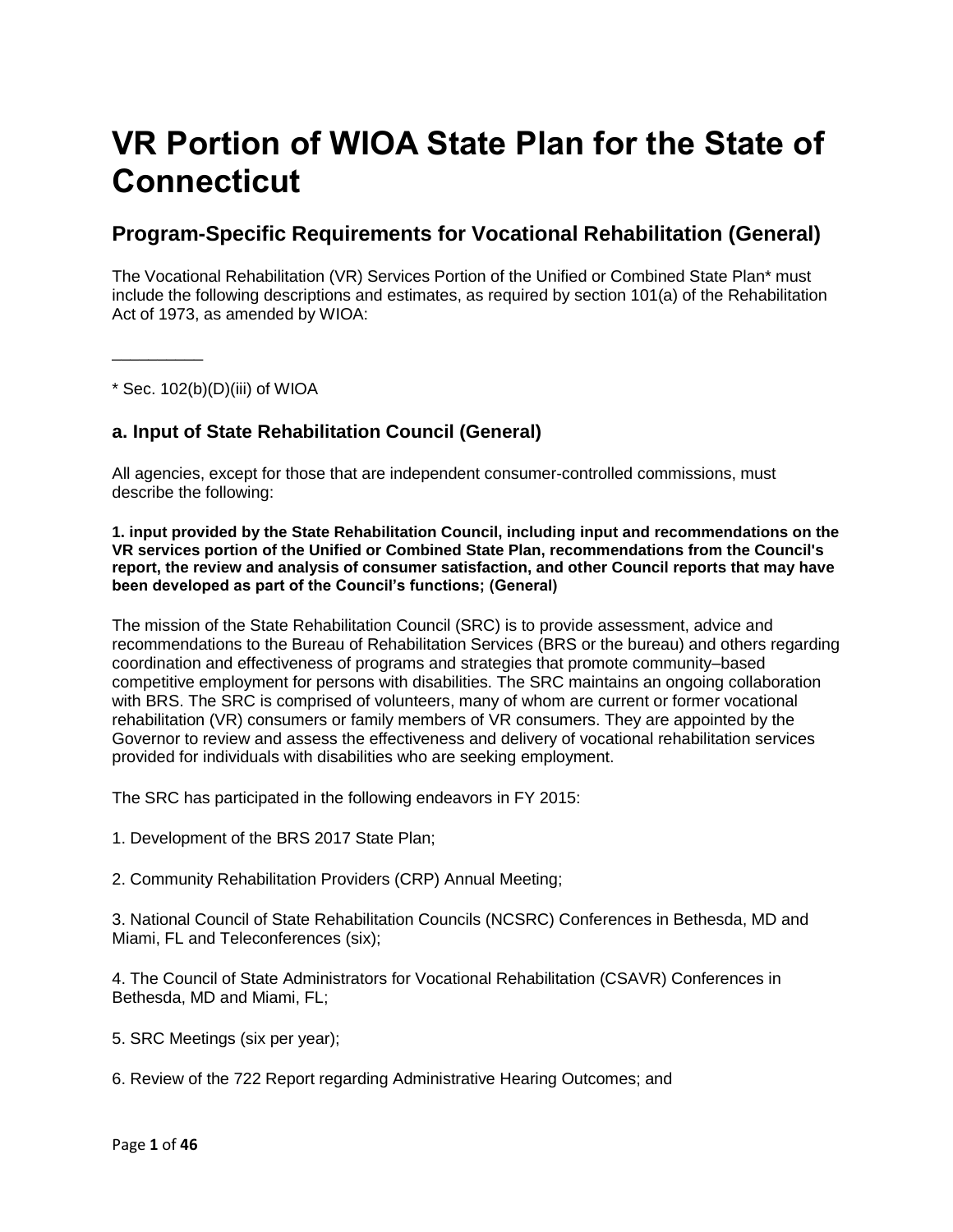7. Updates of Corrective Action Plans resulting from the Rehabilitation Services Administration 2013 Monitoring.

## WIOA

In July, 2014, Congress passed the Workforce Innovation and Opportunity Act (WIOA) to unify the state programs that provide employment services. This bill established some significant changes to the Vocational Rehabilitation (VR) program. At the May 2015 SRC meeting, Acting BRS Director, Amy Porter, reviewed the changes that will impact the VR program and plans the agency has undertaken to prepare to adapt to these new requirements and partner with new entities to provide cohesive employment and training programs for all of Connecticut's residents. These changes will be reported in the upcoming Unified State Plan due March 3, 2016. The SRC worked to better understand WIOA requirements and the desired outcomes that would improve employment services for people with disabilities. The SRC also began to assess how BRS could incorporate changes that would help the VR program successfully meet these new goals.

#### Agency Update

David Doukas became the new Director for BRS on August 21, 2015. He will attend SRC meetings and provide members with information and updates about the VR program. The SRC looks forward to working with Mr. Doukas to continue to improve the quality of services for people in the program.

#### BRS Public Meetings

Due to WIOA, the deadline for the submission of the next State Plan was changed to March, 2016. As part of the focus for the public meeting is to review the State Plan, BRS and the SRC will host public meetings in January/February. Consumers, their families, and others interested in the VR program will be invited to review the draft of the 2017 Unified State Plan that features VR program specific information and employment information and goals among the state partners, as established by WIOA. Their feedback will inform the final version of the Unified State Plan.

#### Consumer Survey

In response to the SRC's goal to assess the effectiveness and delivery of VR services provided by BRS, the SRC collaborated with BRS to commission the Center for Public Policy and Social Research (CPPSR) at Central Connecticut State University (CCSU) to conduct a consumer satisfaction survey of VR recipients for fiscal year 2015. The purpose of this survey is to evaluate the job search services that consumers/participants received from the VR program at BRS.

Two hundred and three consumer interviews were conducted from August 10th through September 24th, 2015. The construction of the survey instrument was a collaborative effort between the SRC, BRS and CPPSR. The list of consumers from which this survey data is drawn was provided by BRS. That list of 600 individuals represents a small sampling of the 8,672 current and former VR consumers that BRS served in fiscal year 2015. Consumer names were pulled from all regions.

Of the 600 consumer names provided for the survey, 75 individuals chose not to respond to the survey and 88 individuals could not be reached due to an out–of–service number, an inaccurate number, or use of a privacy device. Three individuals were either deceased or incarcerated, while six others had language barriers. The remaining 225 consumers did not answer the phone following numerous attempts, throughout multiple days and evenings. CPPSR called each consumer a minimum of seven times, though in most cases, attempts reached upwards of ten calls.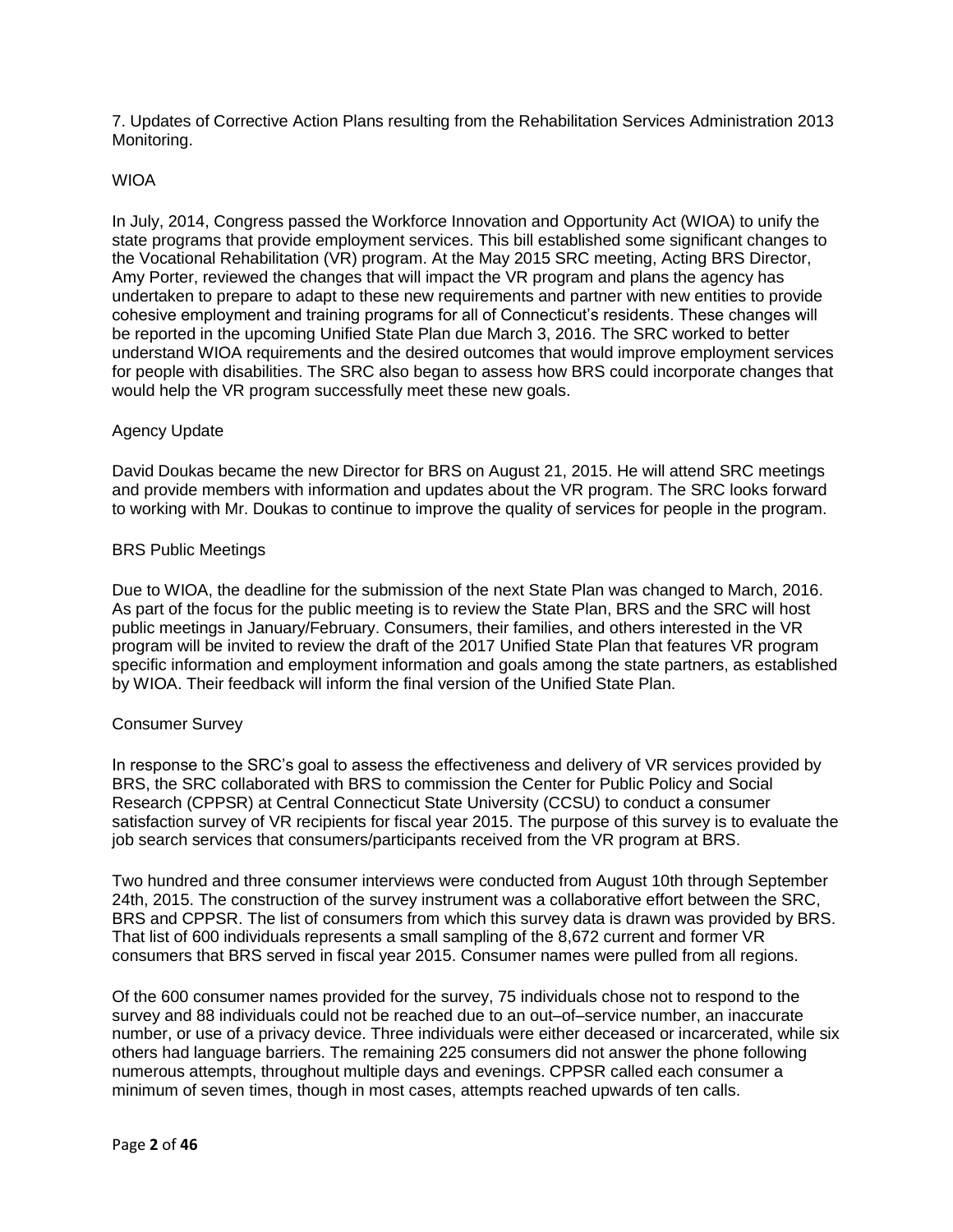Out of the respondents who CPPSR was able to reach, this survey has a 6% margin of error at the 95% confidence interval. This means that statistical differences outside of the +/– 6% margin of error will only exist approximately 5% of the time.

SRC Recommendations to BRS

The Designated State unit's response to the Council's input and recommendations Several of these recommendations appeared last year, but the SRC believes they are ongoing issues that warrant continued attention this year.

Recommendation 1 – We support BRS as it seeks new locations to better serve VR consumers. We applaud efforts to insure better visibility of BRS offices. We continue to recommend that signage to enable optimum visibility be a priority of all offices. The SRC is requesting that updates on signage and access to all buildings continue to be provided at SRC meetings. BRS Response: The bureau continues to be very active in its endeavor to improve the physical locations of our offices. We have completed two critical re–location projects in the first quarter of FFY 2016 and are planning additional moves within this year. We agree that both exterior and interior signage at our offices could be improved and have been systematically working toward addressing this. In many locations municipal building codes, landlord issues and physical space itself limits our signage options, but efforts to maximize our visibility are to be made wherever possible.

Recommendation 2 – The accessible parking in the Waterbury office is on a grade that makes it difficult for consumers who use wheelchairs to transfer out of and into vehicles. The SRC recommends that when the parking lines are repainted, the accessible spaces be moved further right where the grade is not difficult to maneuver.

Recommendation 3 – Some consumers are still confused upon arrival at offices shared with DSS. It would be beneficial to consumers and families if BRS expands the website to include pictures of offices and perhaps a virtual tour of each office so consumers will know where to park and what to expect when entering into the building.

Recommendation 4 – The SRC recommends BRS strengthen communication between counselors and consumers, especially when consumer cases are being transferred to another counselor. We would like to know what BRS expects of staff regarding response time to consumer telephone calls and emails. We would also like to have reports on how staff is meeting that expectation. Also, what is the procedure to ensure consumer contact is not lost when cases are transferred to new counselors?

Recommendation 5 – The SRC has a continued interest in all of the state agency collaborative projects including the Department of Mental Health and Addiction Services (DMHAS)/BRS Agency Collaborative regarding services and employment options for consumers with psychiatric issues, the Department of Developmental Services (DDS)/BRS agency collaborative and the Bureau of Education Services for the Blind (BESB) and BRS collaborative. Please provide updates at the SRC meetings about any achievements that have been attained, the strategies that have been developed to improve outcomes, the training that is available to staff, and any activity that will occur as a result of BRS' attendance at the CSAVR conference.

Recommendation 6 – The Business Committee will continue efforts to make presentations about BRS to businesses and chambers of commerce to help publicize the VR program. The committee would like to work closely with BRS to develop a brochure to distribute on these occasions. The SRC requests regular updates regarding new projects and initiatives that will benefit the business community.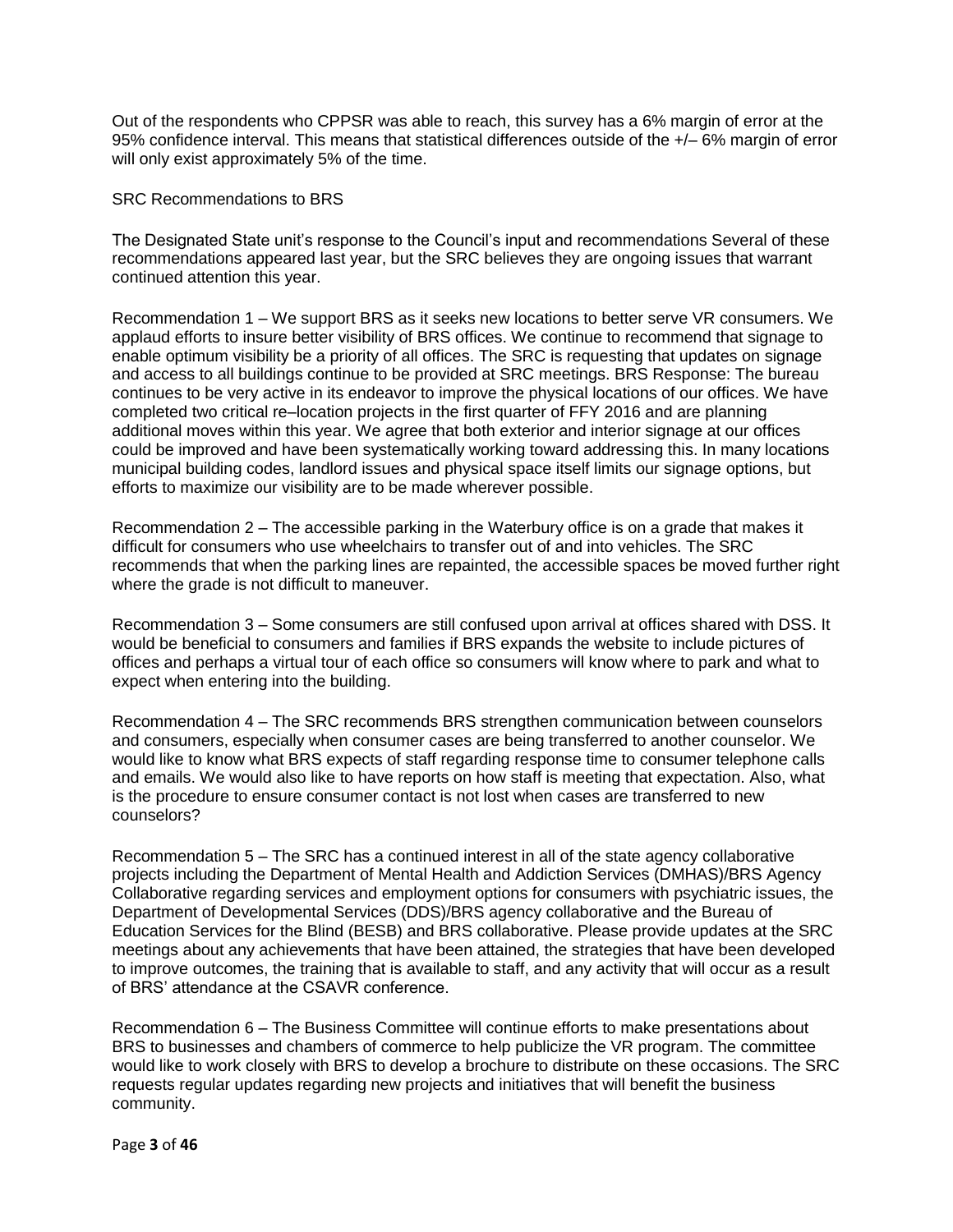Recommendation 7 – The SRC recommends that BRS increase engagement with businesses to increase hiring of VR consumers.

## **2. the Designated State unit's response to the Council's input and recommendations; and (General)**

BRS Response 1: The bureau continues to be very active in its endeavor to improve the physical locations of our offices. We have completed two critical re–location projects in the first quarter of FFY 2016 and are planning additional moves within this year. We agree that both exterior and interior signage at our offices could be improved and have been systematically working toward addressing this. In many locations municipal building codes, landlord issues and physical space itself limits our signage options, but efforts to maximize our visibility are to be made wherever possible.

BRS Response 2: The bureau has been and will continue to work closely with the Connecticut Department of Administrative Services and the lessor of our Waterbury office related to the re– grading and expansion of the parking lot. We will continue to pursue improvement at this location, insure no issues are present at newly established locations and also address any additional issue that are identified at other existing office locations.

BRS Response 3: BRS continually updates website content, including information related to BRS offices. We will look into providing pictures of the locations. We will also update the directions to include parking and building entrance instructions. The state of Connecticut is implementing a new website portal that we hope will be functional in 2016. Once this website is implemented we plan to provide user friendly and accessible information for the general public, which will include BRS office information in detail. In addition, we will continue to utilize social media to provide outreach to consumers and the public to increase awareness of office locations and services.

BRS Response 4: The VR Supervisors oversee case transfers and will continue working on a resolution to this concern. Going forward, consumers can expect that within two weeks of requesting a transfer to another counselor and/or office they will be contacted by the new counselor, (or his/her designee) to schedule an appointment. In the case of case transfers happening due to a caseload vacancy, consumers receive a letter as soon as the vacancy occurs with contact information to be used until the position is filled. Mechanisms for formally tracking transfer cases and yielding metrics related to response times will be investigated and, to the extent possible, developed.

BRS Response 5: BRS continues to maintain Memoranda of Understanding/Agreement and active, robust partnerships with various state agencies. We are committed to routinely sharing information about these collaborations and will continue to do so.

BRS Response 6: BRS supports the SRC in their reaching out to businesses and chambers of commerce to market our services. We have a variety of materials developed that are geared toward highlighting the benefits of employers working with the VR program. We would be interested in presenting these materials to the SRC and developing any additional brochures that are determined necessary. The bureau will also offer regular updates regarding initiatives and projects with the employment community at SRC meetings.

Response 7: BRS Response: BRS remains very committed to engaging with businesses. This is evident in BRS housing a business services unit, Connect–Ability Staffing, which is responsible for business outreach and development throughout Connecticut. BRS plans on expanding Connect– Ability Staffing's capacity for outreach in order to facilitate more connections with businesses and, ultimately, more employment opportunities for VR consumers.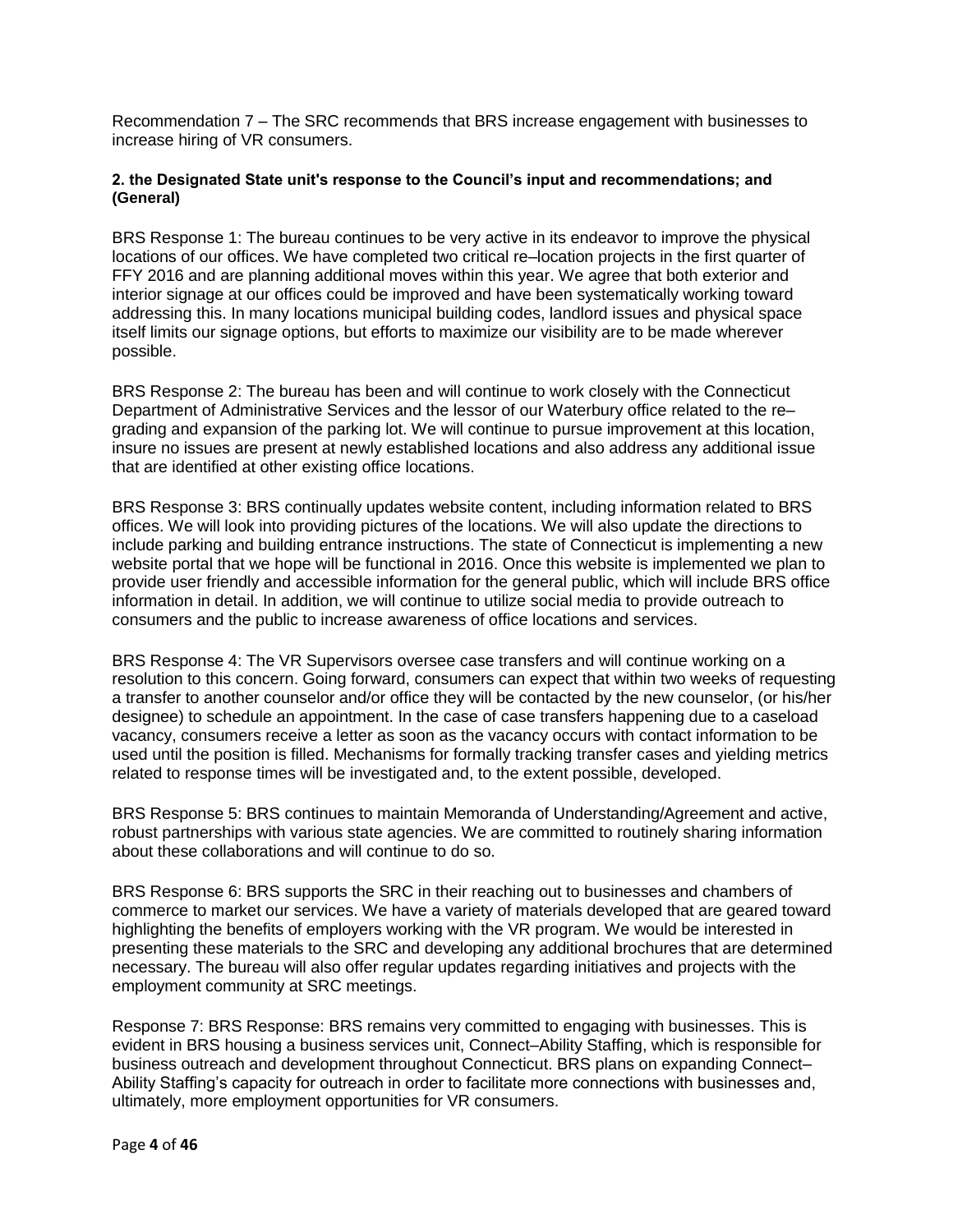## **3. the designated State unit's explanations for rejecting any of the Council's input or recommendations. (General)**

The designated state unit did not reject any of the Council's input or recommendations.

## **b. Request for Waiver of Statewideness (General)**

When requesting a waiver of the statewideness requirement, the designated State unit must identify the types of services to be provided by the program on a non-statewide basis. The waiver request must also include written assurances that:

## **1. a local public agency will provide the non-Federal share of costs associated with the services to be provided in accordance with the waiver request; (General)**

The Bureau of Rehabilitation Services is not requesting a Waiver of Statewideness.

## **2. the designated State unit will approve each proposed service before it is put into effect; and (General)**

Not applicable.

## **3. All State plan requirements will apply (General)**

requirements of the VR services portion of the Unified or Combined State Plan will apply to the services approved under the waiver.

Not applicable.

## **c. Cooperative Agreements with Agencies Not Carrying Out Activities Under the Statewide Workforce Development System. (General)**

Describe interagency cooperation with and utilization of the servivces and facilities of agencies and programs that are not carrying out activities through the statewide workforce development system with respect to:

#### **1. Federal, State, and local agencies and programs; (General)**

BRS has Memoranda of Agreement (MOA) and Memoranda of Understanding (MOU) with the following entities:

(1) Federal, State, and local agencies and programs:

a) Social Security Administration: Information Exchange Agreement to receive data regarding consumers' work history. b) The Connecticut Department of Veterans' Affairs MOU enables collaboration of services for veterans.

c) The Connecticut Distance Learning Consortium MOA enables BRS to create and host the Connect–Ability Distance Learning Initiative (DLI) which are free online e–learning modules for job seekers with disabilities, employers, Community Rehabilitation Providers, vocational rehabilitation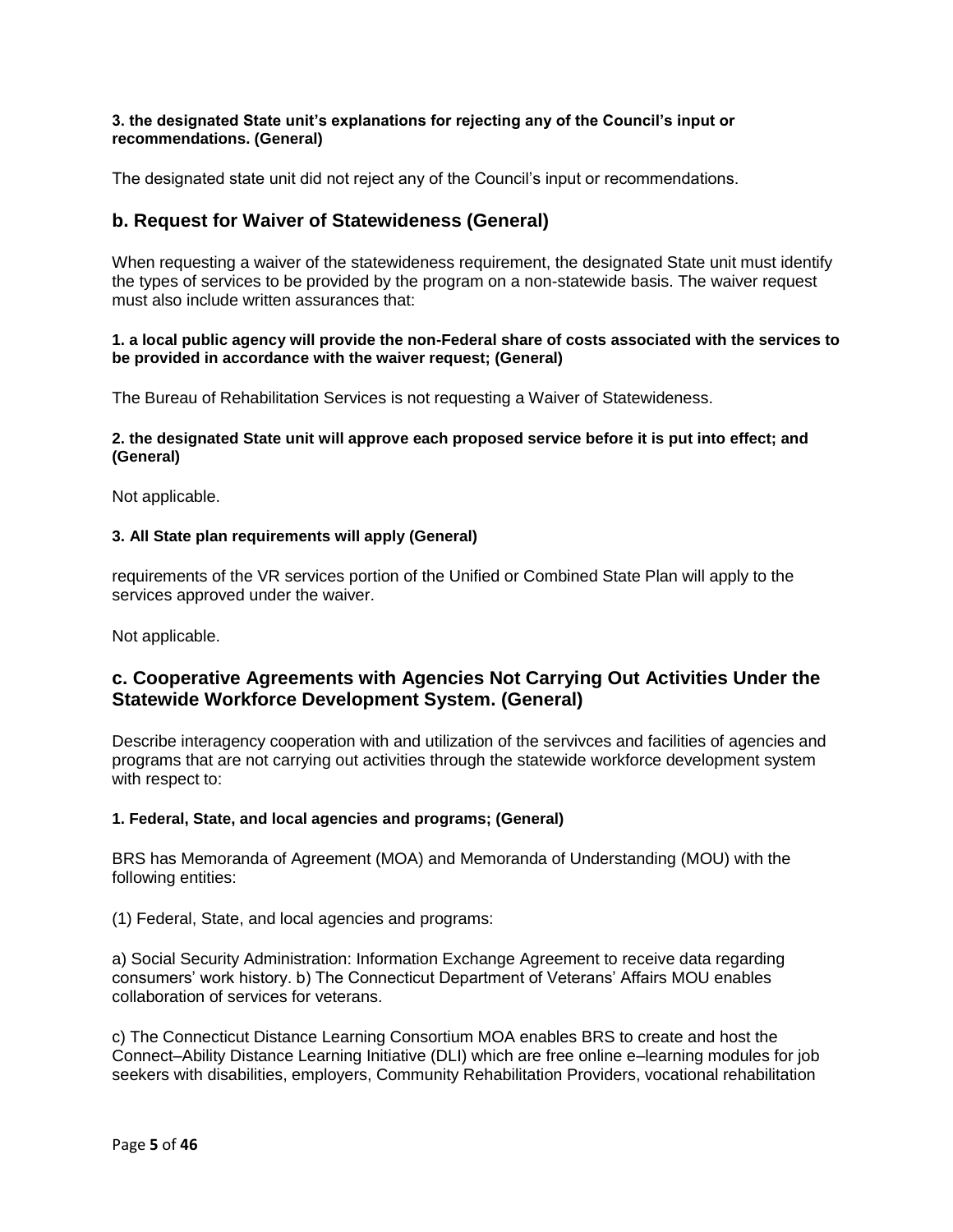staff and others. Modules are accessible and some are available in Spanish or American Sign Language. BRS also uses the DLI as a training registration platform for staff trainings.

d) The Department of Social Services (DSS) MOA enables DORS/BRS to receive select administrative supports and access to information systems, applications and networks from DSS. It also formalizes the transfer of funding to conduct Learning Disability evaluation services related to the collaboration in serving potentially eligible consumers receiving Temporary Assistance for Needy Families (TANF).

e) The Mashantucket Pequot Tribal Nation (MPTN) MOU enables collaboration and coordination of vocational rehabilitation services.

f) Through the Secure Jobs Connecticut Pilot, a Letter of Agreement enables BRS and the Departments of Education (SDE), Housing (DOH), Labor (DOL), and Social Services (DSS) to collaborate with the Community Foundation for Greater New Haven, the Connecticut Coalition to End Homelessness, the Connecticut Women's Education and Legal Fund, Fairfield County's Community Foundation, the Hartford Foundation for Public Giving, the Liberty Bank Foundation, the Melville Charitable Trust, the Office of Early Childhood, the Partnership for Strong Communities, the United Way of Greater New Haven, and the United Way of CT to end homelessness by 2015 for Veterans, 2016 for those experiencing chronic homelessness, and by 2022 for families with children and youth.

g) BRS also has agreements with Central Connecticut State University and the University of Maine, Farmington to train student interns.

## **2. State programs carried out under section 4 of the Assistive Technology Act of 1998; (General)**

The Connecticut Assistive Technology (AT) Act Program is housed within DORS along with BRS, therefore an MOA is not needed. The Program Director for the AT Act program serves in the role of AT Consultant to the VR program and a strong relationship has been established. The AT Act program operates an AT device lending service specifically for VR consumers. The Program Director provides AT demonstrations when needed and assists VR consumers in participating in reuse activities. Additionally, VR consumers are able to utilize the alternate financing program operated by the AT Act program to assist in paying for needed devices that the VR program may not be able to provide, such as vehicles, which can then be modified by the VR program.

The following are formal agreements that have been established to provide activities under section 4 of the AT Act: a) The State Education Resource Center (SERC) MOU enables SERC to expand newly established Assistive Technology (AT) Device Demonstration Center to primarily show educators and other school personnel about various AT devices. b) The Southern Connecticut State University MOA enables laptops and iPads with specific software to be loaned to CT K–12 schools for up to four months to allow students to try devices before they are purchased.

## **3. Programs carried out by the Under Secretary for Rural Development of the United States Department of Agriculture; (General)**

Through the Department of Rehabilitation Services, BRS is a part of the State Workforce System that engages with the Department of Agriculture's Disability Employment Program.

#### **4. Noneducational agencies serving out-of-school youth; and (General)**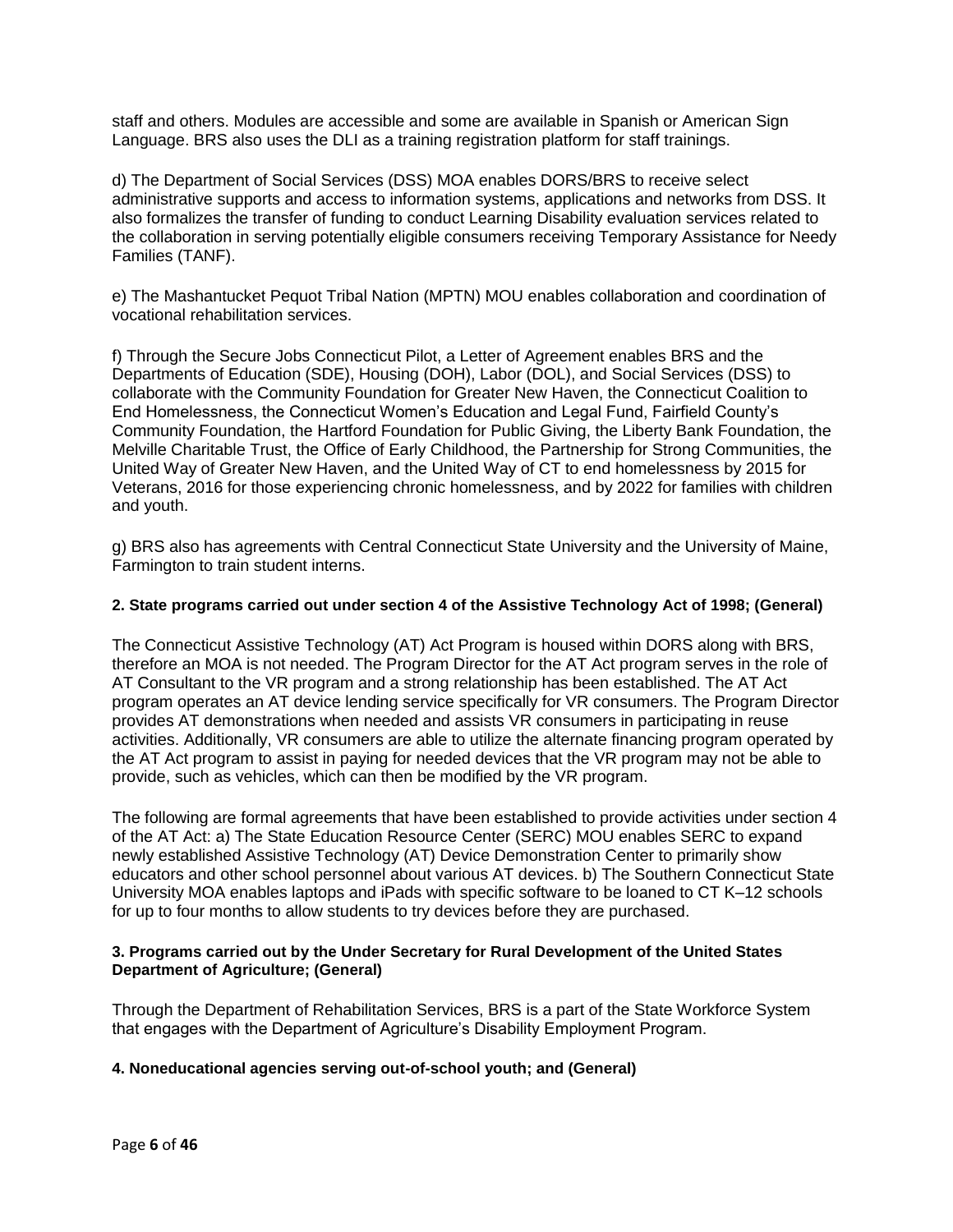BRS engages community rehabilitation providers working with out-of-school youth to assess their needs.

## **5. State use contracting programs. (General)**

a) The Office of the Attorney General MOA enables review and approval of Community Rehabilitation Providers (CRPs) contracts and legal representation at Administrative Hearings for consumers.

b) The Office of the State Comptroller MOU provides approval and processing of expenses for consumers and staff.

## **d. Coordination with Education Officials (General)**

Describe:

## **1. DSU's plans (General)**

The designated State unit's plans, policies, and procedures for coordination with education officials to facilitate the transition of students with disabilities from school to the receipt of VR services, including pre-employment transition services, as well as procedures for the timely development and approval of individualized plans for employment for the students.

With the passage of WIOA, the BRS Transition Committee has collaborated with the State Department of Education (SDE) and a number of entities to implement pre–employment transition services including the Connecticut Transition Community of Practice, the North East Transition Group, Regional Transition Committee, Transition Task Force, Collaboration Across the Life Span, Education Transition Liaisons, Southern Connecticut State University Career Advisory Committee, CT–AHEAD/Higher Education Schools, the Department of Labor, and the WDBs.

Prior to initiation of pre–employment transition efforts, BRS had liaison counselors assigned to each high school to work directly with students and collaborate with education administrators to sign a referral protocol yearly. With implementation of WIOA, 10 VR counselors have been assigned to work exclusively with students with disabilities.

SDE and BRS have staff that serve on each other's advisory committees (Transition Task Force and BRS Transition Committee). Program staff attends common training regarding the Individualized Education Plan (IEP), secondary transition services and WIOA. SDE and BRS collaborated to develop a statewide CT Transition Community of Practice (COP) with a broad stakeholder base as a single portal for transition resource development, professional development, and interagency collaboration. SDE and BRS initiated statewide strategic planning with agencies, school districts, families and other stakeholders.

Information on the formal interagency agreement with the State Department of Education (SDE) includes the following:

#### **2. Information on the formal interagency agreement with the State educational agency with respect to: (General)**

**A. consultation and technical assistance to assist educational agencies in planning for the transition of students with disabilities from school to post-school activities, including VR services; (General)**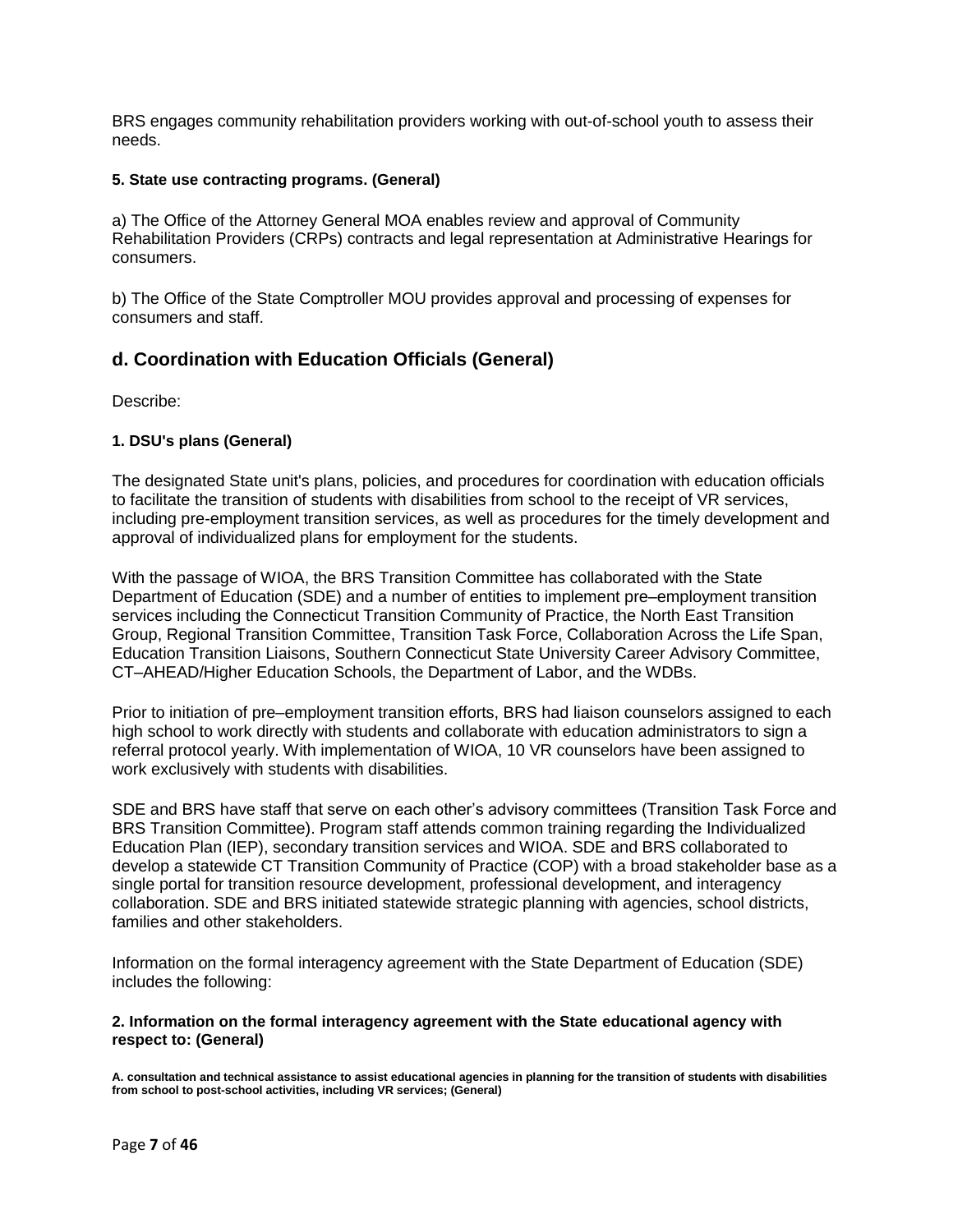a) A Transition Coordinator position is co–funded to provide one–on–one meetings between students, VR counselors, secondary staff, and families. This coordinator also attends group meetings, transition fairs and trainings including Community of Practice (COP) and Education Transition Liaison meetings. She provides consultation and technical assistance to assist educational agencies in planning for the transition of students with disabilities from school to post– school activities, including VR services.

**B. transition planning by personnel of the designated State agency and educational agency that facilitates the development and implementation of their individualized education programs; (General)**

b) BRS and SDE jointly collaborate with school liaisons and secondary staff, students and families.

**C. roles and responsibilities, including financial responsibilities, of each agency, including provisions for determining State lead agencies and qualified personnel responsible for transition services; (General)**

c) The VR counselors assigned to provide pre–employment transition services will spend 100% of their time delivering these services; 100% of their salaries will be committed as well.

#### **D. procedures for outreach to and identification of students with disabilities who need transition services. (General)**

d) Procedures for outreach will be identified and implemented through a comprehensive marketing and communication plan. The primary focus will be on marketing and promoting BRS pre– employment transition services to help implement WIOA changes in the VR program. This statewide approach will communicate a consistent VR message.

## **e. Cooperative Agreements with Private Nonprofit Organizations (General)**

(Formerly known as Attachment 4.8(b)(3)). Describe the manner in which the designated State agency establishes cooperative agreements with private non-profit VR service providers.

BRS has partnership agreements with several Community Rehabilitation Programs (CRP); we procure CRP services through Purchase of Service (POS) contracts.

Through a POS contract with the Connecticut Association for Human Services (CAHS), consumers who are 18 or older and are eligible for Social Security Benefits receive Individualized Financial Capability Coaching to improve their knowledge of finances.

## **f. Arrangements and Cooperative Agreements for the Provision of Supported Employment Services (General)**

(Formerly known as Attachment 4.8(b)(4)). Describe the designated State agency's efforts to identify and make arrangements, including entering into cooperative agreements, with other State agencies and other appropriate entities in order to provide supported employment services and extended employment services, as applicable, to individuals with the most significant disabilities, including youth with the most significant disabilities.

The bureau provides supported employment and extended services to consumers with significant disabilities, as appropriate. Bureau counselors work with each individual consumer to identify necessary services. In the process of developing an Individual Plan for Employment, the counselor and consumer make decisions about the need for supported employment or extended services. When the services are deemed necessary, the counselor and consumer identify a source of long– term funding and meet with a representative case manager, if appropriate. Once long–term supports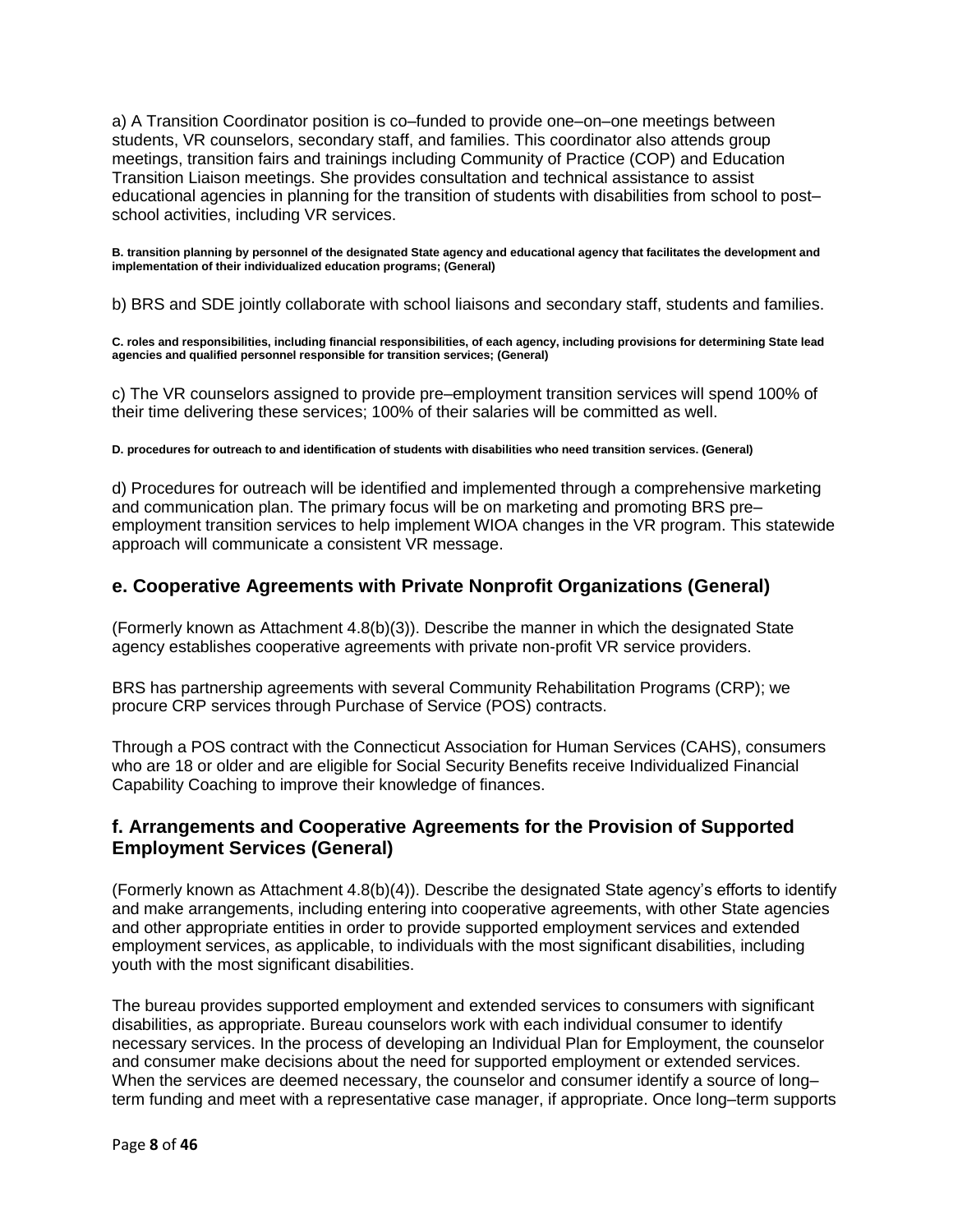are obtained, the plan can be executed. Supported employment and extended services are provided in partnership with our statewide network of Community Rehabilitation Programs (CRP). These arrangements are based on fee–for–service contracts. We use a series of strategies to accomplish the goals of supported or extended employment, including the following:

• The statewide Ongoing Employment Supports Committee is a resource for identifying supported employment funding opportunities on a case by case basis;

• Cooperative agreements with CRPs, One–Stop Centers and Independent Living Centers (ILCs) allow for additional employment supports through the Ticket to Work program; and

• The Interagency Employment Practice Improvement Collaborative for staff in BRS, the Department of Mental Health and Addiction Services (DMHAS), and CRPs is designed to increase successful employment outcomes to an underserved target population.

## **g. Coordination with Employers (General)**

(Formerly known as Attachment 4.8(b)(5)). Describe how the designated State unit will work with employers to identify competitive integrated employment and career exploration opportunities in order to facilitate the provision of:

## **1. VR services; and (General)**

VR Services: BRS employs a Business Services Unit, Connect–Ability (CA) Staffing Employment Consultants, which is responsible for employer outreach efforts across Connecticut. The CA Staffing Employment Consultants build relationships with employers to identify their workforce development needs. Through these mutually beneficial relationships, CA Staffing offers business services such as disability awareness trainings, candidate pre–screening, Working Interviews, On–the–Job Trainings and Industry Specific Training and Placement Programs. In turn, the CA Staffing Employment Consultants obtain real–time labor market information that is shared with Vocational Rehabilitation Counselors and participants of the vocational rehabilitation program as part of their career path exploration and decision making process. This dual–customer approach allows BRS to prepare VR consumers for long–term, sustained employment in a constantly evolving labor market.

#### **2. transition services, including pre-employment transition services, for students and youth with disabilities. (General)**

Transition Services: BRS will procure transition services for students with disabilities that include placement with employers to participate in work–based learning experiences and work place readiness training, as defined in WIOA. The scope of services will include social skill development, independent living, and instruction in self–advocacy, peer mentoring and assistive technology. Upon graduation, Youth will benefit from transition services to prepare for, seek and maintain employment and secure supports needed to be successful.

## **h. Interagency Cooperation (General)**

Describe how the designated State unit will collaborate with the State agency responsible for administering each of the following programs to develop opportunities for competitive integrated employment, to the greatest extent practicable:

## **1. the State Medicaid plan under title XIX of the Social Security Act; (General)**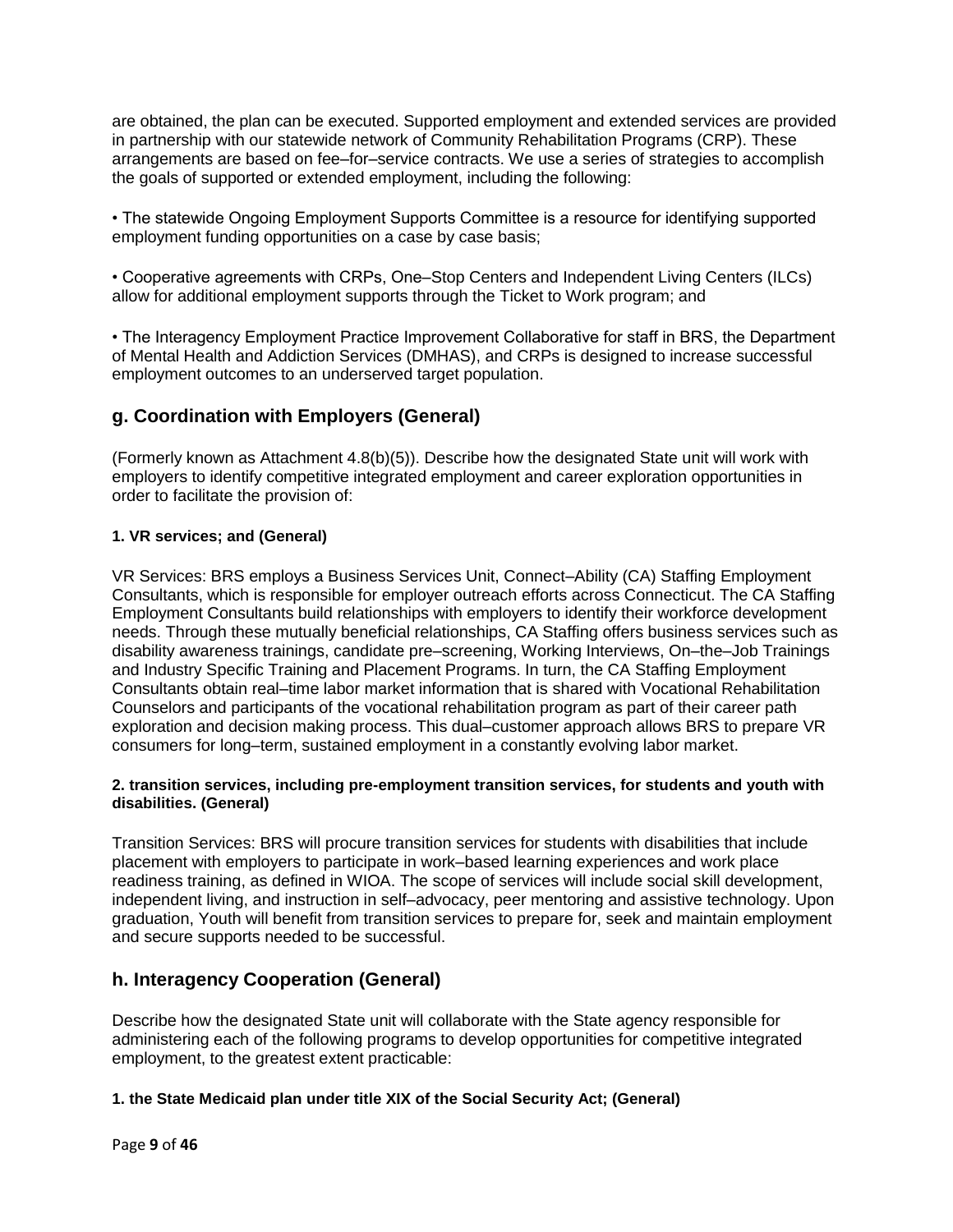The State Medicaid plan under Title XIX of the Social Security Act is a program operated by the Department of Social Services (DSS). For over 20 years until 2014, BRS functioned as a Designated State Unit with DSS serving as its Designated State Agency. As a result of this long–term relationship, BRS has a close working relationship with DSS programs such as TANF, the Medicaid Buy–In, and Money Follows the Person. We offer technical assistance through our Vocational Rehabilitation and Benefits Counseling programs. BRS intends to work with DSS to develop an agreement that formalizes these referral and service processes.

## **2. the State agency responsible for providing services for individuals with developmental disabilities; and (General)**

The Department of Developmental Services (DDS) MOU enables coordinated vocational employment services for people with intellectual disabilities to minimize overlap of resources.

## **3. the State agency responsible for providing mental health services. (General)**

The Department of Mental Health and Addiction Services (DMHAS) MOU enables BRS to staff counselors at Local Mental Health Authority (LMHA) locations.

The Department of Mental Health and Addiction Services (DMHAS) MOA enables BRS to partially fund a shared position to improve service delivery and collaboration for consumers of both programs.

## **i. Comprehensive System of Personnel Development; Data System on Personnel and Personnel Development (General)**

(Formerly known as Attachment 4.10)). Describe the designated State agency's procedures and activities to establish and maintain a comprehensive system of personnel development designed to ensure an adequate supply of qualified State rehabilitation professional and paraprofessional personnel for the designated State unit, including the following:

#### **1. Data System on Personnel and Personnel Development (General)**

#### **A. Qualified Personnel Needs. (General)**

Describe the development and maintenance of a system for collecting and analyzing on an annual basis data on qualified personnel needs with respect to:

#### **i. the number of personnel who are employed by the State agency in the provision of VR services in relation to the number of individuals served, broken down by personnel category; (General)**

BRS maintains a computerized record system for personnel needs, resources, and training. In addition to this information, the bureau annually uses a caseload management program called System 7 and results of ongoing needs assessments to analyze personnel needs.

BRS assisted 8,672 consumers in Federal Fiscal Year (FFY) 2015. With 77 VR counselors, the ratio of VR counselors to all consumers is 1:113; the ratio of VR supervisors to consumers is 1:964. The ratio of all staff to consumers is 1:65. Of the 8,672 total annual consumers, 3,002 developed an Individualized Plan for Employment (IPE). Based on the same number of VR counselors, the ratio of staff to all consumers with an IPE is 1:39; VR supervisors to consumers with an IPE is 1:334; and all staff to consumers with an IPE is 1:22.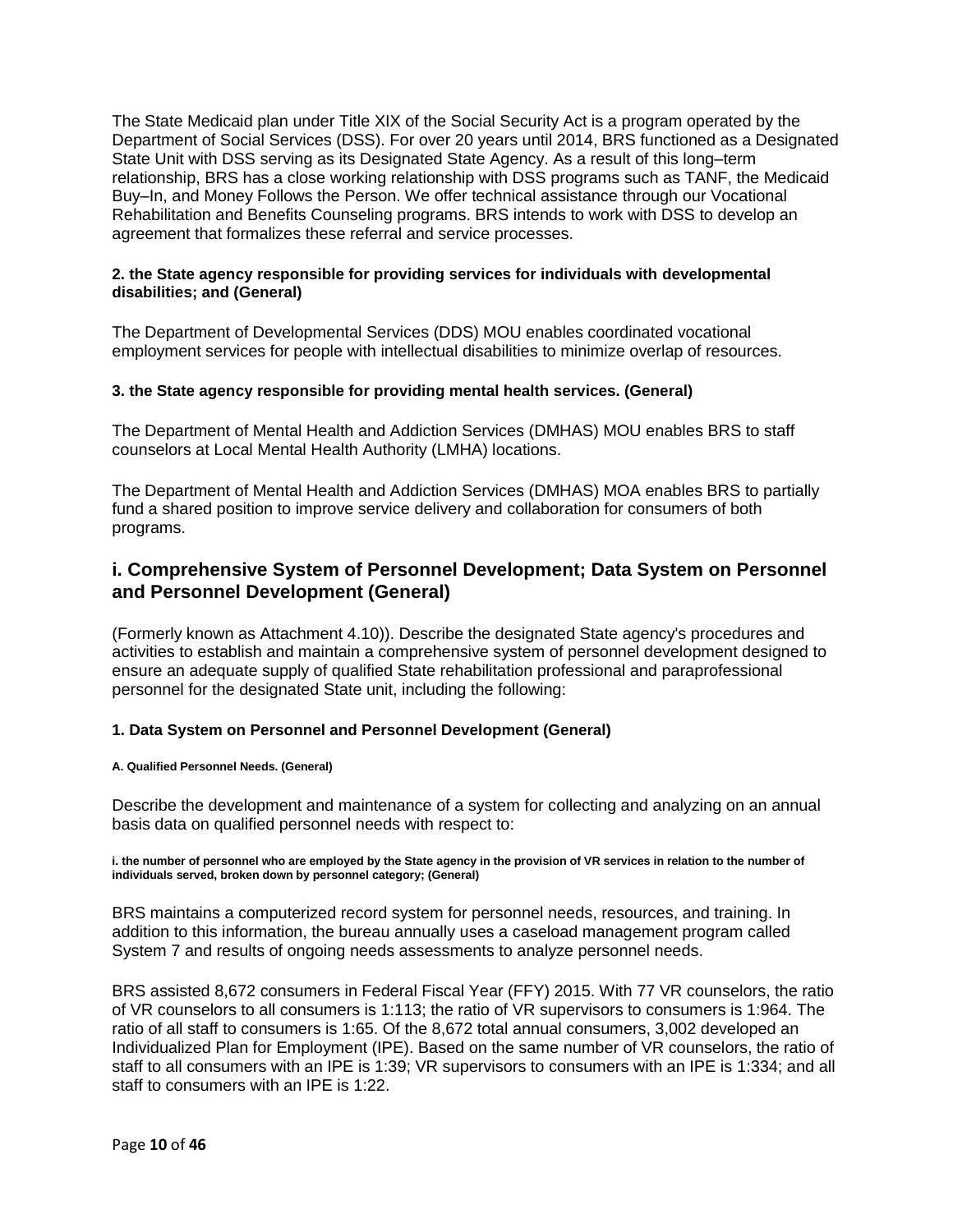Personnel Category Total Positions

Support (Administrative Assistant, Fiscal, Secretary) 34

Central Office Consultants 11

District Directors 3

Managers 3

VR Supervisors 9

VR Counselors 88

**ii. the number of personnel currently needed by the State agency to provide VR services, broken down by personnel category; and (General)**

Personnel Category Current Vacancies

Support (Administrative Assistant, Fiscal, Secretary) 2

Central Office Consultants 0

District Directors 1

Managers 0

VR Supervisors 0

VR Counselors 11

**iii. projections of the number of personnel, broken down by personnel category, who will be needed by the State agency to provide VR services in 5 years based on projections of the number of individuals to be served, including individuals with significant disabilities, the number of personnel expected to retire or leave the field, and other relevant factors. (General)**

Personnel Category Projected Vacancies Over the Next 5 Years

Support (Administrative Assistant, Fiscal, Secretary) 6

Central Office Consultants 4

District Directors 1

Managers 0

VR Supervisors 2

VR Counselors 25

**B. Personnel Development (General)**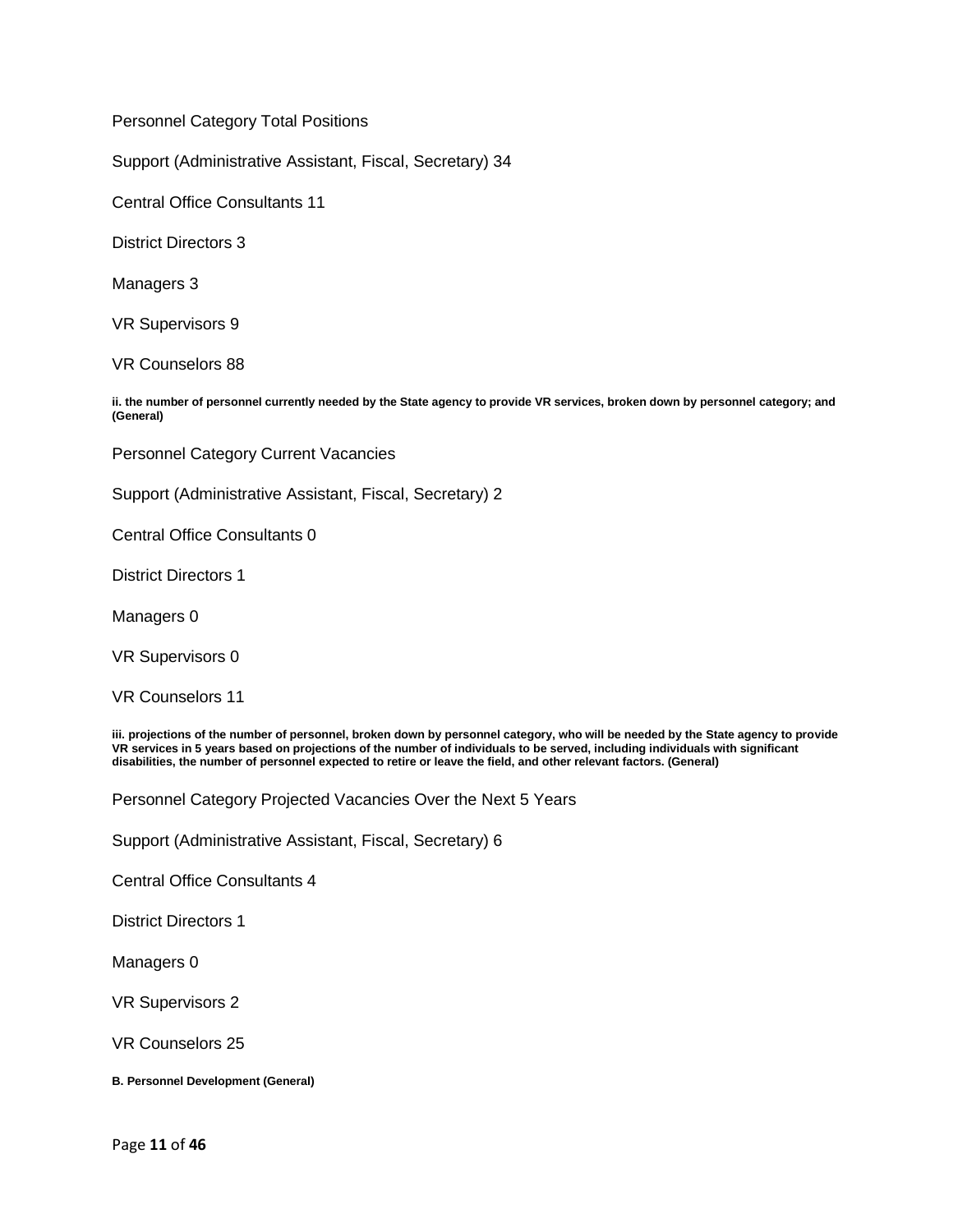Describe the development and maintenance of a system for collecting and analyzing on an annual basis data on personnel development with respect to:

#### **i. a list of the institutions of higher education in the State that are preparing VR professionals, by type of program; (General)**

We analyze the graduate information from the regional Council on Rehabilitation Education (CORE)– accredited universities to find schools that offer required courses or graduate degrees in rehabilitation counseling. We also check with local CORE schools for the availability of distance learning opportunities for the required CSPD courses. In the state of Connecticut, there is one CORE–accredited institution of higher education that is preparing vocational rehabilitation professionals: Central Connecticut State University (CCSU). All rehabilitation counseling graduates from this college will be eligible to sit for the Certified Rehabilitation Counselor (CRC) exam.

#### **ii. the number of students enrolled at each of those institutions, broken down by type of program; and (General)**

Currently, there are 91 students enrolled in the CCSU vocational rehabilitation program.

**iii. the number of students who graduated during the prior year from each of theose institutions with certification or licensure, or with the credentials for certification or licensure, broken down by the personnel category for which they have received, or have the credentials to receive, certification or licensure. (General)**

There are 11 RSA scholars, with six expected to graduate. Last year, there were 25 graduates from the CCSU program.

#### **2. Plan for Recruitment, Preparation and Retention of Qualified Personnel (General)**

Describe the development and implementation of a plan to address the current and projected needs for qualified personnel including, the coordination and facilitation of efforts between the designated State unit and institutions of higher education and professional associations to recruit, prepare, and retain personnel who are qualified, including personnel from minority backgrounds and personnel who are individuals with disabilities.

BRS sends announcements for Counselor positions to all CORE–accredited institutions of higher education that train VR Counselors in the United States. We have initiated contacts with all CORE– accredited universities so that we can continue to find well–qualified staff for the vacancies we anticipate in the future. In addition to the Connecticut–based CORE institution listed above, we are in close contact with the regional institutions from which we have traditionally found Counselor applicants (Assumption and Springfield Colleges in MA, and Salve Regina in RI); we have staff that serve on advisory boards or teach at these institutions.

The bureau has recruited qualified staff representative of the population of Connecticut: the 32% diversity of our staff exceeds the 22% diversity of our state. We have recruited 11% of our staff from individuals that have disabilities. Our primary challenge has been finding Master's level counselors who are proficient with Spanish or American Sign Language (ASL). We will continue the following steps to ensure there is a sufficient pool of qualified counselors for future openings:

• Increase our on–campus college recruitments;

• Increase presentations to high school students. Inner–city high schools with increased percentages of minority students will be targeted to generate interest in rehabilitation counseling as a vocation;

• Increase the number of consumers we help to go into the rehabilitation counseling profession; and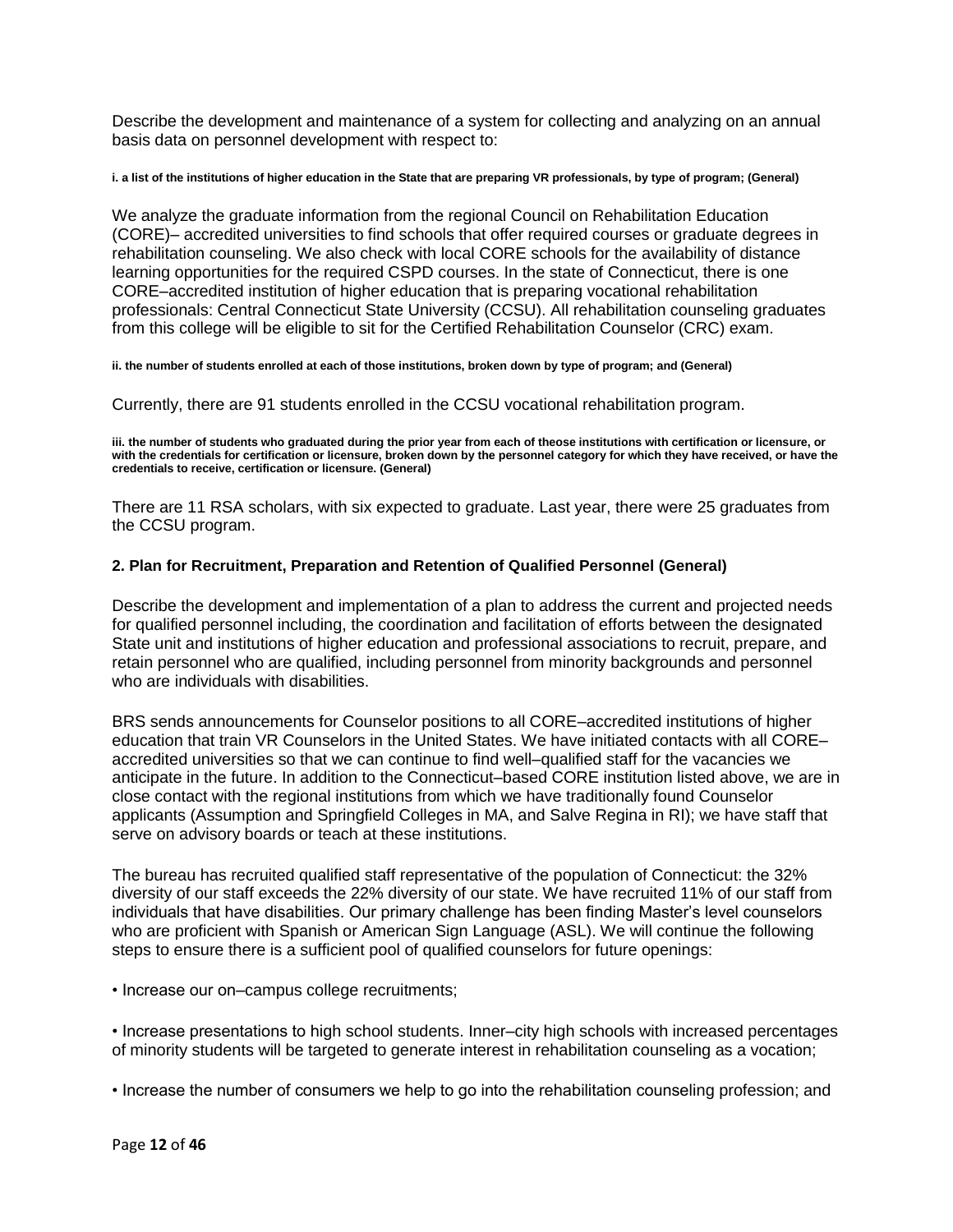• Increase recruitment, including media that serve diverse populations, and continue online nationwide recruitment.

In Connecticut, there are several factors that ensure retention of staff. The majority of staff leaves because of retirement or choosing to stay home with children rather than leaving for another position. BRS attributes the reasons for retention success as follows:

- BRS recruits staff that is committed to the importance of VR work;
- In–service training is available to staff at all levels;
- Staff may give input into decisions that affect the way they work; and

• Staff can participate in ongoing committees: Staff Training, Regional Training, Community Rehabilitation Providers, Transition, Autism Spectrum, and the BRS Annual Meeting.

The committees ensure that staff have input into the work of the bureau. The committees also give staff opportunities for leadership experiences that will help them prepare for other positions in BRS.

BRS offers staff an opportunity to create Individual Staff Development Plans (ISDP) to identify areas of an employee's current job that need further development, areas that could be developed to prepare for a future job in the agency, and training needed for either. ISDPs encourage staff to pursue areas of their strength and interest. This activity helps to identify staff training needs and prepares staff for growth needed to meet future succession challenges.

## **3. Personnel Standards (General)**

Describe the State agency's policies and procedures for the establishment and maintenance of personnel standards consistent with section  $101(a)(7)(B)$  and 34 CFR 361.18(c) to ensure that designated State unit professional and paraprofessional personnel are adequately trained and prepared, including:

**A. standards that are consistent with any national or State-approved or -recognized certification, licensing, registration, or other comparable requirements that apply to the profession or discipline in which such personnel are providing VR services; and (General)**

The current requirements for CSPD are based on the national standards for Certified Rehabilitation Counselors. The National Standard is determined by the Commission on Rehabilitation Counselor Certification (CRCC). BRS hires counselors that meet the following:

1. Master's in Rehabilitation Counseling from a CORE–accredited institution; or

2. Master's and current Certified Rehabilitation Counselor (CRC) certification; or

3. Master's in Counseling with one integrated or two separate graduate level courses with the primary focus on the Theories and Techniques of Counseling course (–s) as part of the required curriculum; or

4. Master's, Specialist, or Doctoral degree in one of 13 qualifying majors (as specified by CRCC) granted from a college or university accredited by a recognized regional accrediting body at the time the degree was conferred.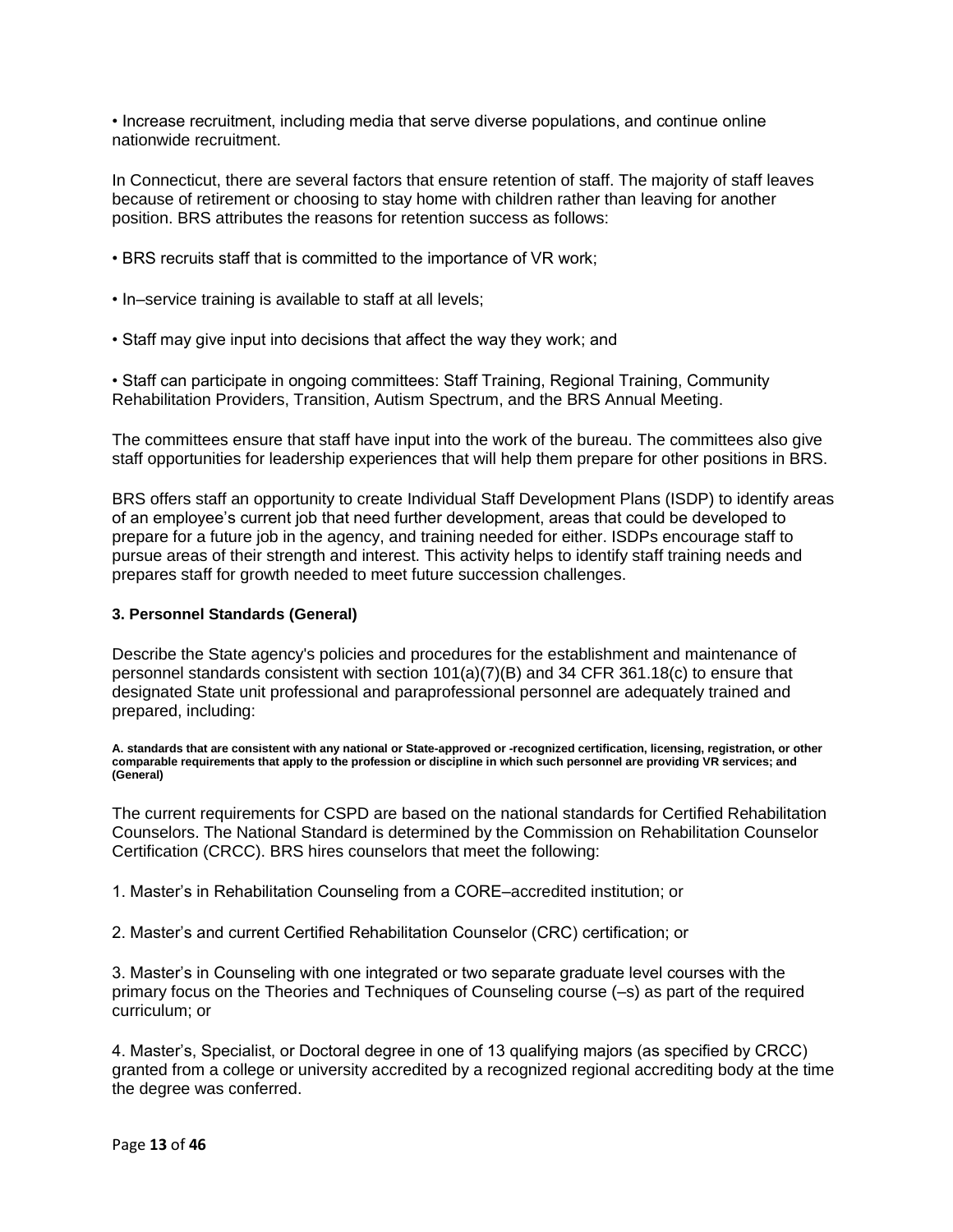Even though BRS bases its educational standards for VR Counselors on the national standards for Certified Rehabilitation Counselors, it does not require counselors to have CRC certification. However, applicants with a CORE–accredited rehabilitation Master's degree should be able to sit for the CRC exam.

BRS employees interested in CRC certification are encouraged to contact the Commission on Rehabilitation Counselor Certification at the following website: http://www.crccertification.com/ for more specific information on their credentials and experience. BRS does not guarantee that the above criteria will entitle a counselor to sit for the CRC exam. The bureau provides training at no cost, and offers Continuing Education Units (CEU's), which will count toward the ongoing training requirements by CRC.

**B. the establishment and maintenance of education and experience requirements, in accordance with section 101(a)(7)(B)(ii) of the Rehabilitation Act, to ensure that the personnel have a 21st century understanding of the evolving labor force and the needs of individuals with disabilities. (General)**

BRS will pay for and require the following graduate courses for new counselors in permanent positions with a Master's in Counseling as described in 3 or 4 above. The number of additional required courses will depend on the previous education of the new employee as well as total months of vocational rehabilitation counseling experience. The bureau's definition of education, course curriculum, and experience is based on current standards for the national Certified Rehabilitation Counselor certification:

• 60 months of vocational counseling experience accepted by the credentialing committee – no additional courses are required. CSPD requirements are met.

• Individuals with less than 60 months of vocational counseling experience will be required to take up to nine additional courses, based on a review of the graduate transcript. These specific required courses are determined by CRCC as Theories of Counseling, Techniques of Counseling, Foundations of Rehabilitation Counseling, Assessment, Occupational Information or Job Placement, Medical Aspects of Disability, Psychosocial Aspects of Disability, Multicultural Issues, and Case Management and Rehabilitation Services.

In addition to education requirements, BRS encourages staff to pursue certification in their field. The bureau embraces the CSPD process to ensure a 21st century understanding of the evolving labor force and the needs of individuals with disabilities; continuous organizational development, and, continuous improvement of the competencies of all staff.

BRS also seeks continuous improvements in service delivery, the continuation of a professional level VR staff that can consistently achieve quality employment outcomes as specified in the Rehabilitation Act and promised in the Americans with Disabilities Act. In addition, we continually seek ways to meet the needs of our consumers and deliver a complete array of services based on the goals of employment, community participation, and informed consumer choice. The bureau has hired a qualified, diverse, flexible and progressive rehabilitation staff to serve our current and future consumers. BRS strives toward the continuous development of desired consumer outcomes: sustained jobs, jobs with future growth, and jobs with sufficient earnings.

## **4. Staff Development. (General)**

Describe the State agency's policies, procedures, and activities to ensure that, consistent with section101(a)(7)(C) of the Rehabilitation Act, all personnel employed by the designated State unit receive appropriate and adequate training in terms of: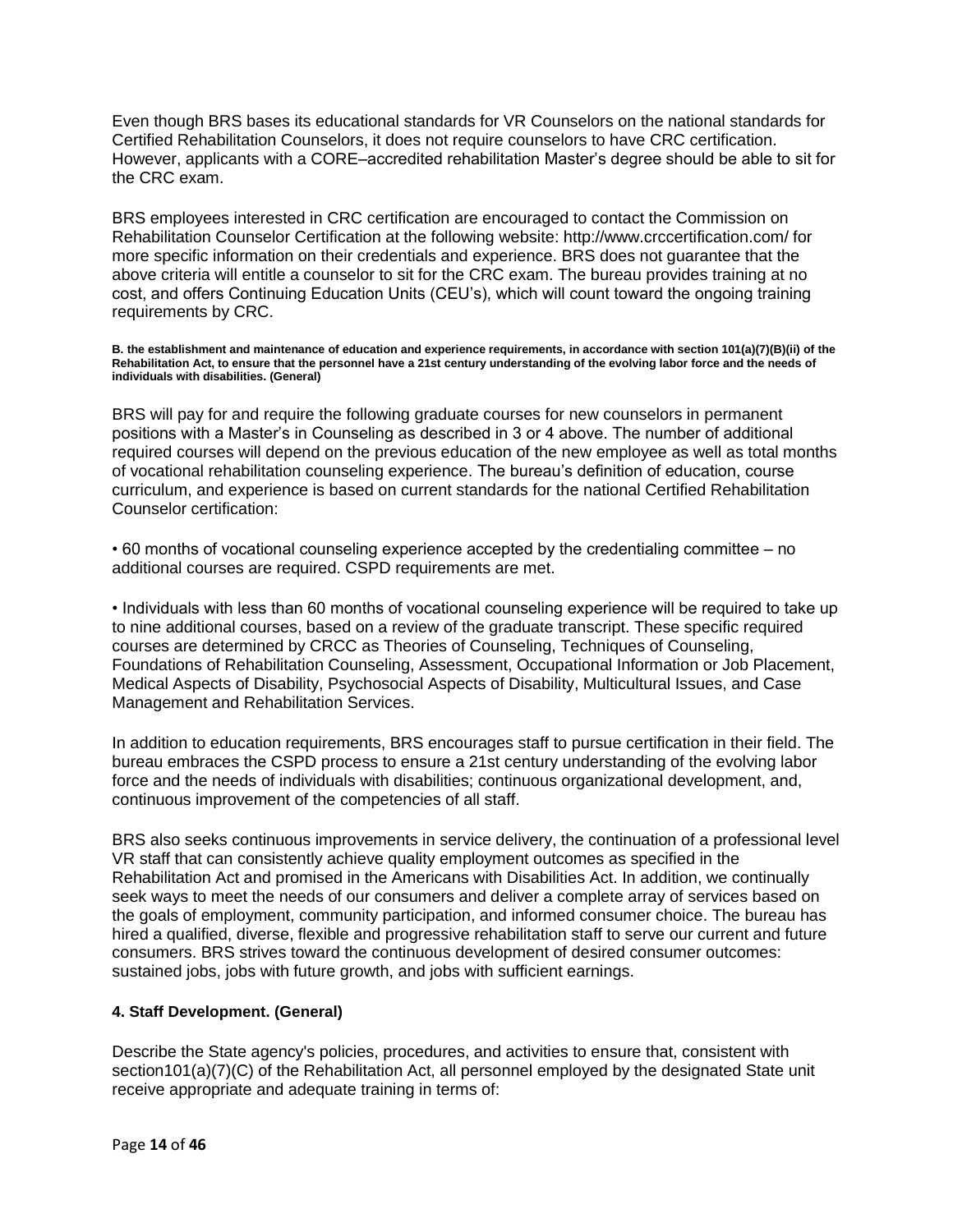#### **A. System of staff development (General)**

a system of staff development for professionals and paraprofessionals within the designated State unit, particularly with respect to assessment, vocational counseling, job placement, and rehabilitation technology, including training implemented in coordination with entities carrying out State programs under section 4 of the Assistive Technology Act of 1998; and

BRS systematically provides adequate and ongoing training to staff. In–service training addresses assessment, vocational counseling, and job placement. All staff development activities support the bureau's mission to increase the quality of services and the number and quality of employment outcomes for people with disabilities. In–service training is available to all staff. The bureau bases its plan for staff development on a multi–faceted comprehensive needs survey. BRS uses all available information for ongoing analysis of training needs including the following:

- Public Meetings (most recent data);
- Comprehensive Statewide Needs Assessment results;
- Rehabilitation Services Administration (RSA) 107 Review;

• Key training personnel collaboration with TACE (Technical Assistance and Continuing Education), Region 1 staff;

- Management reports; and
- Manager, district director, consultant, and supervisor feedback.

In addition to ensuring that staff meets CSPD requirements, BRS provides Foundations of CT VR, a year–long series of in–service training that is mandatory for new staff and available for staff that need refresher training. This includes a broad array of topics pertaining to VR such as: core BRS policies and practices, trainings on the specific populations, independent living, transition, and community rehabilitation services. A variety of training methods are utilized to assure that training activities are diverse enough to address individual learning styles.

Training is provided on assistive technology. BRS helped create and is a member of the NEAT (New England Assistive Technology) Center at Oak Hill. The Center is the largest assistive technology (AT) center in Connecticut where one can try AT devices for personal use, observe AT device demonstrations, donate or buy used equipment that is refurbished and recycled, obtain loans of AT devices and receive training on the latest adaptive equipment.

The Connecticut Tech Act Project director provides training and consultation for BRS staff. Other in– service trainings on specific disability populations contain information on technological solutions for consumers.

#### **B. Acquisition and dissemination of significant knowledge (General)**

procedures for the acquisition and dissemination of significant knowledge from research and other sources to designated State unit professionals and paraprofessionals.

BRS continually analyzes all consumer data to identify areas where it needs to increase training or vary approaches. Acquired updated information and research is disseminated to all BRS staff by Central Office staff.

Page **15** of **46**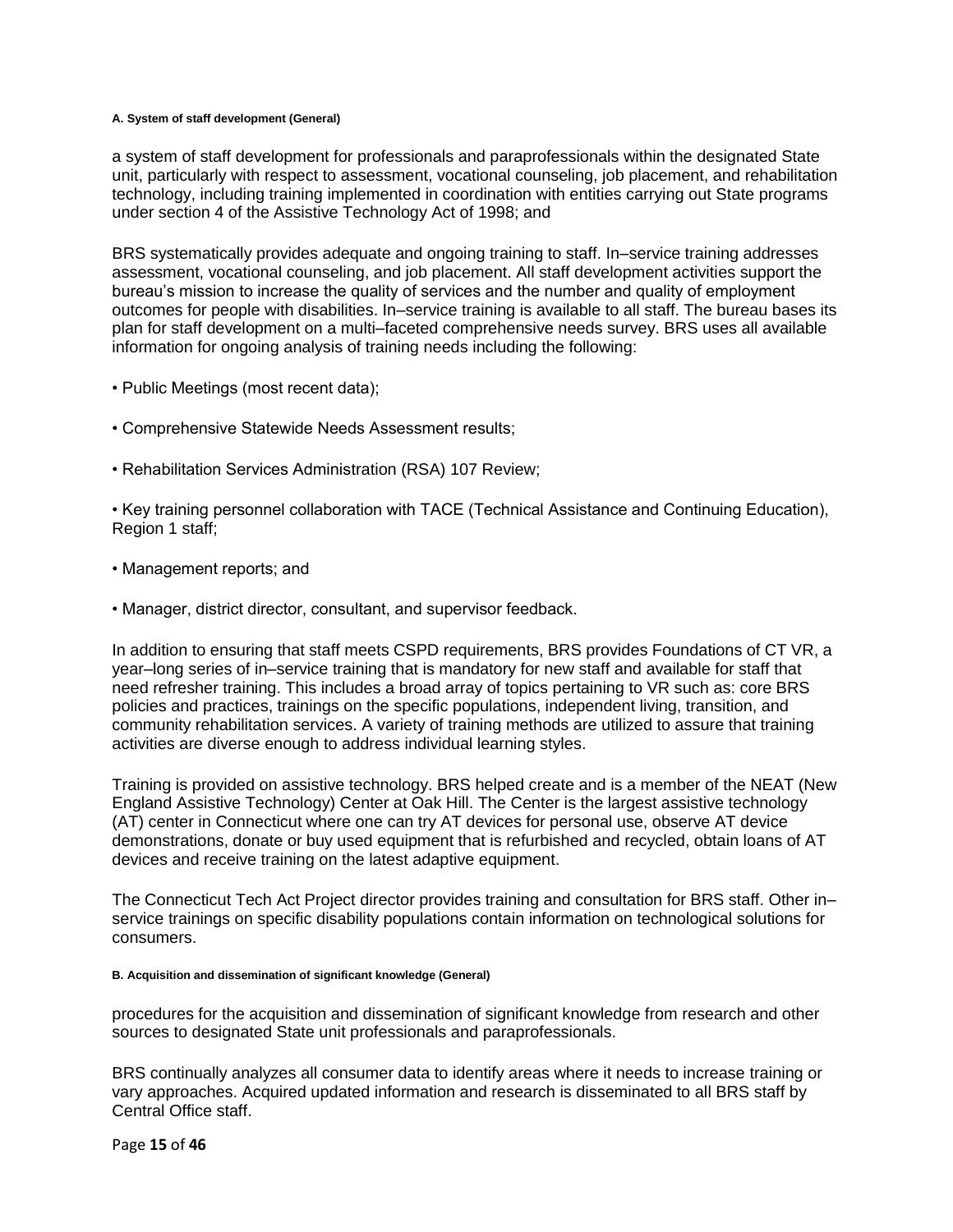## **5. Personnel to Address Individual Communication Needs (General)**

Describe how the designated State unit has personnel or obtains the services of other individuals who are able to communicate in appropriate modes of communication with or in the native language of applicants or eligible individuals who have limited English speaking ability.

BRS addresses individual communication needs of applicants for, and recipients of, vocational rehabilitation through the services of others able to communicate in alternate languages, appropriate modes, or in native languages. Approximately 10% of the current staff is bilingual in English and Spanish. The bureau employs staff who speak other languages as well as staff who use both American Sign Language (ASL) and English. The BRS website publishes all languages that staff speaks in all three regions. The list below indicates the languages spoken by current staff and the regions in which they work:

- American Sign Language (ASL) Northern, Southern, Western
- French Northern
- French Italian Southern
- Polish Northern
- Portuguese Northern
- Spanish Northern, Southern, Western.

BRS can also hire interpreters in most languages and can access interpreter services over the phone for all languages.

Each district has Rehabilitation Counselors for the Deaf (RCD) on staff to work with individuals who are deaf or hard of hearing. These counselors are equipped with videophones. The bureau hires full–time Interpreter Assistants for its RCDs who are in need of this accommodation. BRS also contracts interpreter services through the DORS Interpreting Unit and LifeBridge Community Services.

The bureau does not serve many consumers who use Braille since there is a public Vocational Rehabilitation program through the Connecticut Bureau of Education and Services for the Blind (BESB) that serves the majority of consumers who have visual disabilities. When needed, BRS can provide Braille materials for consumers or staff. The bureau's goal is to provide any communication support necessary for staff or consumers with disabilities.

## **6. Coordination of Personnel Development Under the Individuals with Disabilities Education Act (General)**

As appropriate, describe the procedures and activities to coordinate the designated State unit's comprehensive system of personnel development with personnel development under the Individuals with Disabilities Education Act.

BRS co–funds an Education Consultant position with the Connecticut State Department of Education's Bureau of Special Education who has been active in the Department of Education's Comprehensive System of Personnel Development Council. The bureau routinely plans training with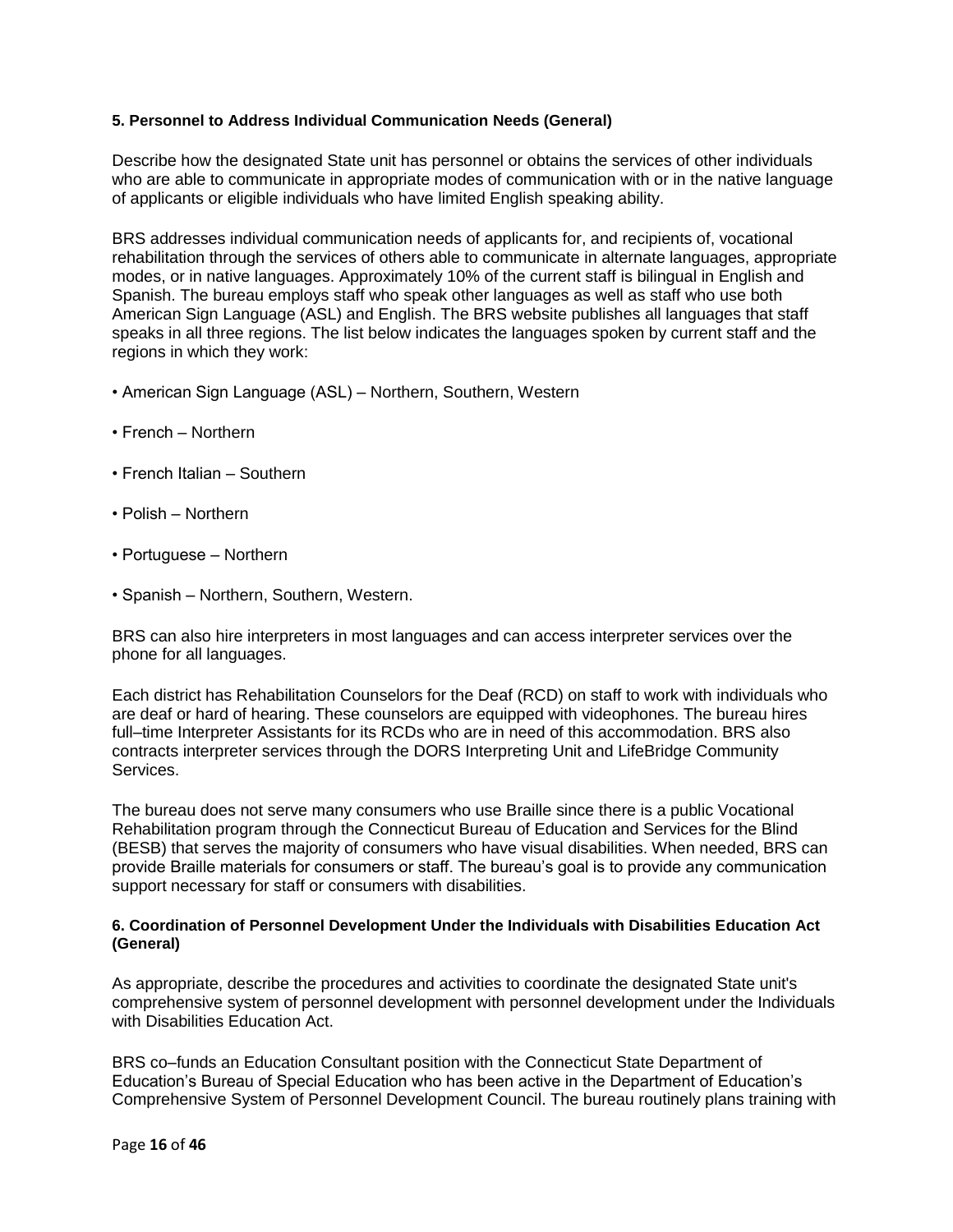input from the Consultant in the co–funded position. This Consultant provides annual training for all bureau professional staff on Transition and other provisions of the IDEA. The Consultant also meets with the management team of BRS semi–annually to review current collaborative training and other provisions of the IDEA. This collaboration allows for coordination of the bureau's human resource plan and personnel development under the IDEA.

## **j. Statewide Assessment (General)**

(Formerly known as Attachment 4.11(a)).

## **1. Provide an assessment of the rehabilitation needs of individuals with disabilities residing within the State, particularly the VR services needs of those: (General)**

**A. with the most significant disabilities, including their need for supported employment services; (General)**

In 2013, BRS completed a Comprehensive Statewide Needs Assessment (CSNA) that examined the needs of individuals with the most significant disabilities.

In addition, relevant findings from the 2011 Medicaid Infrastructure Grant Needs Assessment including an employer survey were also reviewed.

The results of this review led to the following recommendations:

• Increase system efficiency and effectiveness;

• Increase communication and education about the nature and availability of vocational rehabilitation services;

- Focus attention on underserved consumers with hearing disabilities or autism;
- Improve cultural competency among BRS counselors and CRPs;
- Develop more effective relationships with employers; and
- Identify sources to overcome transportation barriers.

In 2015, the SRC and BRS collaborated to conduct a small survey to assess consumer satisfaction with job search services VR recipients had received during the year. As a result of this survey, the SRC recommends that BRS strengthen communication between counselors and consumers, especially when consumer cases are being transferred to another counselor. It also recommends that BRS increase engagement with businesses to increase hiring of VR consumers.

While BRS has accomplished great strides in delivering VR services effectively, the recommendations identified in these assessments offer additional goals that support the VR program as it continues helping individuals with disabilities achieve optimal employment outcomes.

#### **B. who are minorities; (General)**

In 2013, BRS completed a Comprehensive Statewide Needs Assessment Assessment (CSNA) that examined the needs of individuals who are minorities.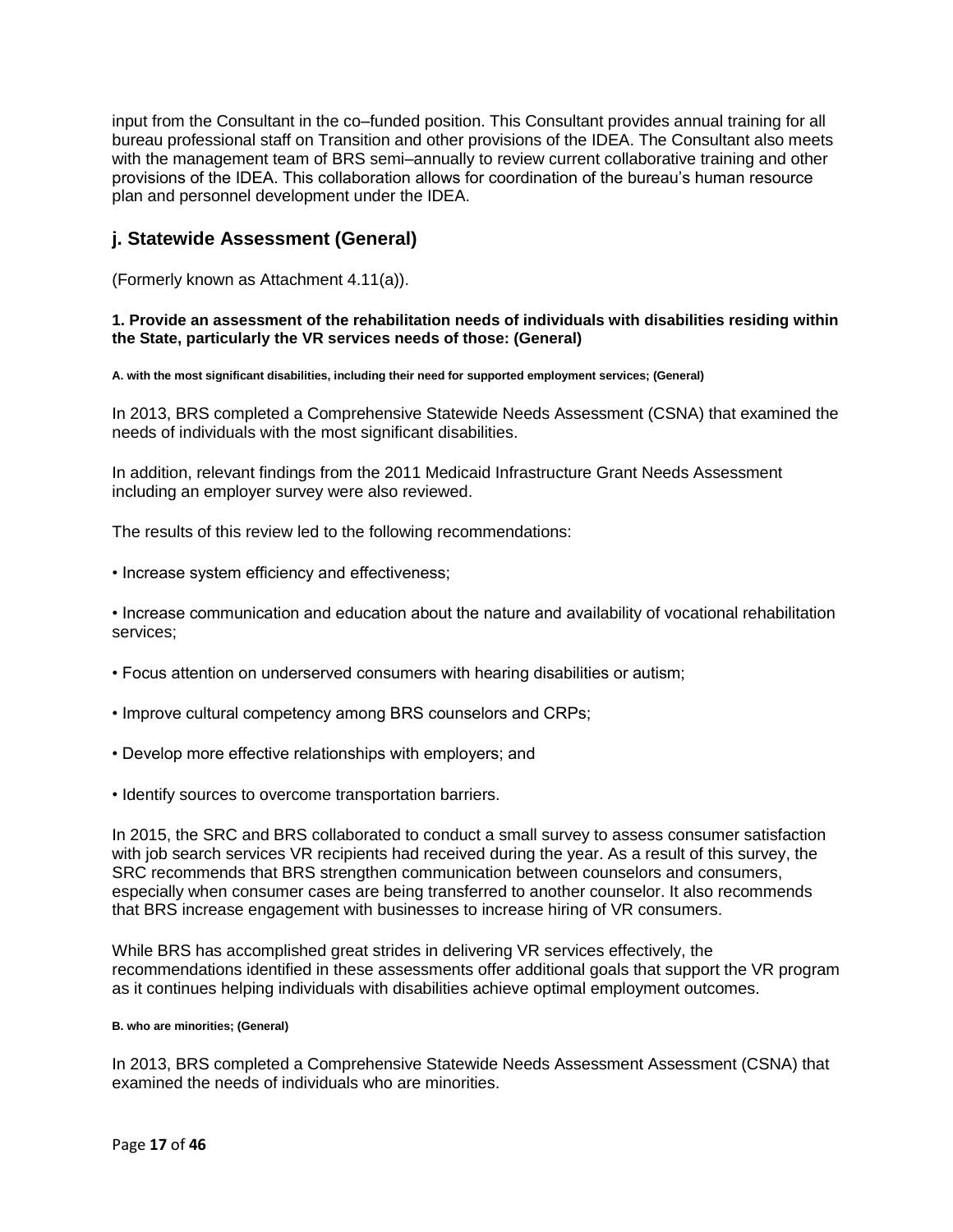BRS also surveyed staff in 2013 to examine cultural competence as it relates to service delivery to minority consumers as an unserved/underserved population.

#### **C. who have been unserved or underserved by the VR program; (General)**

In 2013, BRS completed a Comprehensive Statewide Needs Assessment (CSNA) that examined the needs of individuals who have been unserved or underserved by the VR program .

#### **D. who have been served through other components of the statewide workforce development system; and (General)**

In 2013, BRS completed a Comprehensive Statewide Needs Assessment (CSNA) that examined the needs of individuals who are served through other components of the statewide workforce investment system.

**E. who are youth with disabilities and students with disabilities, including, as appropriate, their need for pre-employment transition services or other transition services. (General)**

With WIOA, students aged 16–21 in high school were surveyed regarding their needs and how to package specific services for them.

#### **2. Identify the need to establish, develop, or improve community rehabilitation programs within the State; and (General)**

The CSNA assessed the need to improve community rehabilitation programs within the state. To complete the CSNA, community rehabilitation providers (CRPs), BRS counselors, consumers and key informants were surveyed. There are several areas of need to improve CRP services:

- Capacity to serve underserved populations;
- Quality of CRP staff; and
- Quality of service delivery.

BRS continually seeks CRP agencies that are able to meet the demand of serving the underserved populations, specifically Deaf and Hard of Hearing and Spanish speaking individuals. In the past, several attempts were made to encourage agencies to hire staff that is qualified to serve these individuals. The bureau created a rate differential and offered technical assistance to CRPs who wanted to expand services to these populations. Although a small number of agencies utilized these incentives, the attempt did not increase enough to meet the bureau's needs.

Additionally, the CRP agencies continue to be challenged with hiring and retaining experienced staff to perform the core services. The bureau has put substantial emphasis on training opportunities for CRPs to help them and to strengthen the relationship with the VR counselors and the CRP staff.

#### **3. Include an assessment of the needs of individuals with disabilities for transition career services and pre-employment transition services, and the extent to which such services are coordinated with transition services provided under the Individuals with Disabilities Education Act . (General)**

BRS is currently focusing on improving its ability to develop an Individualized Plan for Employment (IPE) for transition students within the 90–day deadline set by the Rehabilitation Services Administration (RSA). WIOA has established new requirements for transition services. BRS has assessed and determined the following needs of individuals with disabilities for transition career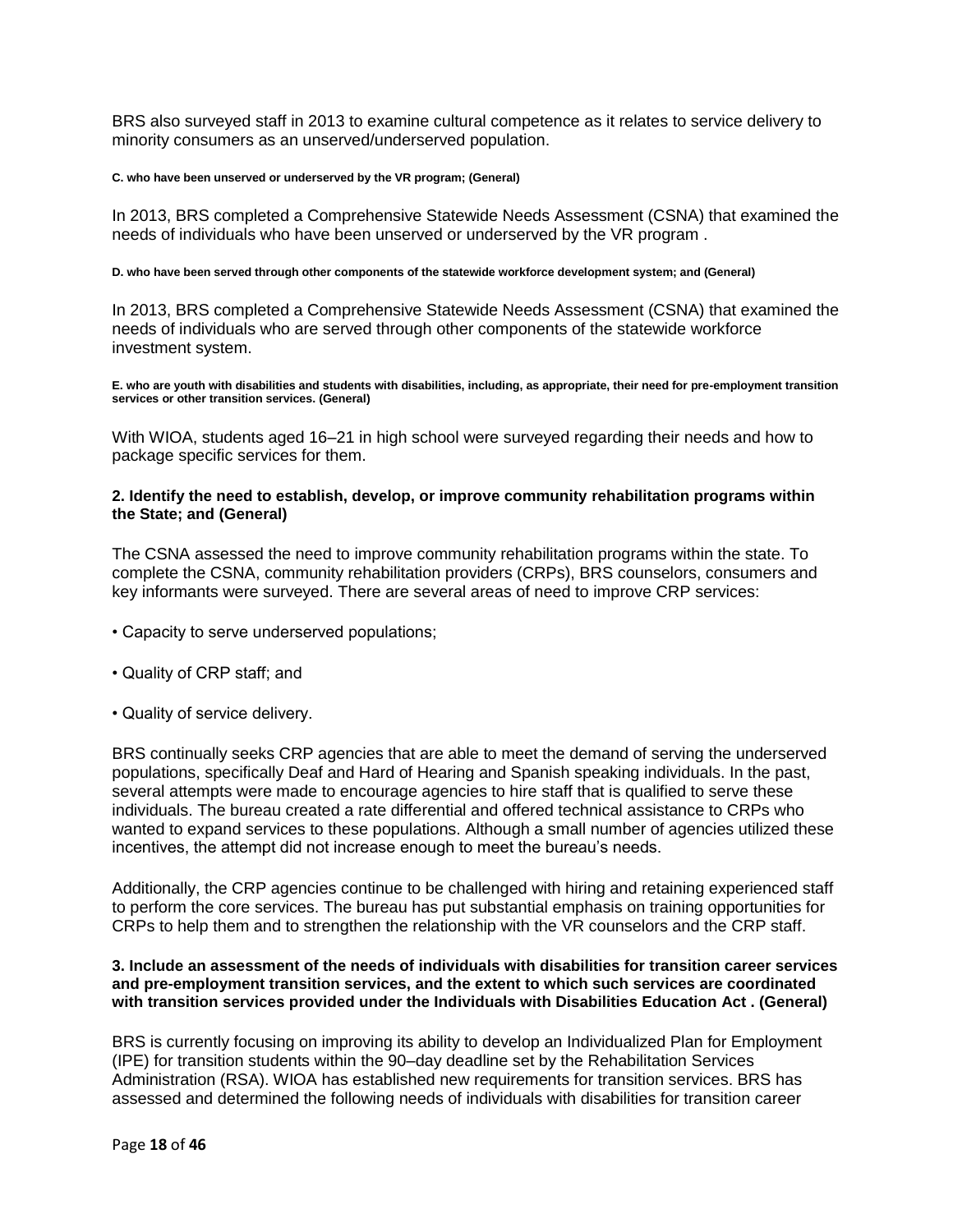services and pre–employment transition services which include coordination with transition services under Individuals with Disabilities Education Act (IDEA):

(1) Continue to focus on decreasing the time in which IPEs are developed for transition students.

(2) Improve post–secondary school outcomes for students with disabilities ages 16–21.

(3) Maintain a Memorandum of Agreement that enables joint funding for SDE/BRS consultant position to coordinate transition services as outlined under IDEA.

(4) Design and implement a pre–employment transition service delivery model to meet the WIOA requirements.

(5) Educate community rehabilitation providers and school systems regarding pre–employment transition services.

(6) Strengthen partnerships with education stakeholders.

(7) Improve outreach to students, their families and school systems.

(8) Update and expand website resources and information.

## **k. Annual Estimates (General)**

(Formerly known as Attachment 4.11(b)). Describe:

#### **1. The number of individuals in the State who are eligible for services; (General)**

According to the most recent US Census Bureau American Community Survey, Connecticut had 3,526,628 residents who were non–institutionalized in 2013. There were 2,226,234 persons between 18–64 years of age. 8.2% or 182,889 of these individuals had a disability (+/– 0.3 margin of error). Data from the 2013 Census also shows that Connecticut had 350,537 non–institutionalized persons with disabilities ages 16 and over, and of that number 24.5% were employed. The remaining 75.5% were unemployed.

These statistics indicate that a considerable number of persons with disabilities in the State of Connecticut are not working. A measurable number of these individuals may be transition–aged youth. In addition, a portion of 24.5% of persons with disabilities who are employed may be underemployed. Some of these individuals may also require services to attain or retain employment consistent with their strengths, resources, priorities, concerns, abilities, capabilities, interests, and informed choice. BRS is not currently in an Order of Selection. Potentially, the vocational rehabilitation program would be available to all consumers with disabilities.

These statistics make it difficult, if not impossible, to accurately estimate the number of potentially eligible consumers of VR services. That number is many times more than BRS has historically served or has the resources to serve.

#### **2. The number of eligible individuals who will receive services under: (General)**

**A. The VR Program; (General)**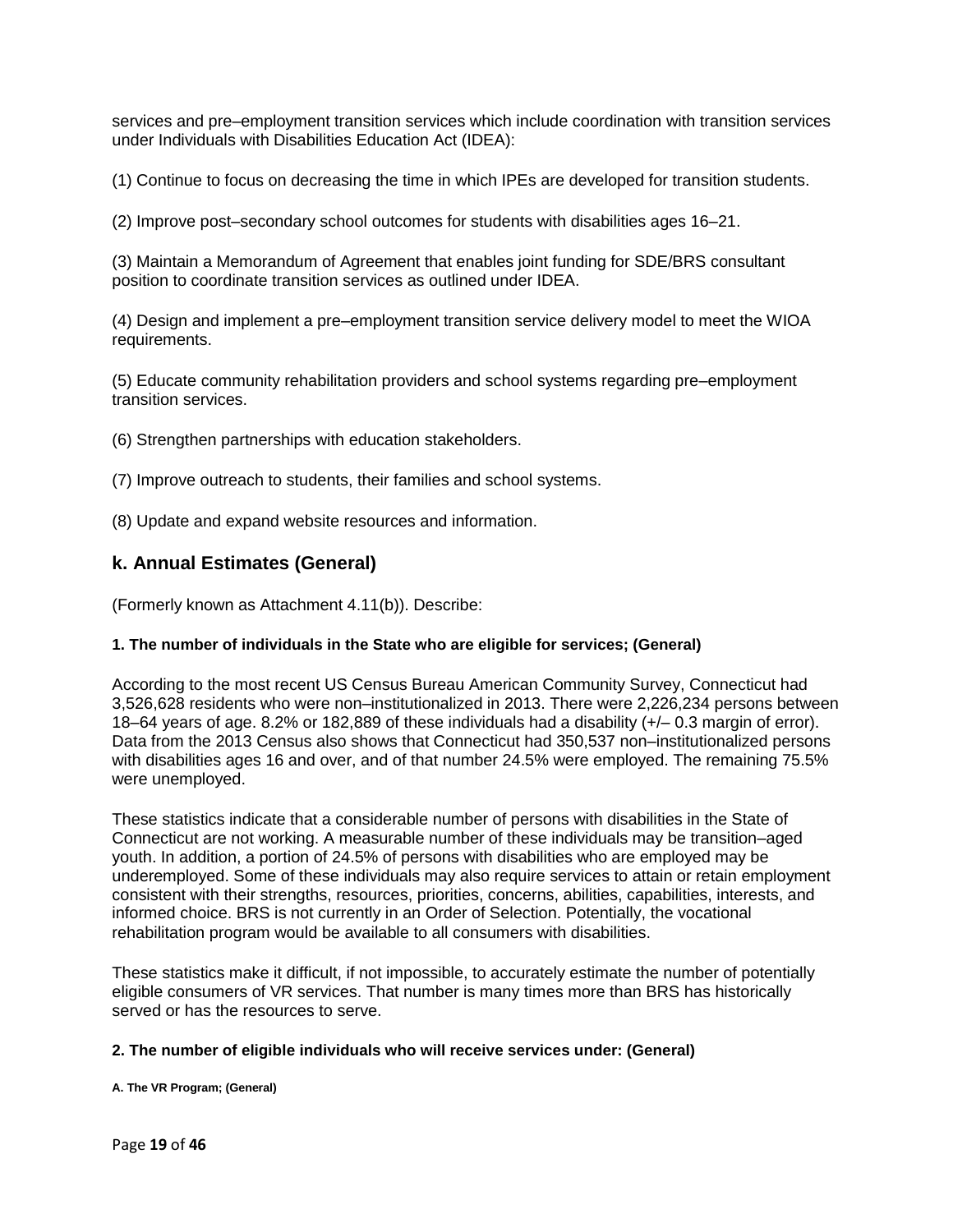For Federal Fiscal Year (FFY) 2015, BRS has served 5,443 eligible consumers in Individual Plans for Employment (IPEs) under Part B of Title I of the Rehabilitation Act. This is a 12.6% increase from FFY 2014, when 4,834 consumers received services in IPEs under Part B of Title I of the Rehabilitation Act.

BRS has remained committed to the ongoing recruitment, retention, and development of its counseling staff with qualified professionals. In FFY 2013 and 2014, BRS experienced an unexpected increase of short–term vacancies that directly impacted its ability to serve consumers. In 2014 the total number of consumers served was down 3.1% from FFY 2013. During FFY 2015 BRS enjoyed a somewhat healthier staffing pattern despite some continued attrition and short–term leaves. This improvement in staffing along with the agency's focus on training and development has resulted in increased caseload sizes as well as an overall increased capacity to serve consumers in Individual Plans for Employment (IPEs).

BRS has also been engaged in a statewide effort to improve the timeliness of plan development for its transition–aged youth. This has included training, guidance, increased monitoring, as well as a quality assurance review process for transition cases. With these efforts, the bureau has realized improvements in the number of transition plans written as well as a reduction in the timeframes for plan development. For FFY 2015, BRS was able to write 70% of plans for transition–age youth in three months or less.

As BRS begins to implement new policies and procedures related to the Workforce Innovation and Opportunity Act (WIOA) legislation, it is anticipated that counseling staff will experience increased referrals of Pre–Employment Transition Service (PETS) consumers, transition–age youth, and consumers from our partner programs. Based on these projected increases, the bureau expects to serve 5,944 eligible consumers in Individual Plans for Employment (IPEs) under Part B of Title I of the Rehabilitation Act in FFY 2017; an increase of 9% above FFY 2015.

#### **B. The Supported Employment Program; and (General)**

During FFY 2014, BRS purchased services for 142 consumers eligible for Supported Employment funding under Title VI–B of the Rehabilitation Act, utilizing \$301,706. It was projected that BRS would serve 84 consumers with Title VI–B funds with an estimated expenditure of \$204,980. The significant increase from projections was the result of the agency's continued focus on proper identification of supported employment cases and a commitment to properly expend funding.

In FFY 2015, BRS has purchased services for 136 individuals, expending \$278,551 in Title VI–B funds. These numbers are consistent with FFY 2014 performance. In combination with the 5,443 individuals who received services under Title I, BRS served a total of 5,579 individuals in FFY 2015.

For FFY 2017, the bureau anticipates that 150 individuals could potentially receive services funded under Title VI–B. In combination with the 5,944 individuals projected to receive services under Title I, the total number of individuals who could be served in IPE's during FFY 2017 is 6,094.

#### **C. each priority category, if under an order of selection; (General)**

We are not under an order of selection.

#### **3. The number of individuals who are eligible for VR services, but are not receiving such services due to an order of selection; and (General)**

NA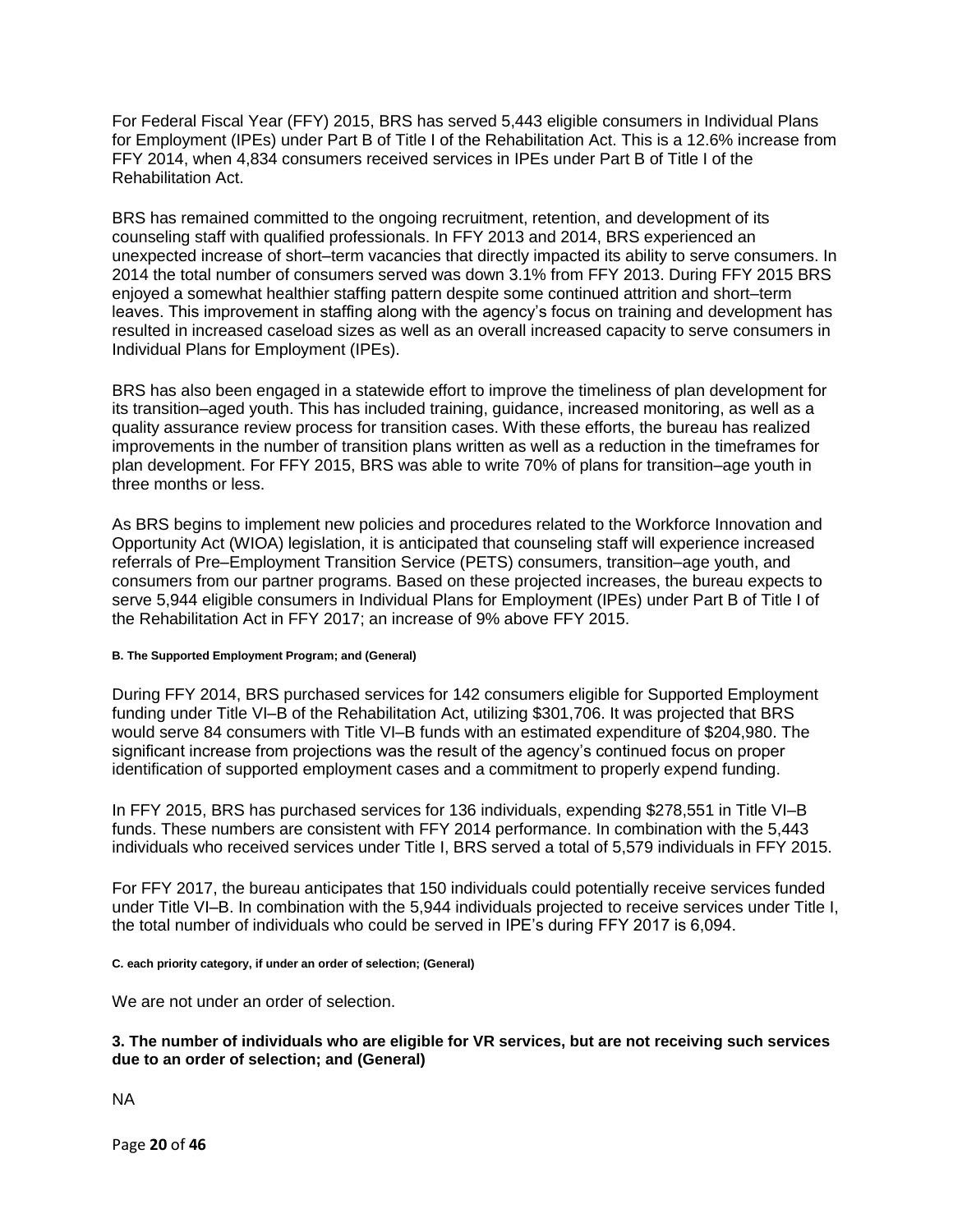### **4. The cost of services for the number of individuals estimated to be eligible for services. If under an order of selection, identify the cost of services for each priority category. (General)**

Total Title I purchase of services (POS) costs for all eligible consumers in FFY 2015 was \$14 million. This figure represents a \$2.2M increase over FFY 2014 expenditures. The bureau believes that two key contributing factors exist. First, BRS saw significant increases with the number of consumers applying for services, going into Individualized Employment Plans (IPEs), and receiving paid services in FFY 2015. Secondly, a significant number of transition–aged youth were funded to participate in a Summer Youth Employment Program (SYEP). The utilization of the SYEP was expanded to allow increased access with emphasis on Pre–Employment Transition (PET) consumers. Upon examining expenditure trends in POS for non–Pre–Employment Transition consumers determined to be Priority 1 and Priority 2, as well as allowing for a potentially modest expansion of costs in providing services for individuals of Priority 3 status, BRS projects to expend approximately \$11.5 million in FFY 2017 on this group of consumers. In addition, BRS will expend a minimum of \$2.5 million purchasing Pre–Employment Transition Services. Thus the total POS projection for FFY 2017 is \$14 million. With respect to the 150 consumers projected to receive services under Title VI–B during FFY 2017, the bureau forecasts an expenditure of \$269,167 in Supported Employment funding.

All Eligible Consumers Served Under Title I:

Estimated Funds – \$14,000,000;

Estimated Number to be Served – 5,944

Average Cost of Services – \$2,355

Most Significant Consumers Served Under Title VI:

Estimated Funds – \$269,167

Estimated Number to be Served – 150

Average Cost of Services – \$1,794

Totals:

Estimated Funds – \$14,269,167

Estimated Number to be Served – 6,094

Average Cost of Services – \$2,342

## **l. State Goals and Priorities (General)**

The designated State unit must:

## **1. Identify if the goals and priorities were jointly developed (General)**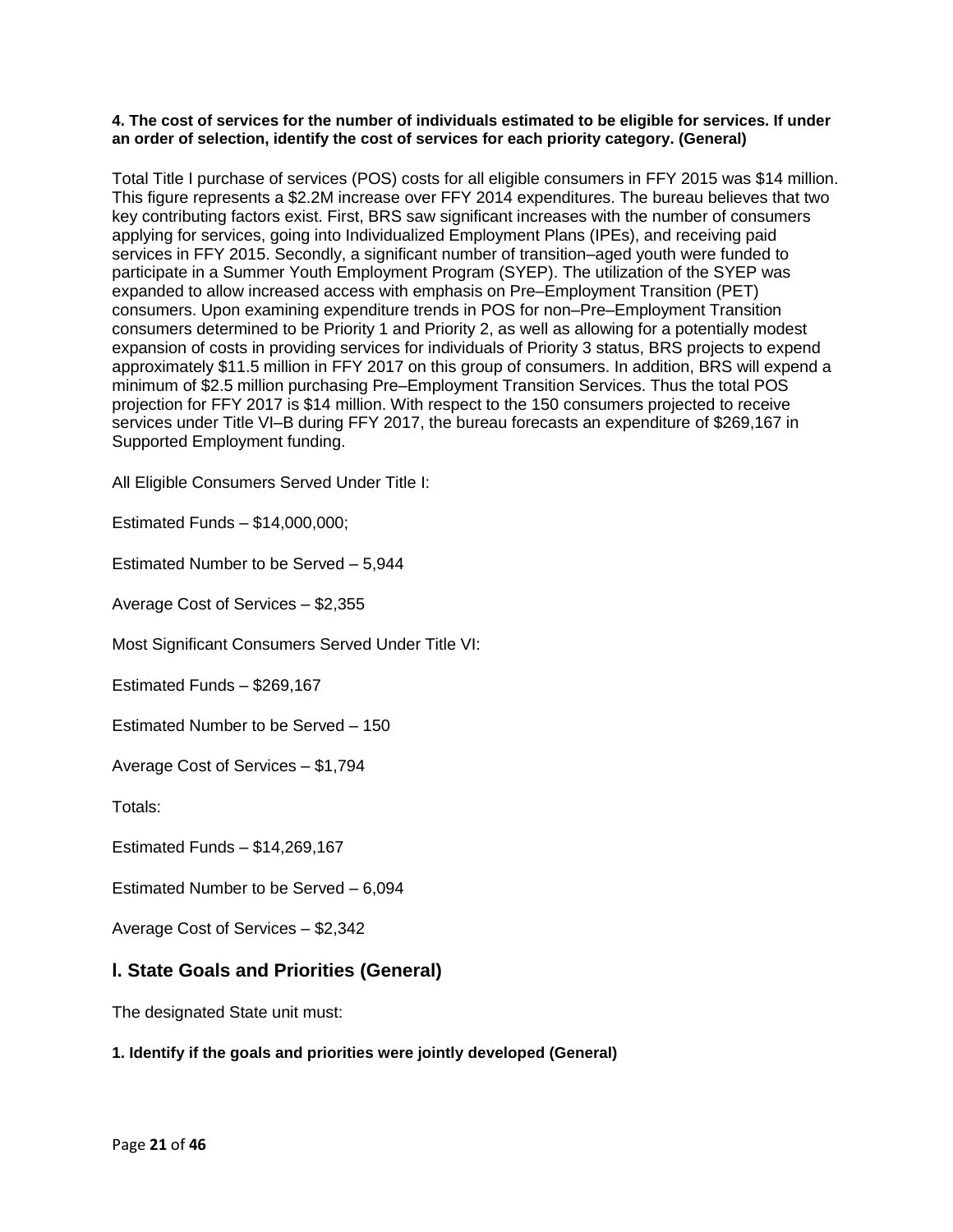Identify if the goals and priorities were jointly developed and agreed to by the State VR agency and the State Rehabilitation Council, if the State has a Council, and jointly agreed to any revisions.

The bureau, in collaboration with the State Rehabilitation Council (SRC), conducted a comprehensive assessment of the rehabilitation needs of people with disabilities and identified four major goal areas. These goals and priorities will be used to carry out the Supported Employment and Vocational Rehabilitation programs. The SRC jointly agrees with BRS on these goals and priorities for the coming year.

Each of the goal areas contains a set of priority areas that the bureau could address in the coming year. We cannot address every issue identified as a need, but attempted to build goals broad enough to address the major themes. Four priority areas were chosen based on their frequency of occurrence in the assessment. One additional goal was developed to address implementation of WIOA.

Goal 1: To implement the provisions of WIOA specific to the VR program.

Priority areas:

- Pre–employment transition services
- Employer services
- Service delivery
- Performance accountability measures
- Subminimum wage

Goal 2: To improve the quality of vocational rehabilitation services for individuals with disabilities.

Priority areas:

- Customer service and provision of information
- Ongoing skill development
- Use of social media
- Provision of information on resources, labor market information and training/education programs

Goal 3: To increase employment outcomes for individuals with disabilities, particularly those individuals from unserved or underserved populations.

Priority areas:

- Individuals from minority backgrounds
- Young adults with disabilities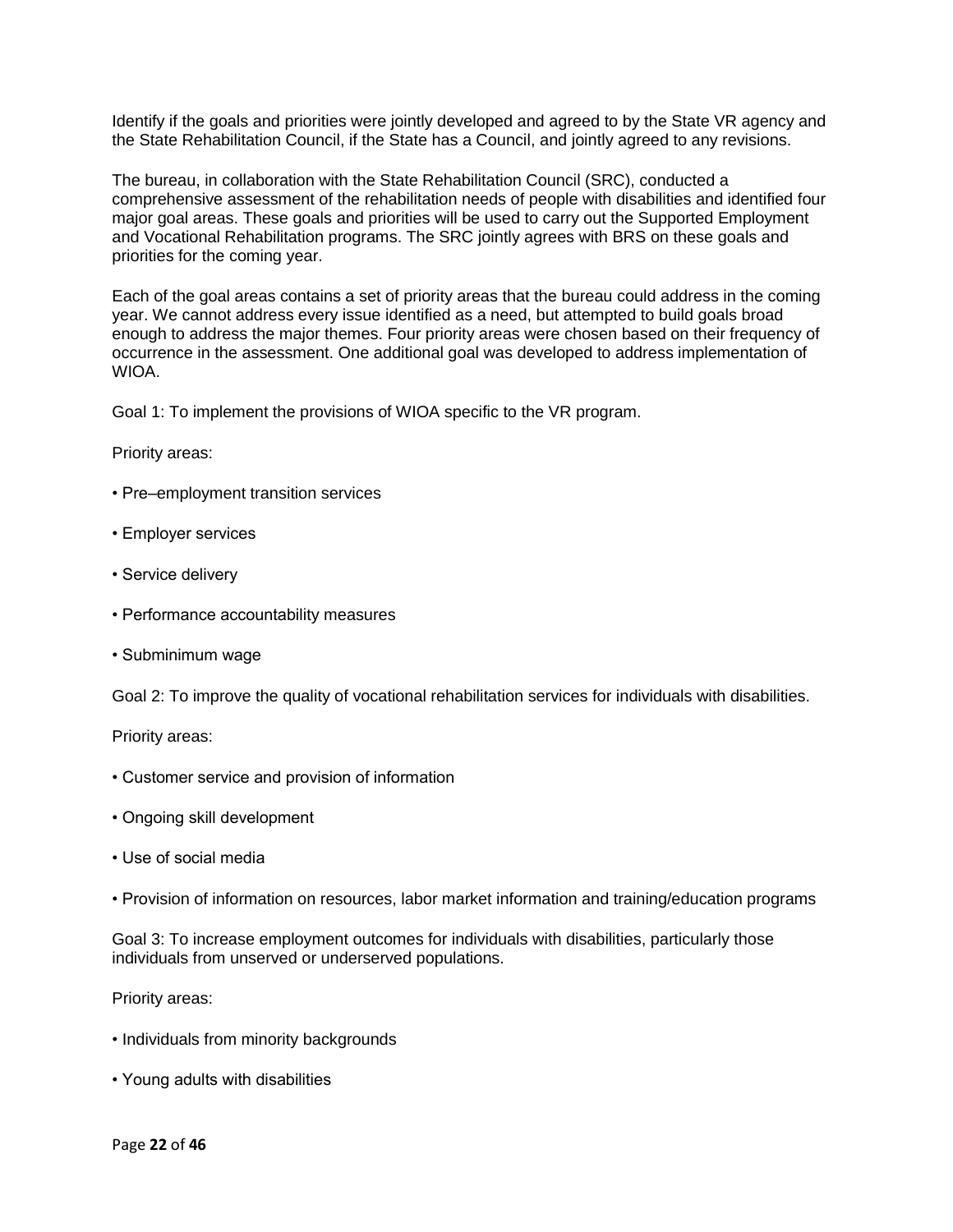- Individuals with psychiatric disability
- Individuals with autism spectrum disorders

Goal 4: To increase access to services for all individuals with disabilities.

Priority areas:

- Services for individuals who are Deaf/Hard of Hearing
- Services for individuals whose primary language is Spanish
- Cultural competencies for staff

Goal 5: To create effective partnerships designed to advance employment for Connecticut citizens with disabilities

Priority areas:

- Businesses
- Community Rehabilitation Providers
- State agencies with a specific emphasis on core WIOA partners

These broad goals are intended to be five–year goals, with the priority areas being flexible enough to change from year to year if necessary.

## **2. Identify the goals and priorities in carrying out the VR and Supported Employment programs. (General)**

The bureau, in collaboration with the State Rehabilitation Council (SRC), identified four major goal areas. These goals and priorities will be used to carry out the Supported Employment and Vocational Rehabilitation programs.

#### **3. Ensure that the goals and priorities are based on an analysis of the following areas: (General)**

The bureau, in collaboration with the State Rehabilitation Council (SRC), conducted a comprehensive assessment of the rehabilitation needs of people with disabilities and identified four major goal areas.

**A. The most recent comprehensive statewide assessment, including any updates; (General)**

The bureau, in collaboration with the State Rehabilitation Council (SRC), conducted a comprehensive assessment of the rehabilitation needs of people with disabilities. These goals and priorities will be used to carry out the Supported Employment and Vocational Rehabilitation programs. The SRC jointly agrees with BRS on these goals and priorities for the coming year.

#### **B. the State's performance under the performance accountability measures of section 116 of WIOA; and (General)**

We will establish baseline measures based on 2016 data along with Core Partners.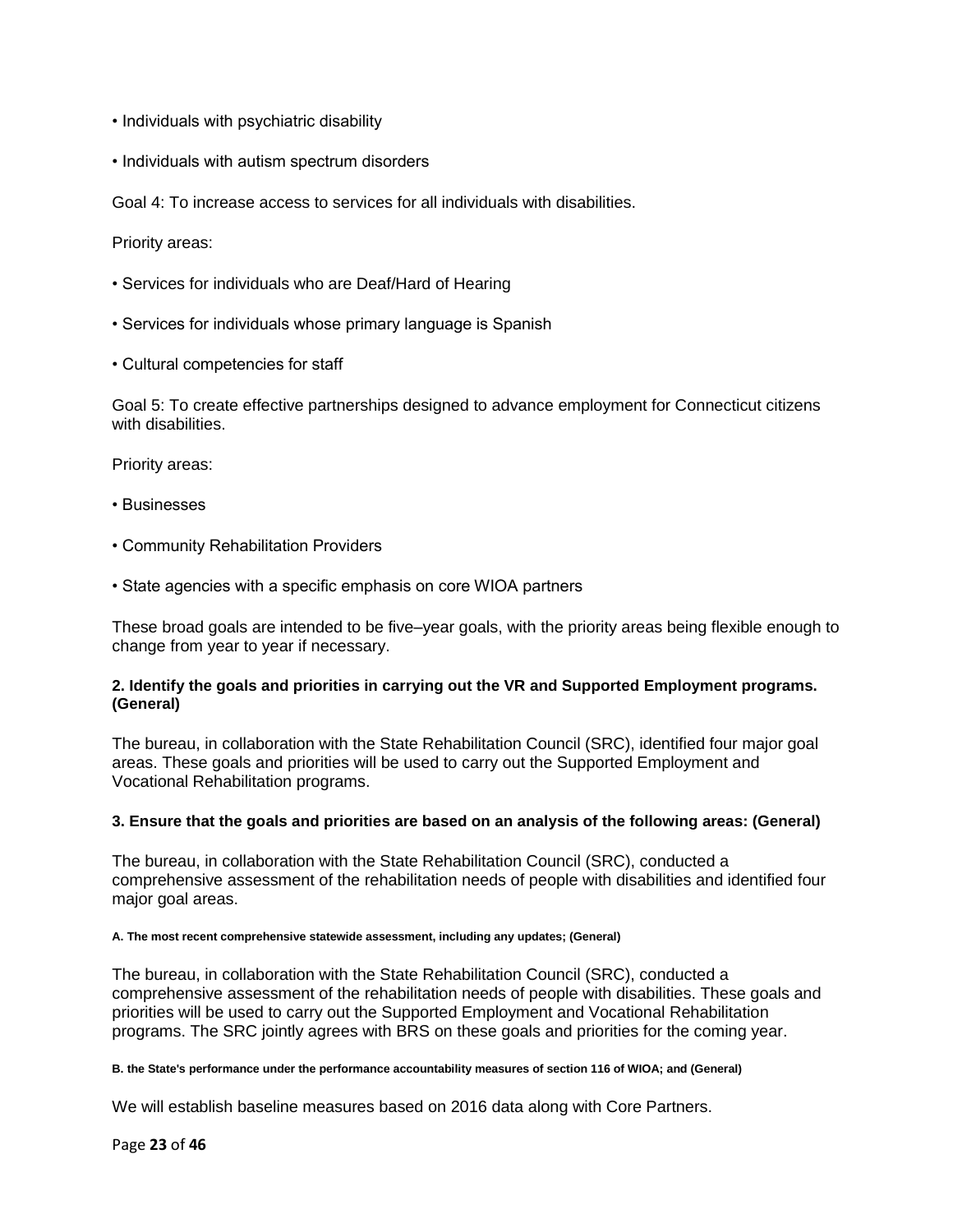**C. other available information on the operation and effectiveness of the VR program, including any reports received from the State Rehabilitation Council and finding and recommendations from monitoring activities conducted under section 107. (General)**

BRS is currently focusing on improving its ability to develop an Individualized Plan for Employment (IPE) for transition students within the 90–day deadline set by the Rehabilitation Services Administration (RSA).

## **m. Order of Selection (General)**

Describe:

**1. Whether the designated State unit will implement and order of selection. If so, describe: (General)**

**A. The order to be followed in selecting eligible individuals to be provided VR services. (General)**

BRS is not currently in an Order of Selection.

**B. The justification for the order. (General)**

BRS is not currently in an Order of Selection.

**C. The service and outcome goals. (General)**

BRS is not currently in an Order of Selection.

**D. The time within which these goals may be achieved for individuals in each priority category within the order. (General)**

BRS is not currently in an Order of Selection.

**E. How individuals with the most significant disabilities are selected for services before all other individuals with disabilities; and (General)**

BRS is not currently in an Order of Selection.

#### **2. If the designated State unit has elected to serve eligible individuals, regardless of any established order of selection, who require specific services or equipment to maintain employment. (General)**

BRS is not currently in an Order of Selection.

## **n. Goals and Plans for Distribution of title VI Funds. (General)**

#### **1. Specify the State's goals and priorities for funds received under section 603 of the Rehabilitation Act for the provision of supported employment services. (General)**

BRS will continue to use supported employment Title VI, Part B funds to allow maximum options in providing services to meet individual consumer needs. The bureau will target service to those persons who are presently not served or are underserved, and who: • Are individuals with the most significant disabilities and who have previously been unable to maintain competitive employment due to the severity of their disabilities; • Are in need of ongoing support for the duration of their employment; and • Will have extended support services available beyond BRS time–limited services.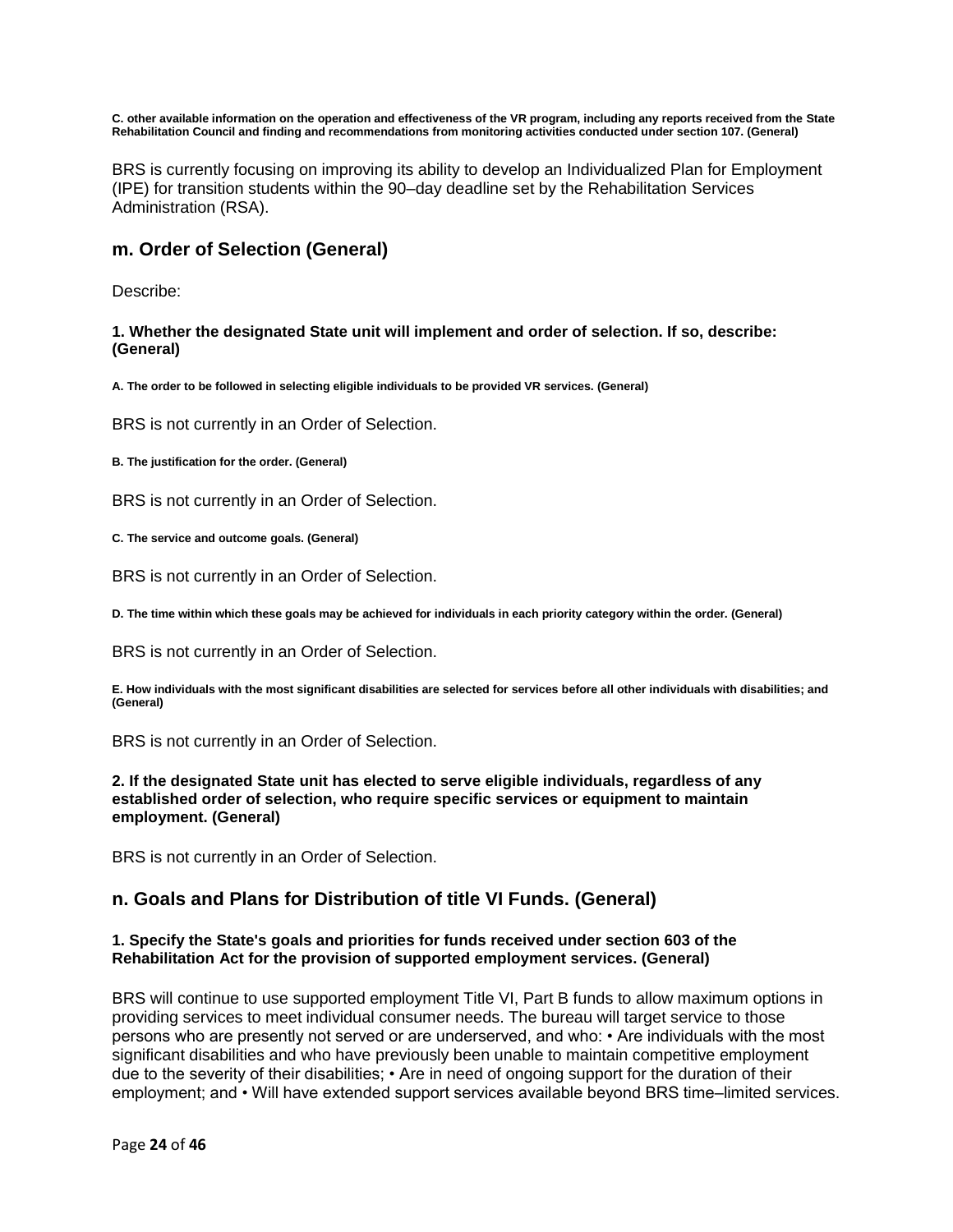#### **2. Describe the activities to be conducted, with funds reserved pursuant to section 603(d), for youth with the most significant disabilities, including: (General)**

#### **A. the provision of extended services for a period not to exceed 4 years; and (General)**

BRS maintains that given the proper supports, the majority of persons with disabilities, including those individuals with the most significant disabilities, are capable of maintaining competitive employment. Supported employment services are available to individuals with the most significant disabilities who have been unable to maintain competitive employment because of the severity of their disabilities. The goal is to assist these individuals to achieve employment in the most integrated setting possible. Services will be provided on an individual case basis with emphasis on methods that provide maximum integration and consumer–informed choice. Therefore, BRS will continue to focus on placing consumers in individual placements with maximum integration.

The Rehabilitation Act Amendments of 1992 Supported Employment definition emphasizes "competitive work in an integrated employment setting for persons with the most severe disabilities for whom competitive employment has not traditionally occurred or for whom competitive employment has been interrupted or intermittent as a result of a significant disability and who, because of the severity of the disability, need intensive support services or extended services in order to perform such work, inclusive of transitional employment for persons with the most severe disabilities due to mental illness."

The new WIOA changes the way Supported Employment and Extended services will be delivered:

Supported Employment • Extension of SE services timeframe from 18 to 24 months • The 50% of SE funds applies to all Youth, which includes Pre–employment Training Services (PETS).

For Supported Employment services, BRS will provide statewide training for all staff to support and empower counselors in making a shift towards more efficient plan development; in particular moving students with disabilities to plan (VR) while still exploring the potential need for Ongoing Supports.

As the need for SE is established and funding identified for ongoing support, VR plans can be amended to Supported Employment Plans. Utilization of short term plans as a means towards assuring better opportunities for transitioning youth who are expected to be in our system for longer periods of timeBRS maintains that given the proper supports, the majority of persons with disabilities, including those individuals with the most significant disabilities, are capable of maintaining competitive employment. Supported employment services are available to individuals with the most significant disabilities who have been unable to maintain competitive employment because of the severity of their disabilities. The goal is to assist these individuals to achieve employment in the most integrated setting possible. Services will be provided on an individual case basis with emphasis on methods that provide maximum integration and consumer–informed choice. Therefore, BRS will continue to focus on placing consumers in individual placements with maximum integration.

The Rehabilitation Act Amendments of 1992 Supported Employment definition emphasizes "competitive work in an integrated employment setting for persons with the most severe disabilities for whom competitive employment has not traditionally occurred or for whom competitive employment has been interrupted or intermittent as a result of a significant disability and who, because of the severity of the disability, need intensive support services or extended services in order to perform such work, inclusive of transitional employment for persons with the most severe disabilities due to mental illness."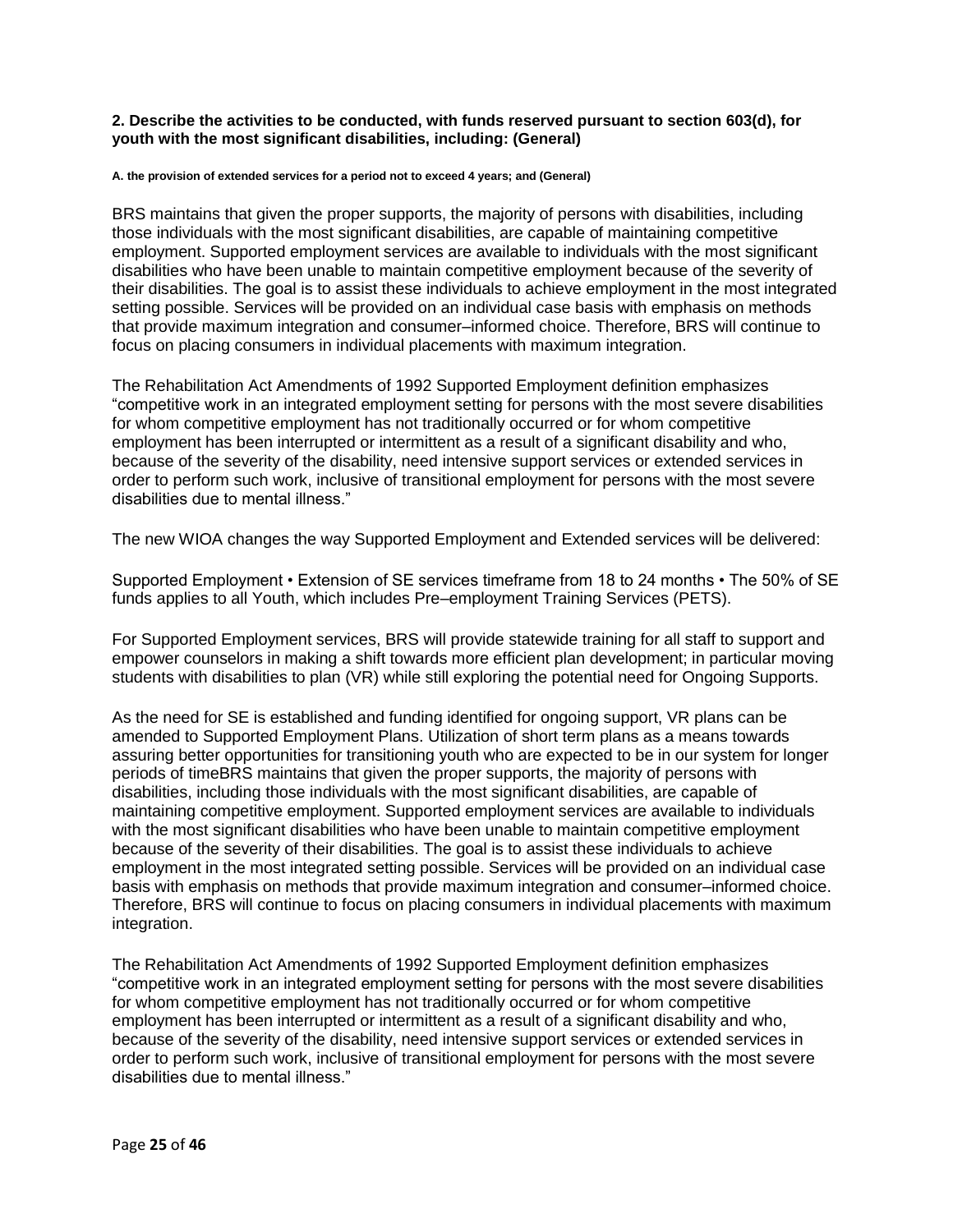The new WIOA changes the way Supported Employment and Extended services will be delivered:

Supported Employment • Extension of SE services timeframe from 18 to 24 months • The 50% of SE funds applies to all Youth, which includes Pre–employment Training Services (PETS).

For Supported Employment services, BRS will provide statewide training for all staff to support and empower counselors in making a shift towards more efficient plan development; in particular moving students with disabilities to plan (VR) while still exploring the potential need for Ongoing Supports.

As the need for SE is established and funding identified for ongoing support, VR plans can be amended to Supported Employment Plans. Utilization of short term plans as a means towards assuring better opportunities for transitioning youth who are expected to be in our system for longer periods of time

**B. how the State will leverage other public and private funds to increase resources for extended services and expanded supported employment opportunities for youth with the most significant disabilities. (General)**

#### Extended Services

• Services can be provided for a period of up to/but not to exceed four years to youth with the most significant disabilities expending supported employment Title VI funds.

• Prior to WIOA, these services were not previously permitted for youth with disabilities under VR program or Supported Employment program.

For Transition to Extended Services, BRS will work with relevant state agencies, private non–profit organizations and our other partners to transition consumers from Title VI, Part B funding to the identified provider of the ongoing, long–term support funding as soon as the funding is available and transition is appropriate. Use of Title VI, Part B funds will vary, based on the needs of the individual consumer, but will generally not exceed 24 months in length.

#### Transition to Extended Services

As with all bureau services, Supported Employment is designed and provided based on the individual needs of the consumer. BRS will work with relevant state agencies, private non–profit organizations and our other partners to transition consumers from Title VI, Part B funding to the identified provider of the ongoing, long–term support funding as soon as the funding is available and transition is appropriate. Use of Title VI, Part B funds will vary, based on the needs of the individual consumer, but will generally not exceed 24 months in length.

#### Coordination and Collaboration

BRS oversees one of the three state–funded long–term supports programs. The bureau is engaged in facilitating systemic changes in how supported employment services are delivered in the community. The bureau works with relevant state agencies, private non–profit organizations and other partners to transition consumers from the Title VI, Part B funding to an appropriate ongoing employment support program. These efforts have led to internal and external improvements in our state system and have built a foundation for a strong Supported Employment service program in this state.

## **o. State's Strategies (General)**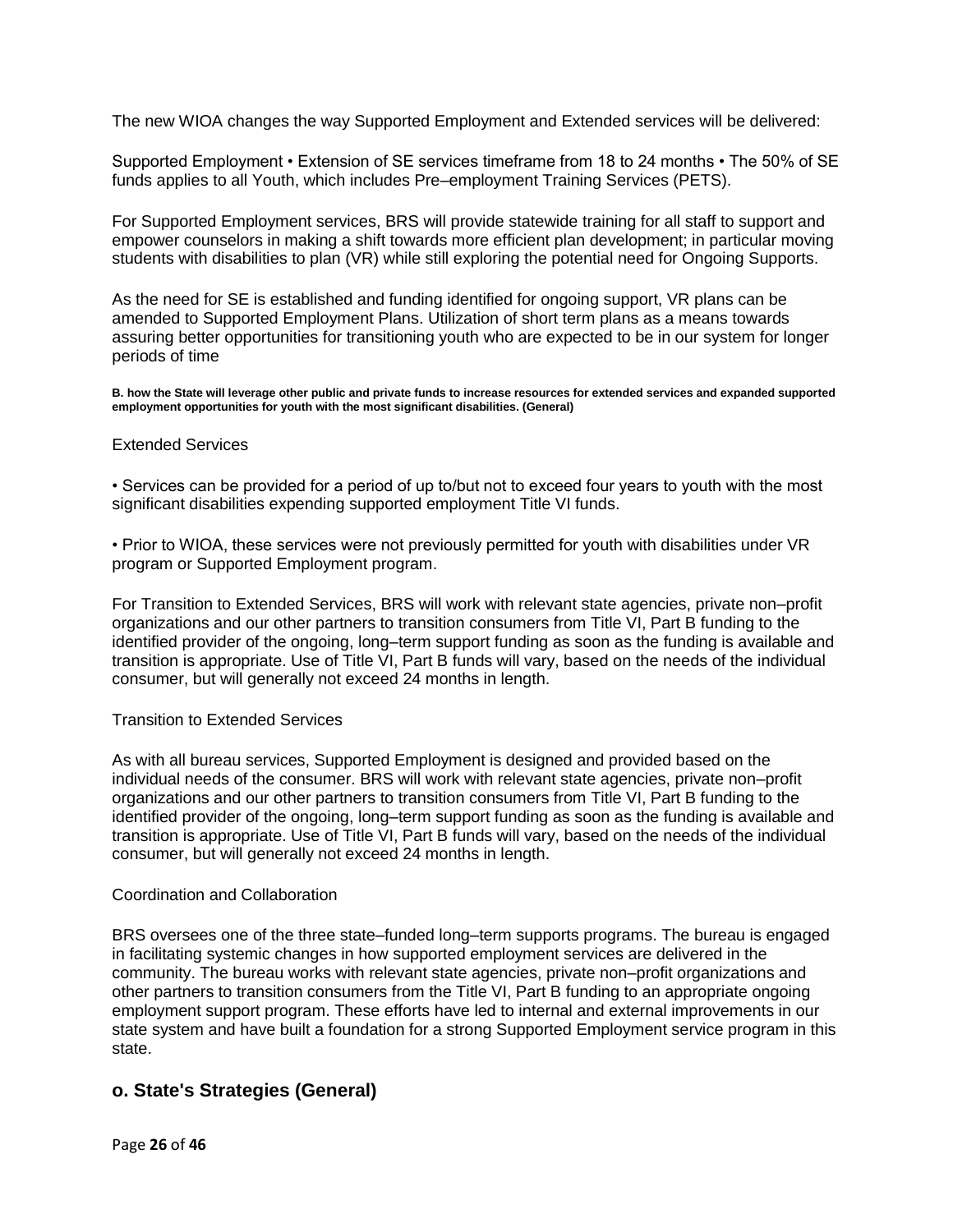Describe the required strategies and how the agency will use these strategies to achieve its goals and priorities, support innovation and expansion activities, and overcome any barriers to accessing the VR and the Supported Employment programs (See sections 101(a)(15)(D) and (18)(B) of the Rehabilitation Act and section 427 of the General Education Provisions Act (GEPA)):

## **1. The methods to be used to expand and improve services to individuals with disabilities. (General)**

BRS will use the following objectives to expand and improve services to individuals with disabilities:

• Work with WIOA core partners to ensure that individuals with disabilities are effectively supported in the newly designed state employment system.

• Implement its strategic plan for delivering pre–employment transition services.

• Focus on timely progress through each step of the case management process.

• Maintain a dedicated staff resource to manage the agency's training program and will maintain a separate training line within the agency budget that equals the level of funds available under WIA.

• Continue to use social media to connect job seekers with opportunities to pursue jobs with employers.

• Develop materials on resources, labor market information and training/education programs to post on the BRS and Connect–Ability websites to provide consumers consistent access to information.

• Continue to dedicate a specific unit of VR staff to support employers as dual customers to create more business partnerships and more employment opportunities through direct job placement, the use of On–the–Job (OJT) Trainings and Industry Specific Training and Placement Programs (ISTPPs).

• Participate in cross agency trainings through the Association of People Supporting Employment First (APSE) to strengthen state agency partnerships.

• Continue to develop and disseminated Distance Learning Modules for staff and consumer use.

#### **2. How a broad range of assistive technology services and devices will be provided to individuals with disabilities at each stage of the rehabilitation process and on a statewide basis. (General)**

BRS makes Assistive Technology (AT) available to individuals with disabilities through collaboration with the Connecticut Tech Act Project (Connecticut's statewide assistive technology program) throughout the rehabilitation process across the state in the following ways:

• VR counselors may solicit the agency's Assistive Technology Consultant for guidance and assistance to ensure that AT devices and services are considered throughout the consumer's vocational rehabilitation process as appropriate.

• The AT consultant can conduct comprehensive AT evaluations with consumers and can provide training in the use of newly–acquired AT, as needed.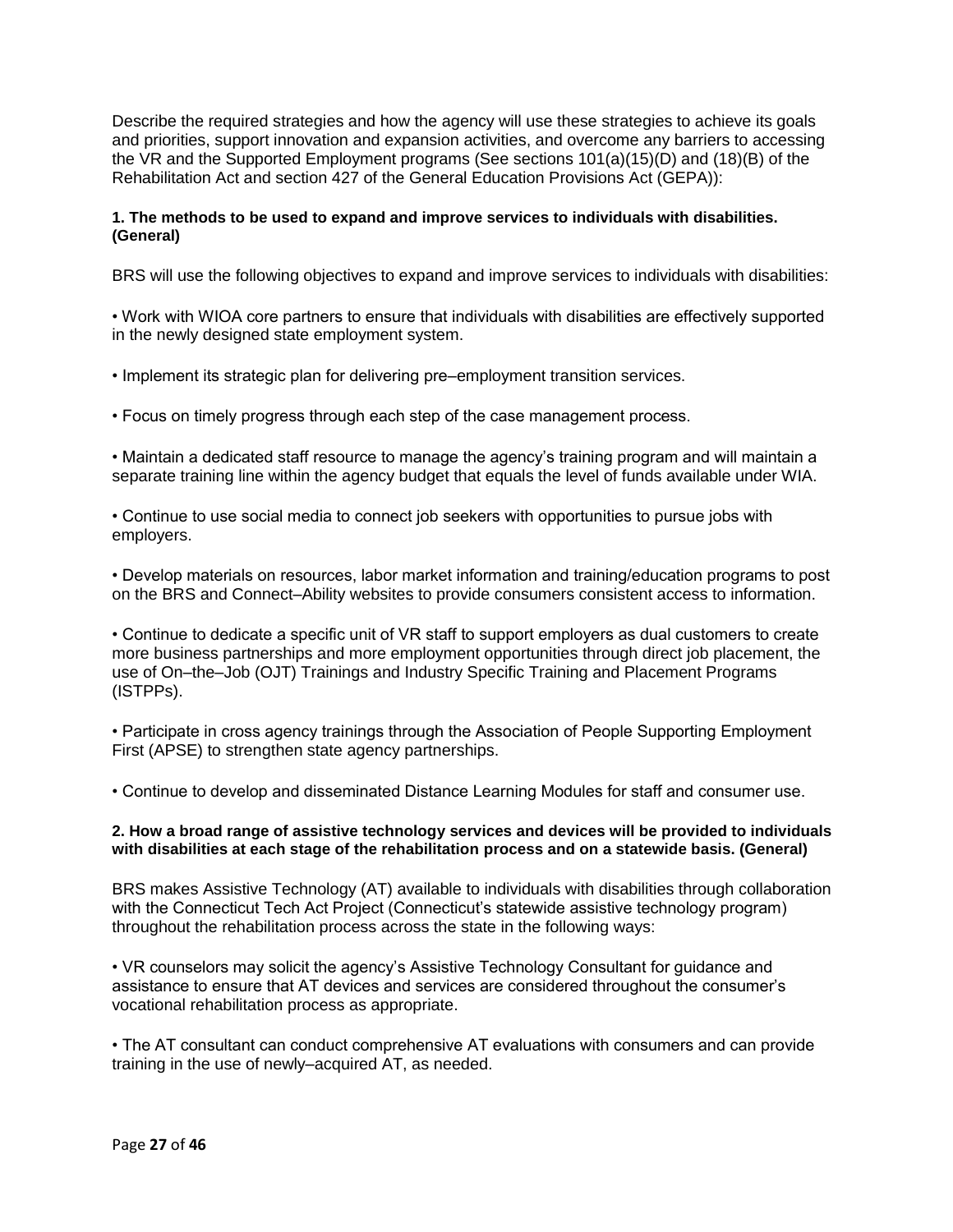• Through the Assistive Technology Device Loan Program at BRS, VR consumers may borrow and try out devices to help them make informed decisions about whether the AT device is appropriate and if it will remove or reduce barriers, as expected. The inventory for this program includes a wide range of devices across the AT continuum from low to high tech, across disability categories (i.e.: hearing, vision, mobility, computer access, cognitive, communication, etc.), and across potential work environments.

• VR Counselors and the AT Consultant collaborate with other entities such as school systems, colleges/universities, employers, independent living centers, state Medicaid waiver programs, and insurance plans to facilitate the provision of AT devices and services.

• The AT consultant distributes an electronic newsletter and maintains a Tech Act website to provide information about AT trends for anyone interested in AT.

• The Connecticut Tech Act Project will host a biennial full day AT Conference with a focus on AT for employment, community living and education. The 2016 conference offers 12 to 15 sessions, hands on training with specific devices and up to 30 exhibitors.

#### **3. The outreach procedures that will be used to identify and serve individuals with disabilities who are minorities, including those with the most significant disabilities, as well as those who have been unserved or underserved by the VR program. (General)**

BRS has targeted a number of ways to better serve minority and unserved/underserved consumers:

• Work with the bureau's Latino Committee to develop new approaches to working with consumers who are Latino. Members of the Latino Committee and representatives the Employment Consultants will attend each other's meetings for ongoing updates and dialogue.

- Produce all new publications in Spanish and pursue options to add required forms on the BRS Intranet for staff use.
- Implement pre–employment transition services.
- Translate distance learning modules into Spanish and American Sign Language.

• Continue to partner with Local Mental Health Authorities and the state Mental Health Department to increase the number of employment outcomes and amount of earnings for individuals with psychiatric disabilities.

• Hold three meetings of the Autism Spectrums Disorder (ASD) Committee to develop more responsive services for individual with autism spectrum disorders. Provide joint staff training for BRS and Department of Developmental Services (DDS) staff on Autism Services.

• Conduct targeted outreach to employers to increase employment outcomes for individuals who are deaf. BRS will continue to disseminate an Interview Preparedness Tip Sheet on Deaf Culture issues to stakeholders as needed.

• Provide opportunities to strengthen cultural competencies for staff.

**4. The methods to be used to improve and expand VR services for students with disabilities, including the coordination of services designed to facilitate the transition of such students from**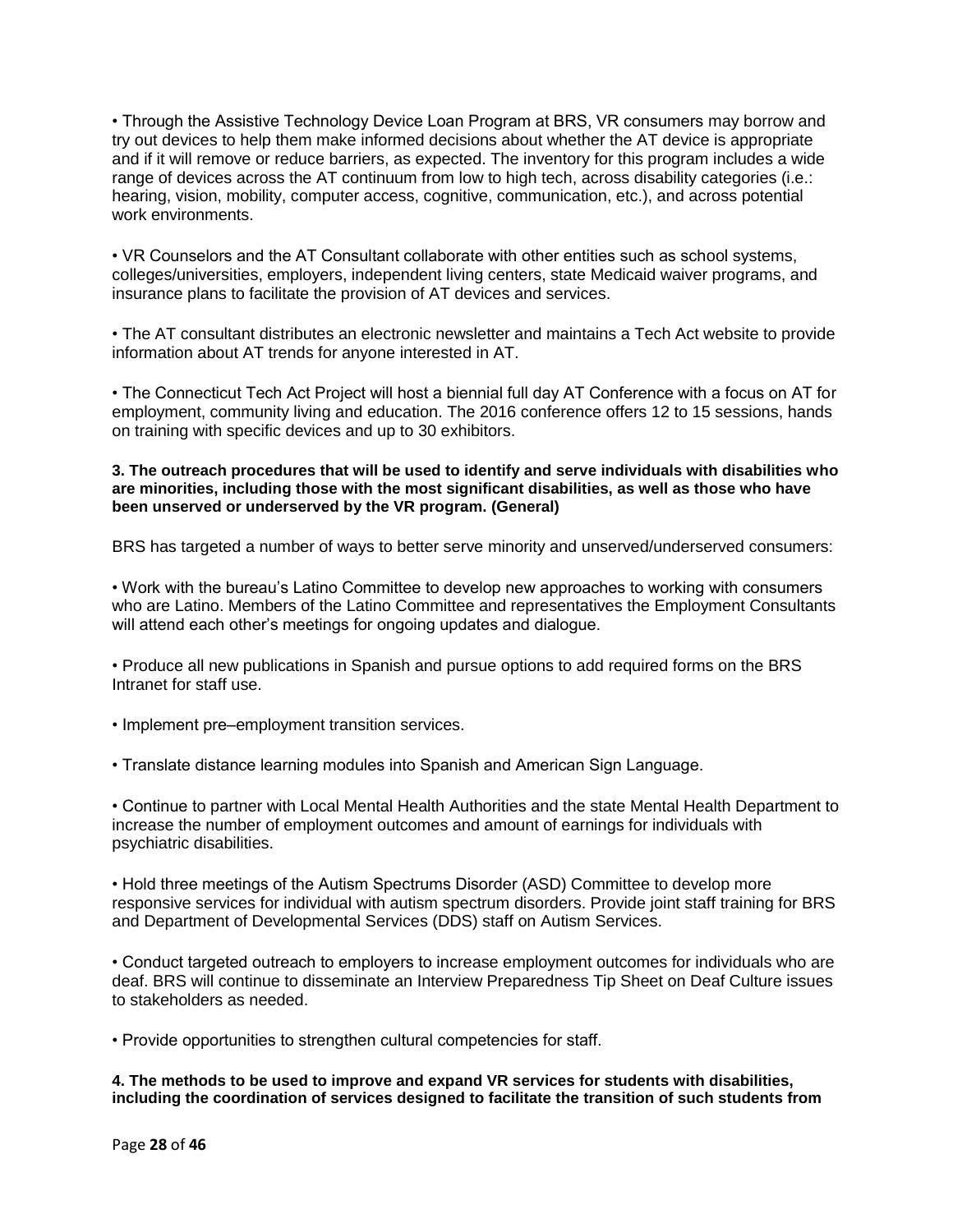### **school to postsecondary life (including the receipt of VR services, postsecondary education, employment, and pre-employment transition services). (General)**

BRS will use the following methods to improve and expand VR services for students with disabilities:

• Align existing VR services with Pre–Employment Transition Services as defined in WIOA 2014.

• Serve students with disabilities ages 16–21 enrolled in high school by providing pre–employment transition services from existing community rehabilitation providers, companies, community agencies, education entities, colleges and universities statewide.

• Assign 10 vocational rehabilitation (VR) counselors to school systems statewide to serve students enrolled in high school. Allocate 100% of their time and funding for serving students enrolled in high school.

• Improve partnerships with school systems by providing transition services to students.

• Strengthen partnerships with State Department of Education, local school systems, community providers, higher education entities, other state agencies, and employers.

• Create and disseminate effective marketing and messaging to target school systems, students and their families to educate and inform them about the BRS shift in service delivery to students as outlined in WIOA regulations.

• Continue to strengthen and broaden collaboration resources with employers, two and four year colleges and universities, WDBs/American Job Centers and DOL grant training programs for students, youth and young adults with disabilities.

## **5. If applicable, plans for establishing, developing, or improving community rehabilitation programs within the State. (General)**

BRS will develop the capacity of Community Rehabilitation Providers (CRPs) to meet the needs of VR consumers in the following ways:

- Continue to conduct annual performance reviews on all CRPs to ensure quality service delivery.
- Meet quarterly with CRPs in each district.

• Provide opportunities for CRPs to meet statewide, both in targeted committee meetings and at an annual forum.

• Participate in the Job Development Leadership Network.

• Continue to disseminate Distance Learning Modules focused on service delivery and fiscal process for CRPs to interact with BRS.

• Increase the number of providers who will serve underserved populations, including Deaf and Hard of Hearing and Monolingual Spanish.

• Explore procurement opportunities for specialized services.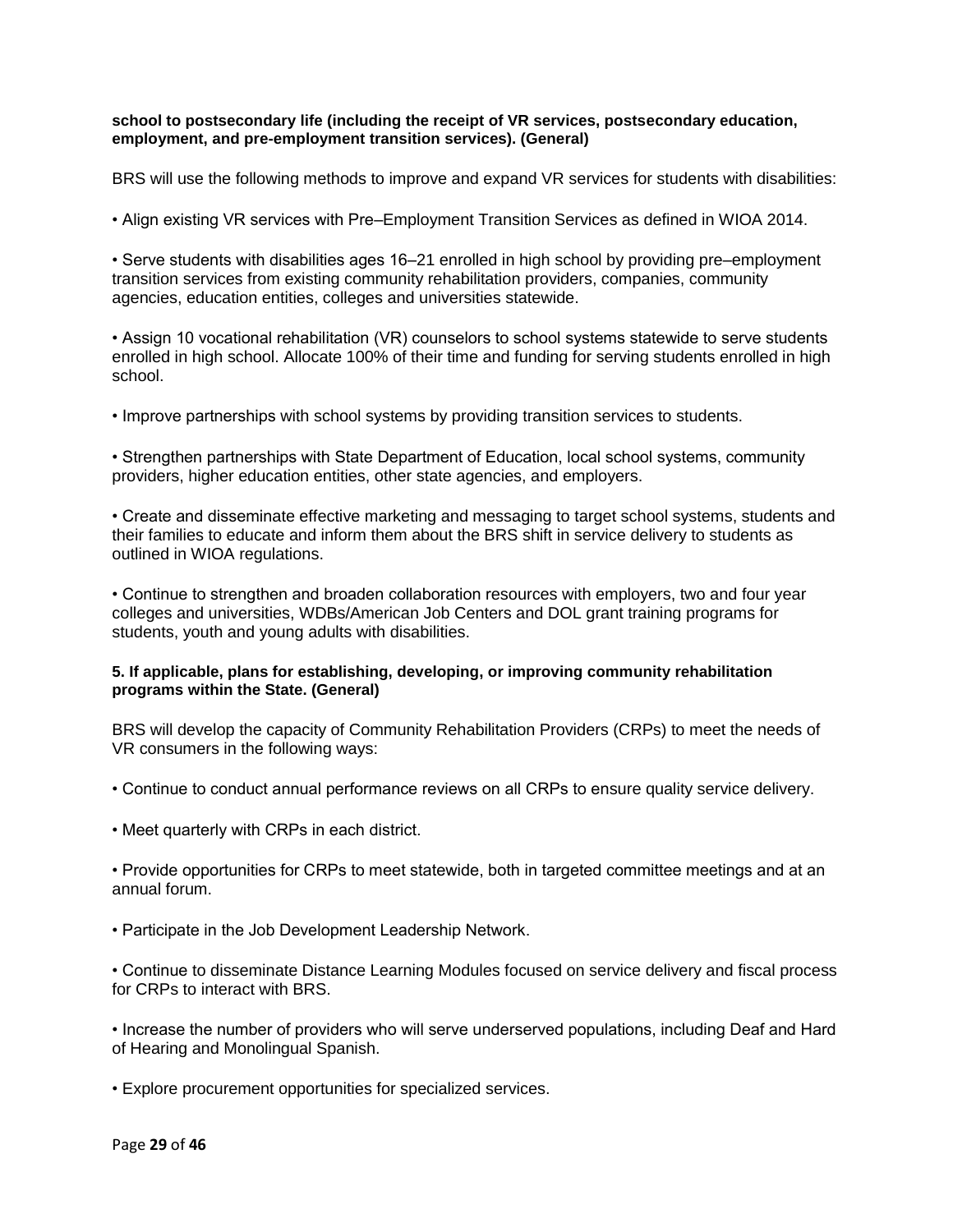### **6. Strategies to improve the performance of the State with respect to the performance accountability measures under section 116 of WIOA. (General)**

BRS will work with the larger workforce investment system to set thresholds for the new WIOA performance accountability measures.

## **7. Strategies for assisting other components of the statewide workforce development system in assisting individuals with disabilities. (General)**

BRS is actively engaged in the implementation of WIOA in Connecticut with representatives on all planning committees. BRS assigned staff to participate on the four distinct planning committees to fully understand the changes WIOA would make and how VR services would be integrated:

a. Administration/Governance – development and maintenance of the MOU among state partner agencies and a regional MOU template.

b. Technology, Data, Outcomes – development of a strategy to use existing IT systems to obtain aggregate data on common customers and program outcomes.

c. Service Design and Delivery – development of strategies and models for the coordinated delivery of effective workforce system services.

d. Employer Engagement – development of a strategic plan to promote employer engagement in effective industry partnerships.

BRS will review the adequacy of existing Memoranda of Understandings with workforce boards and partners, and continue to attend workforce board meetings. BRS will also continue to seek a representative from the workforce board to serve as a member of the State Rehabilitation Council.

## **8. How the agency's strategies will be used to: (General)**

**A. achieve goals and priorities by the State, consistent with the comprehensive needs assessment; (General)**

Along with the strategies mentioned above to address goals and ways to overcome barriers to equitable access to VR services, BRS also anticipates using innovation and expansion (I&E) funds in FFY 2017 to support the State Rehabilitation Council, the State Independent Living Council, and to continue Individualized Financial Capability Coaching, a project to increase financial literacy and capability for people with disabilities. Other proposals will be assessed upon submission and considered based on the alignment with the state's goals and priorities.

#### **B. support innovation and expansion activities; and (General)**

Along with the strategies mentioned above to address goals and ways to overcome barriers to equitable access to VR services, BRS also anticipates using innovation and expansion (I&E) funds in FFY 2017 to support the State Rehabilitation Council, the State Independent Living Council, and to continue Individualized Financial Capability Coaching, a project to increase financial literacy and capability for people with disabilities. Other proposals will be assessed upon submission and considered based on the alignment with the state's goals and priorities.

**C. overcome identified barriers relating to equitable access to and participation of individuals with disabilities in the State VR Services Program and the State Supported Employment Services Program. (General)**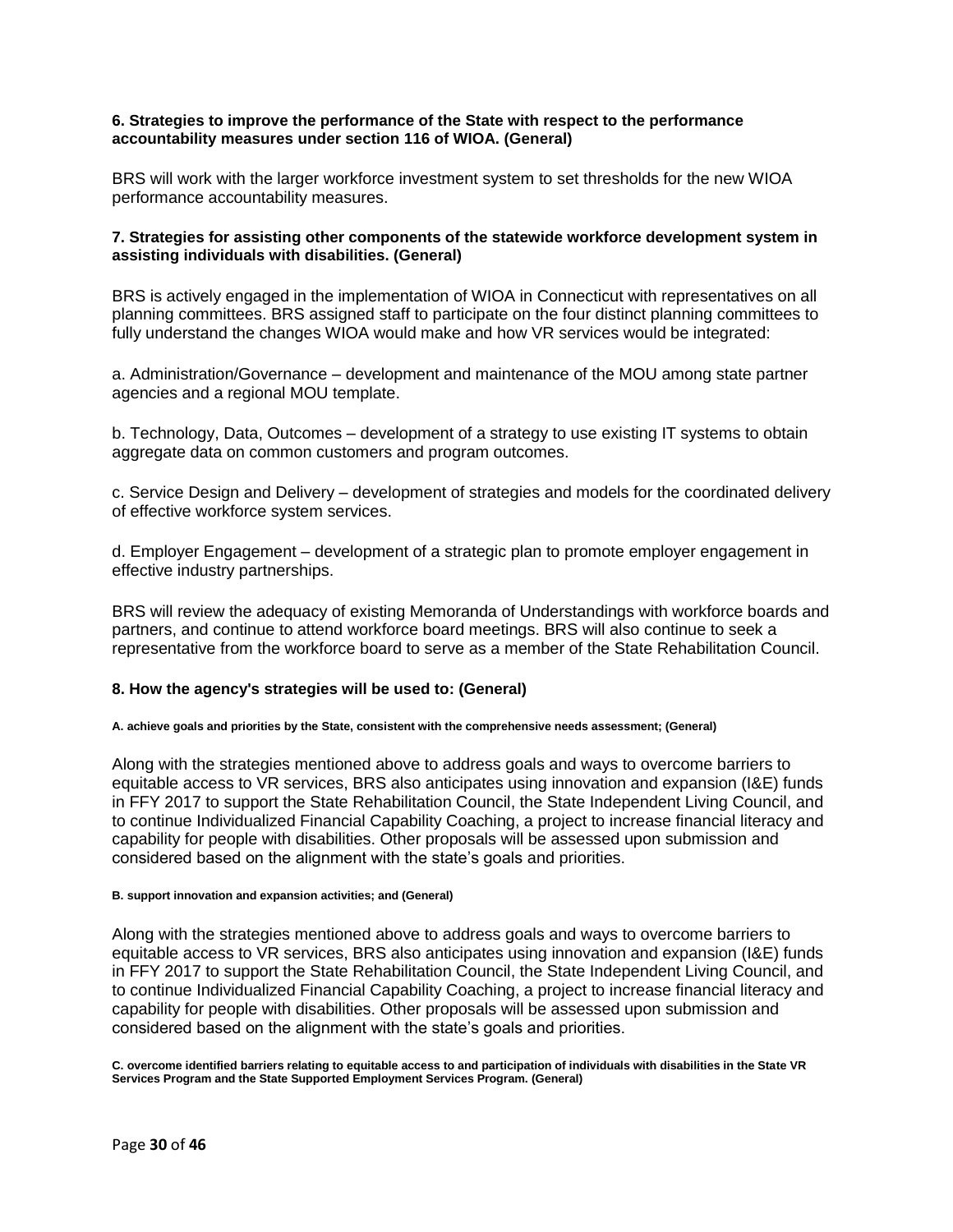Along with the strategies mentioned above, BRS also has targeted the following ways to overcome identified barriers relating to equitable access to and participation of individuals with disabilities in the State VR Services Program and the State Supported Employment Services Program:

• Work with the bureau's Latino Committee to develop new approaches to working with consumers who are Latino. Members of the Latino Committee and representatives the Employment Consultants will attend each other's meetings for ongoing updates and dialogue.

• Produce all new publications in Spanish and pursue options to add required forms on the BRS Intranet for staff use.

- Implement pre–employment transition services.
- Translate distance learning modules into Spanish and American Sign Language.

• Continue to partner with Local Mental Health Authorities and the state Mental Health Department to increase the number of employment outcomes and amount of earnings for individuals with psychiatric disabilities.

• Hold three meetings of the Autism Spectrums Disorder (ASD) Committee to develop more responsive services for individual with autism spectrum disorders. Provide joint staff training for BRS and Department of Developmental Services (DDS) staff on Autism Services.

• Conduct targeted outreach to employers to increase employment outcomes for individuals who are deaf. BRS will continue to disseminate an Interview Preparedness Tip Sheet on Deaf Culture issues to stakeholders as needed.

• Provide opportunities to strengthen cultural competencies for staff.

## **p. Evaluation and Reports of Progress: VR and Supported Employment Goals (General)**

Describe:

#### **1. An evaluation of the extent to which the VR program goals described in the approved VR services portion of the Unified or Combined State Plan for the most recently completed program year were achieved. The evaluation must: (General)**

**A. Identify the strategies that contributed to the achievement of the goals. (General)**

Goal 1: To improve the quality of vocational rehabilitation services for individuals with disabilities.

Priority areas:

1. Customer Service and Provision of Information

• Both the BRS and Connect–Ability websites provide information related to VR services that are updated, as needed. Staff responsible for maintaining these websites anticipate the State of Connecticut will implement a new portal platform scheduled for 2016.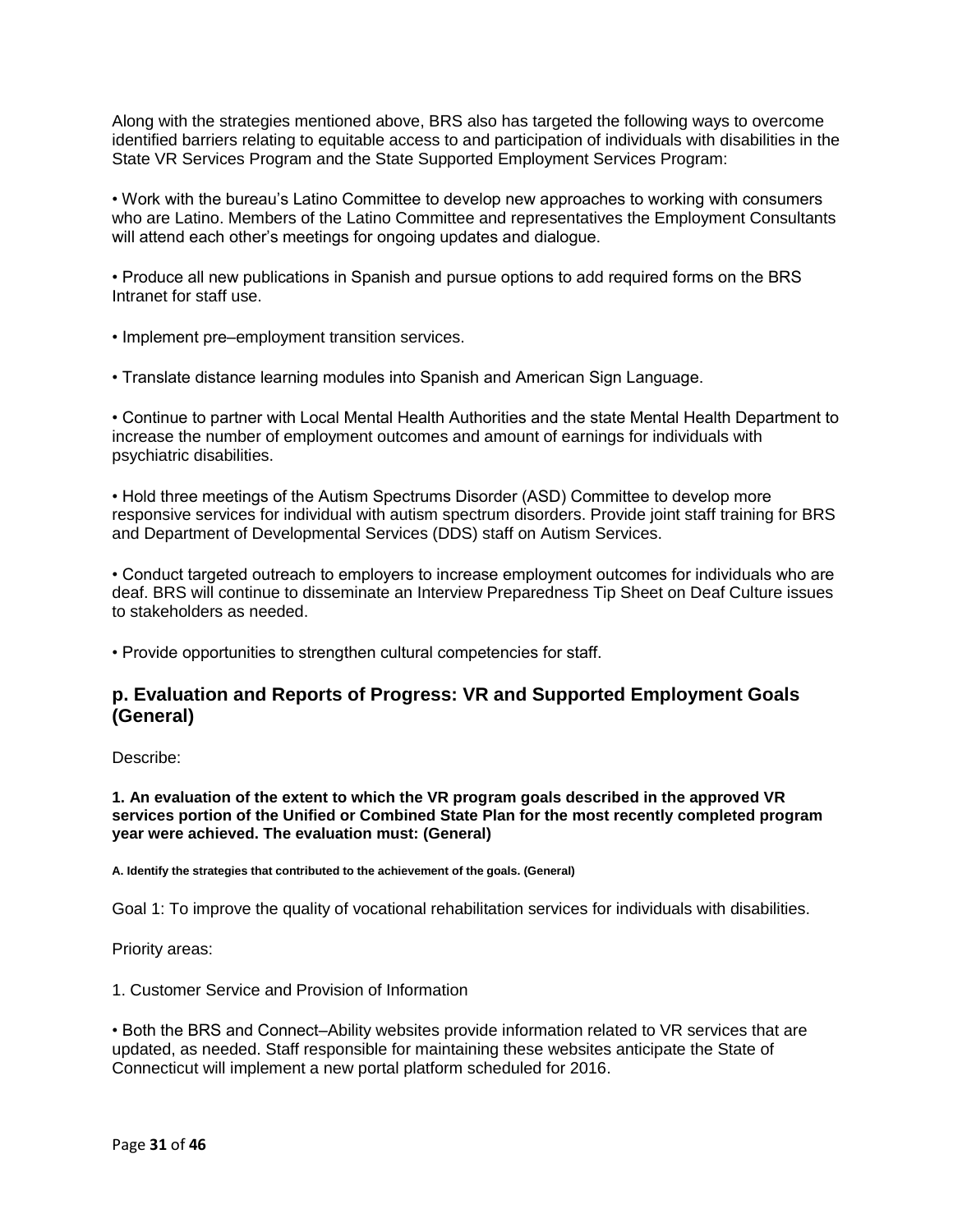• Response to Consumer Requests – During FFY 2015, BRS responded to more than 600 inquiries for information through the BRS e–mail submissions.

2. Ongoing Skill Development The bureau was awarded two five–year, in–service training grants covering October 1, 2010 – September 30, 2015. The In–Service Training Project identified two major goals:

• Goal I: To improve the skills of all BRS staff by providing training and development in vocational rehabilitation service provision, responsiveness to consumers, bureau mission and programs, awareness of state and community resources.

• Goal II: To improve recruitment and retention of BRS staff by providing career development and succession planning activities to assist counselors in defining appropriate career paths and to assist the bureau to maximize its resources, while continuing to meet CSPD requirements.

BRS provided Foundations of CT VR, a year–long series of in–service training that was mandatory for new staff and available for staff that desired refresher training. This included a broad array of topics pertaining to VR such as: Foundations of CT VR Training, trainings on specific populations, independent living, transition, and community rehabilitation services. A variety of training methods were utilized to assure that training activities were diverse enough to address individual learning styles.

The Bureau developed an integrated program of training, education, and development activities for staff to gain the necessary skills, knowledge, and experiences to improve the quality of services and the number and quality of employment outcomes for people with disabilities. This training project enhanced counselor knowledge of current VR practices and BRS policy.

Effective October 1, 2015, the Bureau maintains the above practices, and will continue them as long as funding is available. BRS will also maintain a dedicated staff resource to manage the agency's training program and will maintain a separate training line within the agency budget that equals the level of funds available under WIA.

## 3. Social Media

Job seekers, employers, advocates and providers use social media to communicate and network. In order to keep pace with technological advancements, BRS added the use of Social Media as a form of communication to help consumers gain access and become familiar with online job information. BRS formed a Social Media Committee that continues to meet regularly to oversee the agency's social media activities. The committee developed social media policy and guidance that was the basis for staff training. BRS has a presence on Facebook, LinkedIn and Twitter. Staff is encouraged to have a presence on these platforms for work–related activity only. Staff may assist consumers in developing a presence on these platforms to access information from BRS and employment information and opportunities. Consumers may be referred to the Department of Labor for LinkedIn training as well.

For federal fiscal year 2015, BRS social media activity reports the following:

a) Facebook Analytics reports we have 21 followers; this number is not enough to report residual posts from our original posts.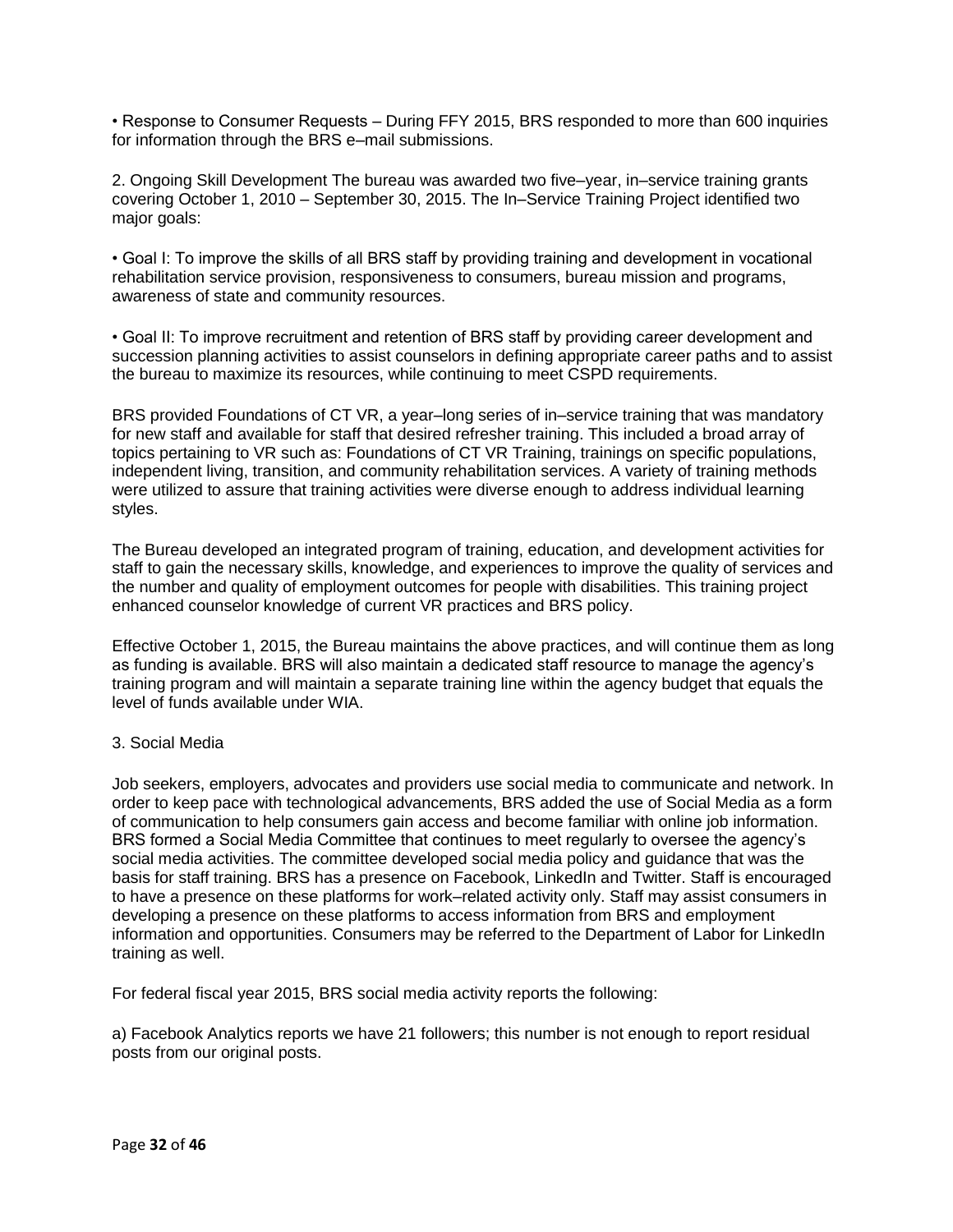b) LinkedIn Analytics reports we have 193 "Connections." BRS also used LinkedIn to post job announcements that garnered 389 views and 50 applicants.

c) Twitter Analytics reports that we have 133 followers that have enabled BRS to reach 43,992 Twitter users via tweets about the VR program and services, job openings and disability related information.

Goal 2: To increase employment outcomes for individuals with disabilities, particularly those individuals from unserved or underserved populations.

Priority areas:

1. Individuals from Minority Backgrounds

BRS initiated a Request for Applications from qualified Community Rehabilitation Providers to procure Summer Youth Employment Program (SYEP) services in an effort to give youth in high school and young adults out of school an opportunity to have summer work experiences. Particular emphasis in the procurement application was placed on serving young adults who are in the priority areas of underserved populations, including Deaf and Hard of Hearing, Monolingual Spanish speaking, Individuals with Autism and young adults with psychiatric disabilities. The procurements were awarded to agencies that would be able to serve specific geographical areas and took into account the underserved populations in those areas. The results of the procurement produced a small set of CRPs who were able to serve the capacity.

The SYEP provided work experiences to a significant number of young adults, both in school and out of school. These young adults were given the opportunity to be better prepared to gain employment, giving them work related experiences for resume building.

Training: BRS provided the following training to improve employment outcomes for unserved or underserved populations:

• Deaf Culture – different communication methods of persons who are deaf;

• Understanding Team and a Diversified Workforce – communicating appropriately with and about different groups of people;

• Ethics and Multicultural Counseling Competency – cultural issues in counseling; and

• Using the Myers–Briggs and Strong Inventories in VR – using these inventories in career counseling.

• BRS also offered World of Work Inventory that provides tools for staff to use to accommodate consumers who have different levels of English, consumers with hearing loss, consumers who are visually impaired and Spanish–speaking consumers.

As a result of these efforts BRS assisted 565 Individuals from Minority Backgrounds achieve successful employment outcomes. This represents a 66% increase over FFY 2014.

2. Young Adults with Disabilities BRS has met quarterly with SDE and representatives from the Regional Education Service Centers (RESCs) to continue providing current transition information.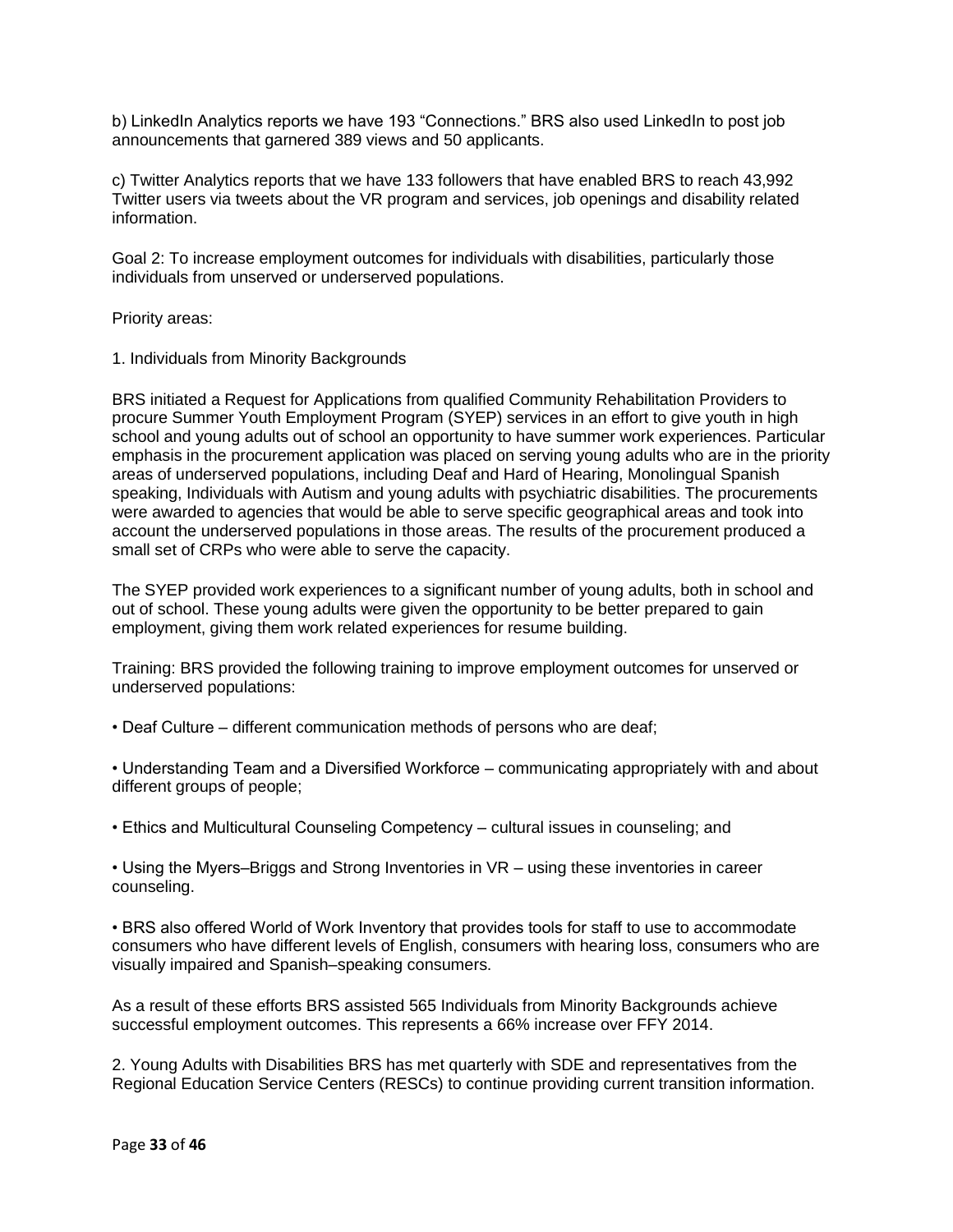This group now includes the Department of Developmental Services Education Liaisons and Transition Consultants.

BRS, SDE and the CT Transition Community of Practice (CT COP) have now partnered with the IDEA National Transition Community of Practice. This partnership established a Connecticut presence on the SharedWork website. It also established a core team of stakeholders and initial practice groups that include the BRS Transition Committee and the SDE Transition Task Force. BRS continues to work with the website committee on transition resources for all stakeholders. The CT COP has adopted the National Collaborative on Workforce and Disability (NCWD) Guideposts for Success as a framework for secondary transition activities and information. This is the same framework BRS has used for Transition since 2010.

As a result of these efforts BRS assisted 311 Young Adults with Disabilities achieve successful employment outcomes. This represents a 3% increase over FFY 2014.

3. Individuals with Psychiatric Disability BRS continues to partner with Local Mental Health Authorities and the state Mental Health agency to increase the number of employment outcomes and amount of earnings for individuals with psychiatric disabilities. As a result of these efforts BRS assisted 310 Individuals with Psychiatric Disabilities achieve successful employment outcomes. This represents a 23% increase over FFY 2014.

4. Individuals with Autism Spectrum Disorders BRS held 10 meetings of the Autism Spectrum Disorder (ASD) Committee in order to develop more responsive services for individuals with autism spectrum disorders. As a result of these efforts BRS assisted 100 Individuals with Autism Spectrum Disorders achieve successful employment outcomes. This represents a 15% increase over FFY 2014.

Goal 3: To increase access to services for all individuals with disabilities.

#### Priority areas:

1. Services for Individuals who are Deaf BRS offers additional services, including Hearing Assistive Technology Services (HATS) and HATS Evaluation services, for individuals who are Deaf or Hard of Hearing. HATS products may be approved for purchase when required for a consumer to maintain employment, comparable devices of lesser cost have been explored, and the products are not available as a reasonable accommodation through their employer. Examples include T Coil Loops and Silhouettes, FM Systems, Amplified or Bluetooth Stethoscopes, Pocket Remotes, Bluetooth accessory adapters, and HATS products produced by hearing aid manufacturers that only work with one's personal hearing aids. BRS has translated five of 14 distance–learning modules into American Sign Language (ASL), the remaining nine are scheduled for translation over the next two years.

2. Services for individuals whose primary language is Spanish BRS has translated five of 14 distance learning modules into Spanish, the remaining nine are scheduled for translation over the next two years.

3. Cultural Competencies for Staff BRS is committed to assisting individuals with the most significant disabilities to achieve competitive employment outcomes. Efforts have been initiated and specialized training has been offered on how to work with underserved target groups (mental health disorder, substance abuse, learning disabilities, Deafness, Autism Spectrum) has been provided, or is scheduled to be provided. Trainings are comprised of both in–person and online modules.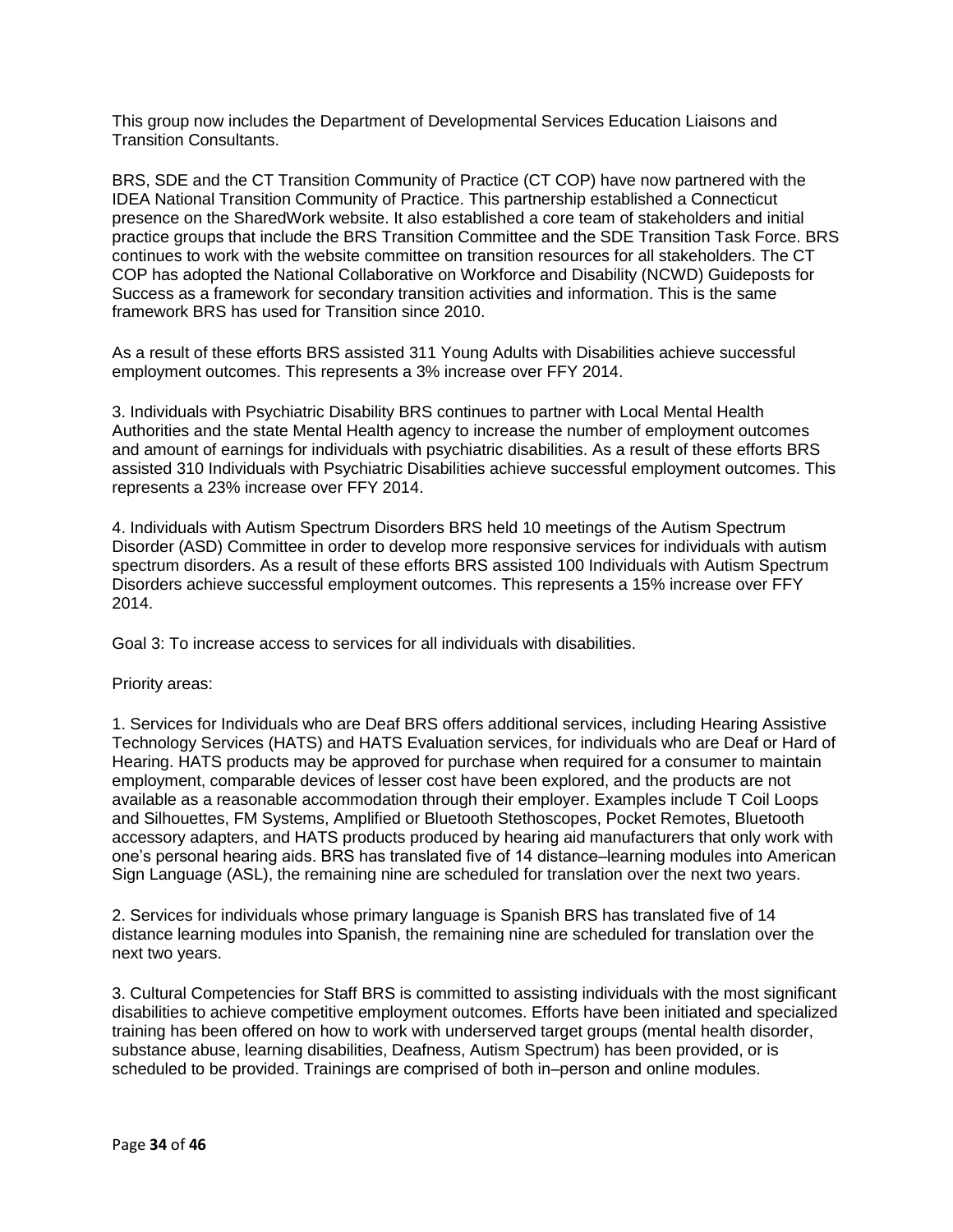Goal 4: To create effective partnerships designed to advance employment for Connecticut citizens with disabilities.

Priority areas:

1. Businesses In FFY 2015, BRS negotiated 160 On–the–Job Training (OJTs). BRS also contracted with the following Industry–Specific Training and Placement Programs (ISTPPs):

- Southeastern Employment Services/Lowes Distribution Center
- Community Enterprises/Mohegan Sun
- Community Enterprises/Walgreens Retail Stores
- Ability Beyond/Walgreens Retail Stores
- Ability Beyond/Crowne Plaza
- Community Enterprises/Mystic Aquarium
- Community Enterprises/Home goods Distribution Center
- Kennedy Center/CVS Retail.

From these ISTPP partnerships, 117 individuals participated in training; 66 individuals were hired permanently upon successful completion of the training.

2. Community Rehabilitation Providers

BRS completed the CRP Distance Learning Modules created for staff in CRP agencies to understand the core services that BRS contracts with providers. The first module is a CRP overview, which is also available to the public in the Connect–Ability Website. The following modules are only available to CRP agencies: Assessment Services, Job Placement Services, On–the–Job Training, Job Coaching Services, Interview Preparedness Services and Fiscal Services. These modules are effective ways to increase knowledge about BRS services for the CRPs who traditionally have high staff turnover and lack the capacity to train new employees in a timely manner. BRS has the capability of monitoring agency participation of staff that enrolls in the training. These tools were developed in conjunction with the CRP agencies through the BRS CRP Committee.

As part of the Annual Review Process, each CRP agency reports to BRS on the staff that have taken the DL modules as well as staff who have participated in one of three BRS CRP trainings that are offered throughout the year. Four new CRPs were developed during this fiscal year.

3. State Agencies With the implementation of WIOA, BRS has collaborated with the core partners to unify the job services available for consumers seeking employment opportunities.

#### **B. Describe the factors that impeded the achievement of the goals and priorities. (General)**

The agency did not identify factors that impeded achievement of goals and priorities.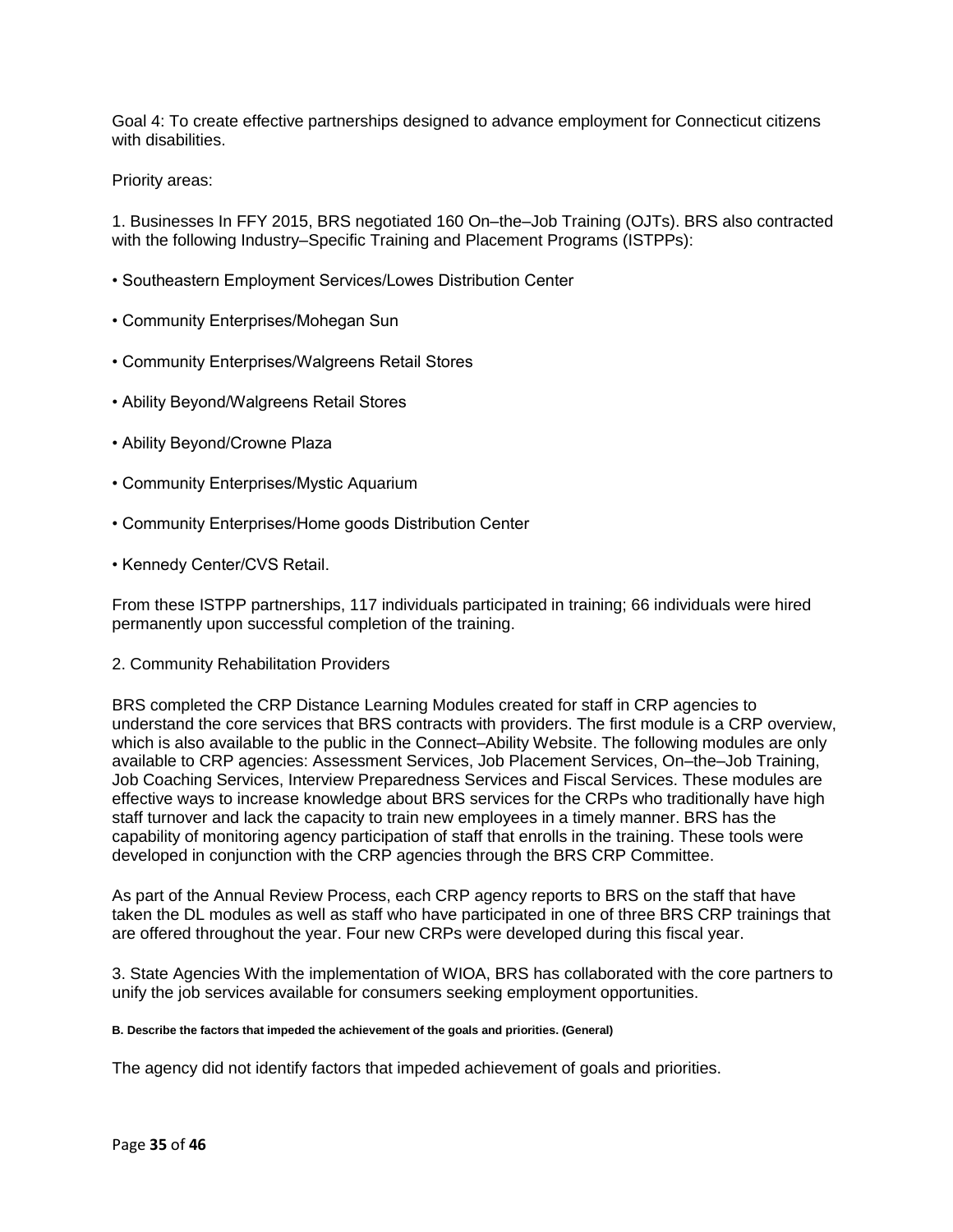**2. An evaluation of the extent to which the Supported Employment program goals described in the Supported Employment Supplement for the most recent program year were achieved. The evaluation must: (General)**

**A. Identify the strategies that contributed to the achievement of the goals. (General)**

Supported Employment goals were achieved using the following strategies:

• VR Supported Employment Foundations Training was expanded to two days for new VR Counselors. Senior VR counselors are also invited to the training to get a refresher on the current SE environment as well as provide technical assistance to the training.

• In addition, a BRS and DMHAS protocol document was developed by both agencies to provide technical assistance on Supported Employment Policy and Procedures for both agencies. Both agencies participated in a combined training for VR staff, mental health staff, CRP staff on an ongoing basis.

• Collaborative meetings were held quarterly with partners.

#### **B. Describe the factors that impeded the achievement of the goals and priorities. (General)**

Impeding Factors for Achieving Goals and Priorities

• Consistent policies and practices in and between agencies administering Supported Employment programs continue to be a challenge for all stakeholders, including providers.

• Staff turnover is frequent and coordinating collaborative trainings and providing technical assistance is difficult. While this has been a challenging effort, training is still a priority for VR and partner agencies and providers.

## **3. The VR program's performance on the performance accountability indicators under section 116 of WIOA. (General)**

BRS awaits the publishing of the performance accountability thresholds that will be required.

#### **4. How the funds reserved for innovation and expansion (I&E) activities were utilized. (General)**

I&E funds were used in the following three areas:

1. Individualized Financial Capability Coaching is available to BRS consumers at age 18 who receive Social Security Benefits. Participants receive Benefits Counseling to understand the impact of earnings on benefits and an opportunity to plan for the future using the following topics and tools:

- One–on–one Financial Coaching;
- Personal Financial Education Sessions;
- Work vs Benefits Discussion;
- Goal–Setting Support;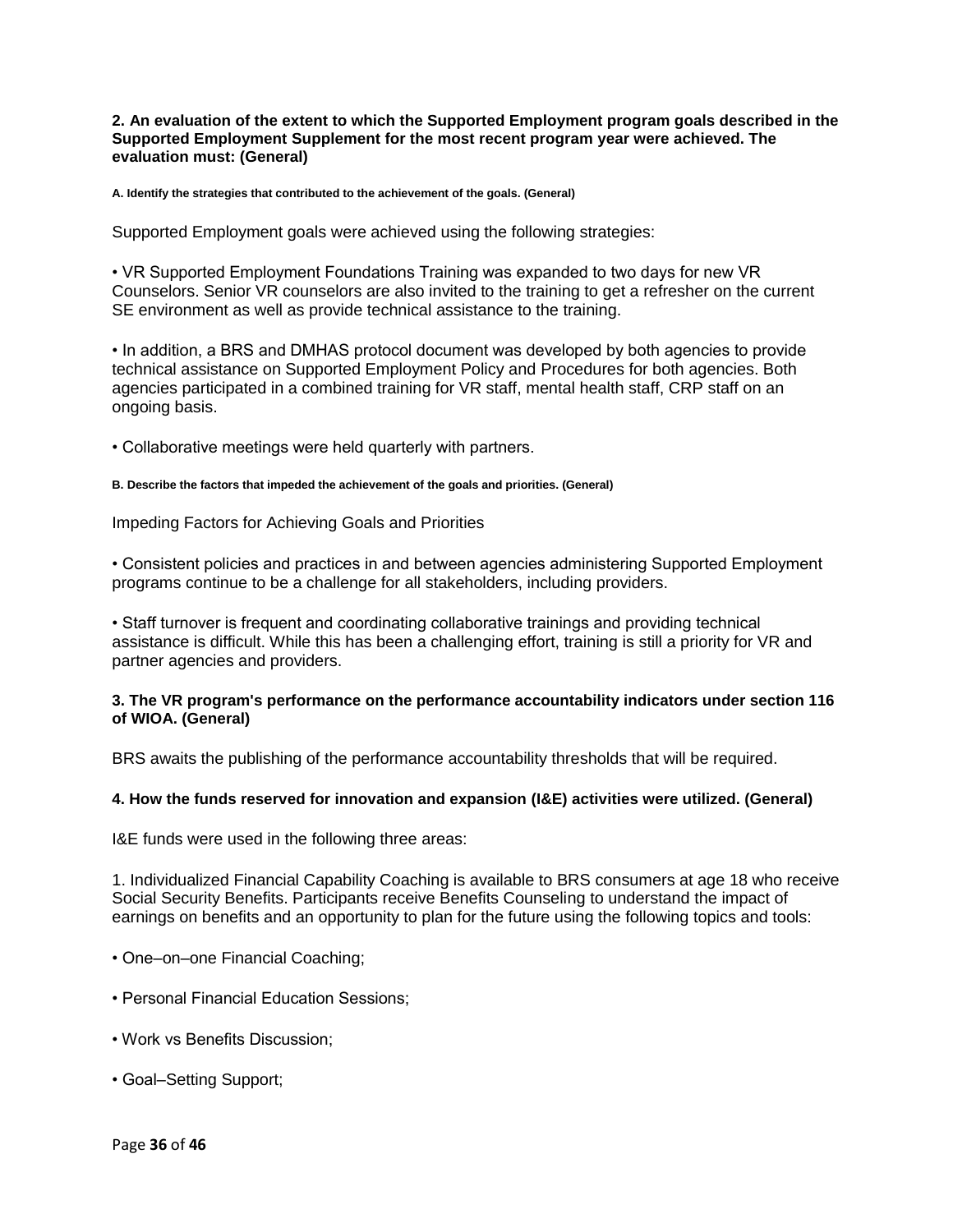- Help to Create a Working Budget;
- Debt Reduction Tools; and
- How to Make Tax Credits Work.

BRS funds this pilot specifically tailored to meet the needs of individuals receiving Social Security benefits through an award to the Connecticut Association for Human Services (CAHS), a private non–profit agency.

Measures of success will be based on a consumer's improved financial literacy and his/her ability to budget a household, create realistic goals, understand credit scores (and demonstrate actions to maintain or improve them), increase self–sufficiency, obtain employment/increase wages, and go off of SSDI and/or SSI benefits. The number of new checking, savings or equivalent accounts that are opened will also be counted.

2. State Independent Living Council During fiscal year 2015, the State Independent Living Council (SILC) received \$103,000 in Innovation and Expansion (I&E) funds to support the general operation of the Council. This included salaries for two full–time staff, office rent, supplies, phone and computer services, and SILC meeting expenses such as transportation, interpreter services, CART, and other accessibility costs. In addition to the administration and operation of the federally mandated SILC, staff is responsible for developing, implementing, and evaluating the State Plan for Independent Living (SPIL). The I & E funds also supported the development of the Standards of Performance for the CILs and the development of SPIL Goal 2 to expand the capacity and build sustainability for the five CILs.

Much of 2015 was spent in developing the Standards of Performance, with approval and implementation. The overarching aim of Goal 2 is to provide capacity–building and sustainability support to the CILs in order to improve the provision of IL services, pre–employment/employment opportunities for consumers, and services to unserved and underserved consumers and geographic areas. BRS has continued to support the SILC Resource Plan with I&E funding, of \$103,000 in the current SPIL for FFY 2015.

3. State Rehabilitation Council The State Rehabilitation Council (SRC) received \$24,350 to support efforts to assist BRS in assessing programs and services provided to vocational rehabilitation consumers. The SRC incurs travel expenses to in–state meetings and sign–language interpreters, when needed. The SRC sends a delegate to attend out–of–state conferences for the National Coalition of State Rehabilitation Councils (NCSRC) and the Council of State Administrators for Vocational Rehabilitation (CSAVR). The SRC is an organizational member the NEAT Marketplace, a Connecticut facility that provides training and support with assistive technology devices. It also supports the Connecticut Youth Leadership Project by providing funds to support its summer advocacy training program for youth with disabilities and a scholarship towards post–secondary education for a former participant. In 2015, the SRC also collaborated with BRS to engage the Center for Public Policy and Social Research at the Central Connecticut State University to conduct a consumer satisfaction survey of current and former BRS consumers.

## **q. Quality, Scope, and Extent of Supported Employment Services. (General)**

Include the following: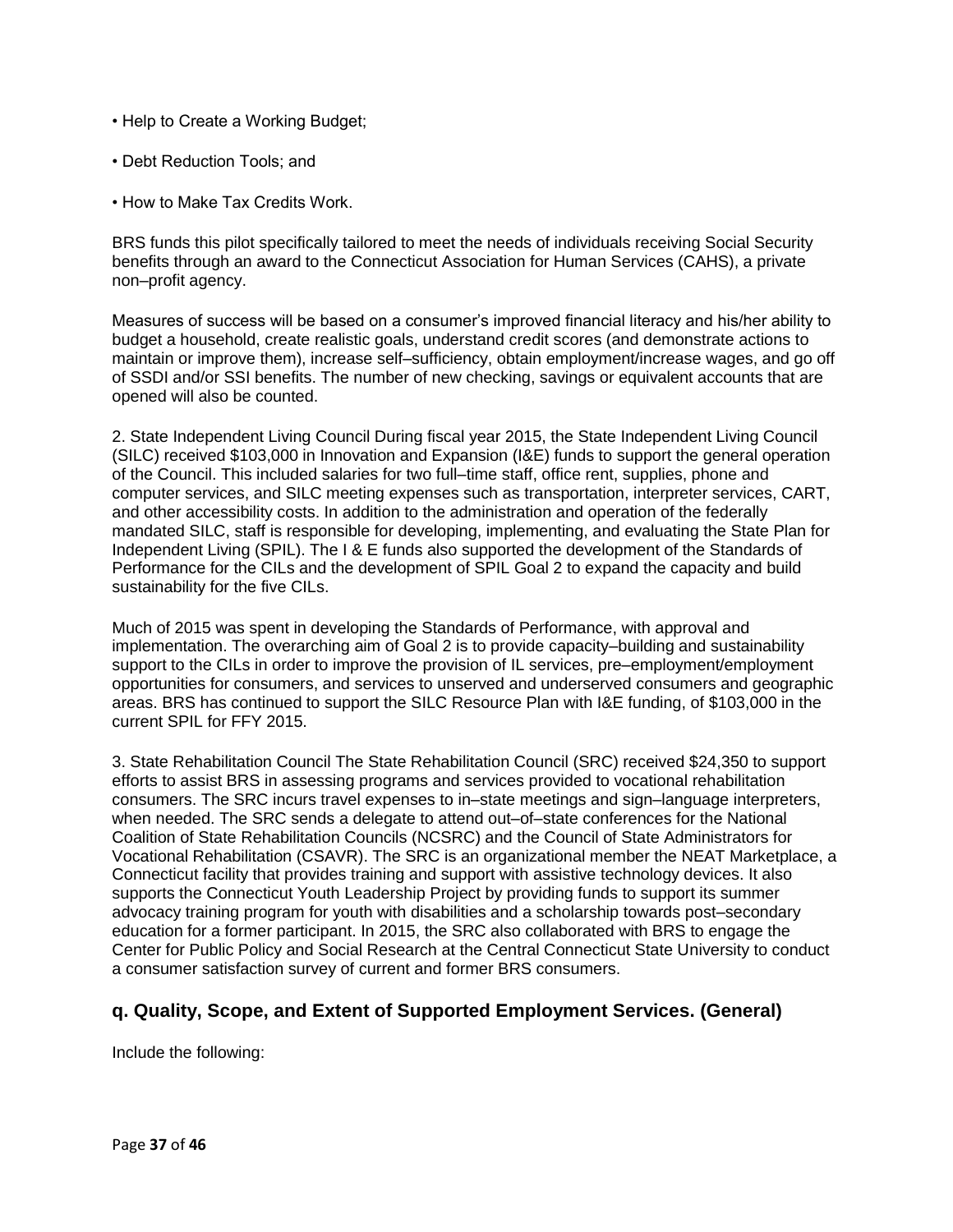**1. The quality, scope, and extent of supported employment services to be provided to individuals with the most significant disabilities, including youth with the most significant disabilities. (General)**

## Program Status

BRS is allocated \$255,000 annually for the Title VI, Part B Funds and expects to expend all of its allocation. The bureau continues to focus on the quality services delivered through collaborations with our state and local community rehabilitation service partners for the Federal Fiscal Year (FFY) 2015.

WIOA changes the way Supported Employment and Extended services will be delivered.

Supported Employment services:

• Extension of SE services timeframe from 18 to 24 months; and

• 50% of SE funds apply to all youth, which includes PETS.

## Extended Services:

• Services can be provided for a period of up to/but not to exceed 4 years to youth with the most significant disabilities expending supported employment Title VI funds; and

• Prior to WIOA, these services not previously permitted for youth with disabilities under VR program or Supported Employment program.

For Supported Employment services, BRS will provide statewide training for all staff to support and empower counselors in making a shift towards more efficient plan development; in particular moving students with disabilities to plan (VR) while still exploring the potential need for Ongoing Supports.

• As the need for SE is established and funding identified for ongoing support, VR plans can be amended to Supported Employment Plans.

• Utilization of short term plans as a means towards assuring better opportunities for transitioning youth who are expected to be in our system for longer periods of time

For Transition to Extended Services, BRS will work with relevant state agencies, private non–profit organizations and our other partners to transition consumers from Title VI, Part B funding to the identified provider of the ongoing, long–term support funding as soon as the funding is available and transition is appropriate. Use of Title VI, Part B funds will vary, based on the needs of the individual consumer, but will generally not exceed 24 months in length.

#### **2. The timing of transition to extended services. (General)**

#### Coordination and Collaboration

BRS is engaged in facilitating systemic changes in how supported employment services are delivered in the community. The bureau works with relevant state agencies, private non–profit organizations and other partners to transition consumers from the Title VI, Part B funding to an appropriate ongoing employment support program. The bureau oversees one of the three state–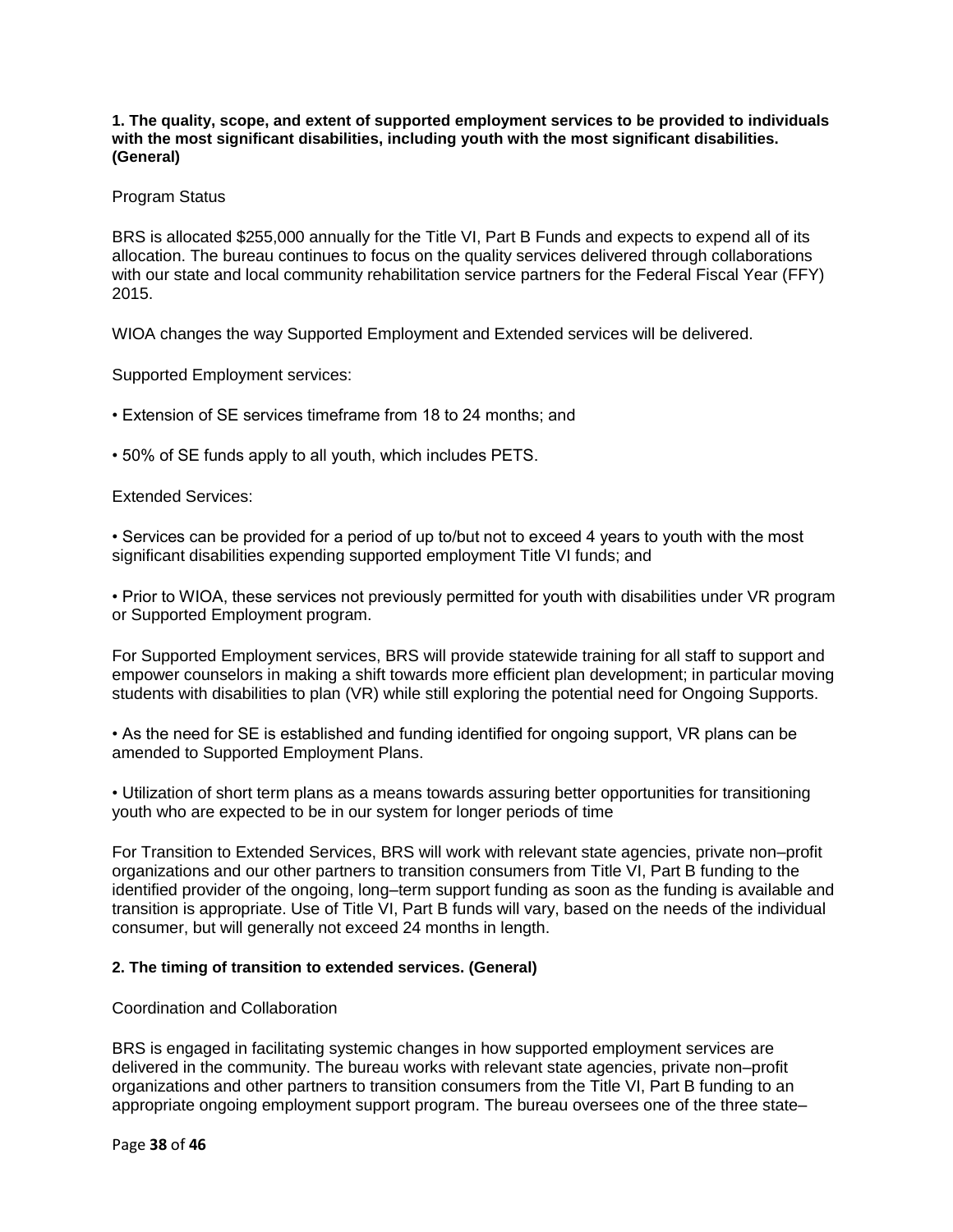funded long–term supports programs and in SFY 2012 spent approximately \$1 million in serving VR consumers after VR services were completed. These efforts have led to internal and external improvements in our state system and have built a foundation for a strong Supported Employment service program in this state.

## **Certifications (General)**

Name of designated State agency or designated State unit, as appropriate **Bureau of Rehabilitation Services**

Name of designated State agency **Department of Rehabilitation Services**

Full Name of Authorized Representative: **David F. Doukas**

Title of Authorized Representative: **Director**

## **States must provide written and signed certifications that:**

1. The **designated State agency or designated State unit (as appropriate) listed above** is authorized to submit the VR services portion of the Unified or Combined State Plan under title 1 of the Rehabilitation Act of 1973 (Rehabilitation Act), as amended by WIOA\*, and its supplement under title VI of the Rehabilitation Act.\*\* **Yes**

2. As a condition for the receipt of Federal funds under title I of the Rehabilitation Act for the provision of VR services, the **designated State agency listed above** agrees to operate and administer the State VR Services Program in accordance with the VR services portion of the Unified or Combined State Plan , the Rehabilitation Act, and all applicable regulations , policies, and procedures established by the Secretary of Education. Funds made available under section 111 of the Rehabilitation Act are used solely for the provision of VR services and the administration of the VR services portion of the Unified or Combined State Plan; **Yes**

3. As a condition for the receipt of Federal funds under title VI of the Rehabilitation Act for supported employment services, the designated State agency agrees to operate and administer the State Supported Employment Services Program in accordance with the supplement to the VR services portion of the Unified or Combined State Plan\* , the Rehabilitation Act, and all applicable regulations , policies, and procedures established by the Secretary of Education. Funds made available under title VI are used solely for the provision of supported employment services and the administration of the supplement to the VR services portion of the Unified or Combined State Plan;\*\* **Yes**

4. The designated State agency and/or the designated State unit has the authority under State law to perform the functions of the State regarding the VR services portion of the Unified or Combined State Plan and its supplement; **Yes**

5. The State legally may carry out each provision of the VR services portion of the Unified or Combined State Plan and its supplement. **Yes**

6. All provisions of the VR services portion of the Unified or Combined State Plan and its supplement are consistent with State law. **Yes**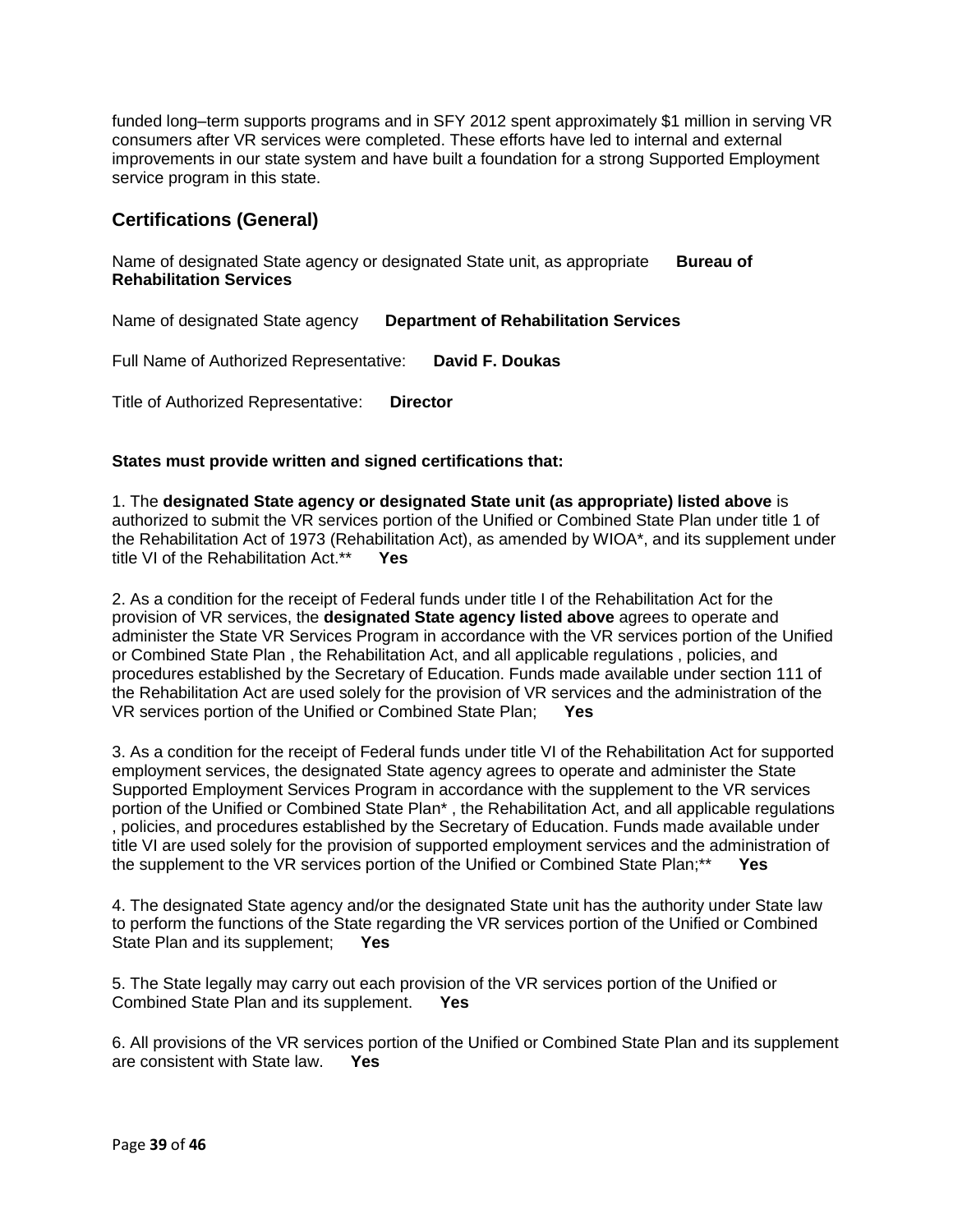7. The **Authorized Representative listed above** has the authority under State law to receive, hold, and disburse Federal funds made available under the VR services portion of the Unified or Combined State Plan and its supplement; **Yes**

8. The **Authorized Representative listed above** has the authority to submit the VR services portion of the Unified or Combined State Plan and the supplement for Supported Employment services; **Yes**

9. The agency that submits the VR services portion of the Unified or Combined State Plan and its supplement has adopted or otherwise formally approved the plan and its supplement. **Yes**

## **Footnotes (General)**

\_\_\_\_\_\_\_\_\_\_

**Certification 1 Footnotes**

\* Public Law 113-128.

\*\* Unless otherwise stated, "Rehabilitation Act" means the Rehabilitation Act of 1973, as amended by WIOA, signed into law on July 22, 2014.

## **Certification 2 Footnotes**

\* All references in this plan to "designated State agency" or to "the State agency" relate to the agency identified in this paragraph.

\*\* No funds under title 1 of the Rehabilitation Act may be awarded without an approved VR services portion of the Unified or Combined State Plan in accordance with section 101(a) of the Rehabilitation Act.

\*\*\* Applicable regulations, in part, include the Education Department General Administrative Regulations (EDGAR) in 34 CFR parts 76,77,79,81, and 82; 2 CFR part 200 as adopted by 2 CFR part 3485; and the State VR Services Program regulations.

#### **Certification 3 Footnotes**

\* No funds under title VI of the Rehabilitation Act may be awarded without an approved supplement to the VR services portion of the Unified or Combined State Plan in accordance with section 606(a) of the Rehabilitation Act.

\*\* Applicable regulations, in part, include the citations in \*\*\* under Certification 2 footnotes

#### **Additional Comments on the Certifications from the State (General)**

## **Certification Regarding Lobbying — Vocational Rehabilitation (General)**

Certification for Contracts, Grants, Loans, and Cooperative Agreements The undersigned certifies, to the best of his or her knowledge and belief, that:

**(General)**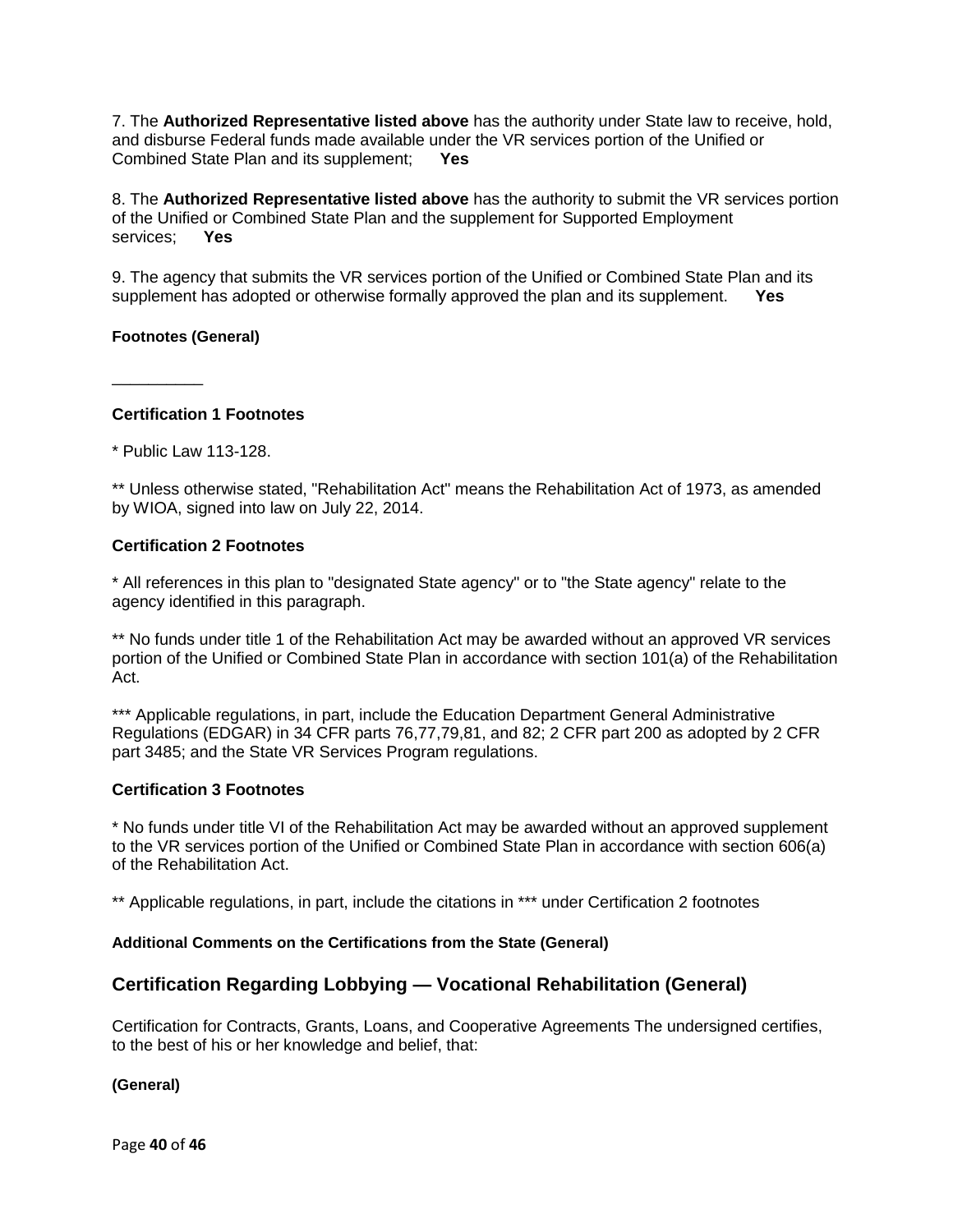(1) No Federal appropriated funds have been paid or will be paid, by or on behalf of the undersigned, to any person for influencing or attempting to influence an officer or employee of an agency, a Member of Congress, an officer or employee of Congress, or an employee of a Member of Congress in connection with the awarding of any Federal contract, the making of any Federal grant, the making of any Federal loan, the entering into of any cooperative agreement, and the extension, continuation, renewal, amendment, or modification of any Federal contract, grant, loan, or cooperative agreement.

## **(General)**

(2) If any funds other than Federal appropriated funds have been paid or will be paid to any person for influencing or attempting to influence an officer or employee of any agency, a Member of Congress, an officer or employee of Congress, or an employee of a Member of Congress in connection with this Federal contract, grant, loan, or cooperative agreement, the undersigned shall complete and submit Standard Form-LLL, ''Disclosure of Lobbying Activities,'' in accordance with its instructions.

## **(General)**

(3) The undersigned shall require that the language of this certification be included in the award documents for all subawards at all tiers (including subcontracts, subgrants, and contracts under grants, loans, and cooperative agreements) and that all subrecipients shall certify and disclose accordingly. This certification is a material representation of fact upon which reliance was placed when this transaction was made or entered into. Submission of this certification is a prerequisite for making or entering into this transaction imposed by section 1352, title 31, U.S. Code. Any person who fails to file the required certification shall be subject to a civil penalty of not less than \$10,000 and not more than \$100,000 for each such failure.

## **Statement for Loan Guarantees and Loan Insurance (General)**

The undersigned states, to the best of his or her knowledge and belief, that: If any funds have been paid or will be paid to any person for influencing or attempting to influence an officer or employee of any agency, a Member of Congress, an officer or employee of Congress, or an employee of a Member of Congress in connection with this commitment providing for the United States to insure or guarantee a loan, the undersigned shall complete and submit Standard Form-LLL, ''Disclosure of Lobbying Activities,'' in accordance with its instructions. Submission of this statement is a prerequisite for making or entering into this transaction imposed by section 1352, title 31, U.S. Code. Any person who fails to file the required statement shall be subject to a civil penalty of not less than \$10,000 and not more than \$100,000 for each such failure.

## Applicant's Organization **Bureau of Rehabilitation Services**

Full Name of Authorized Representative: **David F. Doukas**

Title of Authorized Representative: **Director**

SF LLL Form – Disclosure of Lobbying Activities (only if applicable) (http://www2.ed.gov/fund/grant/apply/appforms/appforms.html). If applicable, please print, sign, and email to MAT\_OCTAE@ed.gov

## **Certification Regarding Lobbying — Supported Employment (General)**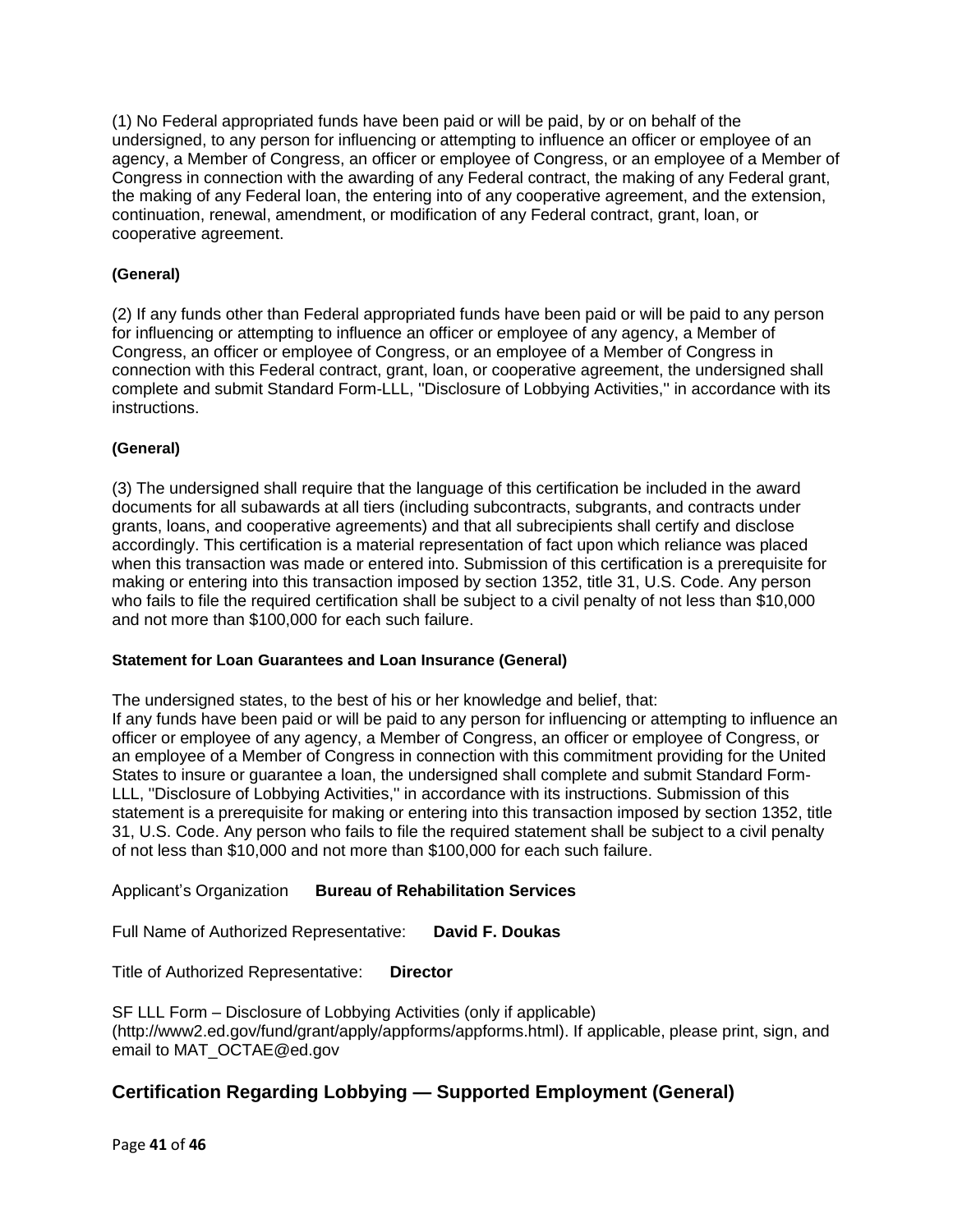Certification for Contracts, Grants, Loans, and Cooperative Agreements The undersigned certifies, to the best of his or her knowledge and belief, that:

## **(General)**

(1) No Federal appropriated funds have been paid or will be paid, by or on behalf of the undersigned, to any person for influencing or attempting to influence an officer or employee of an agency, a Member of Congress, an officer or employee of Congress, or an employee of a Member of Congress in connection with the awarding of any Federal contract, the making of any Federal grant, the making of any Federal loan, the entering into of any cooperative agreement, and the extension, continuation, renewal, amendment, or modification of any Federal contract, grant, loan, or cooperative agreement.

## **(General)**

(2) If any funds other than Federal appropriated funds have been paid or will be paid to any person for influencing or attempting to influence an officer or employee of any agency, a Member of Congress, an officer or employee of Congress, or an employee of a Member of Congress in connection with this Federal contract, grant, loan, or cooperative agreement, the undersigned shall complete and submit Standard Form-LLL, ''Disclosure of Lobbying Activities,'' in accordance with its instructions.

## **(General)**

(3) The undersigned shall require that the language of this certification be included in the award documents for all subawards at all tiers (including subcontracts, subgrants, and contracts under grants, loans, and cooperative agreements) and that all subrecipients shall certify and disclose accordingly. This certification is a material representation of fact upon which reliance was placed when this transaction was made or entered into. Submission of this certification is a prerequisite for making or entering into this transaction imposed by section 1352, title 31, U.S. Code. Any person who fails to file the required certification shall be subject to a civil penalty of not less than \$10,000 and not more than \$100,000 for each such failure.

## **Statement for Loan Guarantees and Loan Insurance (General)**

The undersigned states, to the best of his or her knowledge and belief, that: If any funds have been paid or will be paid to any person for influencing or attempting to influence an officer or employee of any agency, a Member of Congress, an officer or employee of Congress, or an employee of a Member of Congress in connection with this commitment providing for the United States to insure or guarantee a loan, the undersigned shall complete and submit Standard Form-LLL, ''Disclosure of Lobbying Activities,'' in accordance with its instructions. Submission of this statement is a prerequisite for making or entering into this transaction imposed by section 1352, title 31, U.S. Code. Any person who fails to file the required statement shall be subject to a civil penalty of not less than \$10,000 and not more than \$100,000 for each such failure.

Applicant's Organization **Bureau of Rehabilitation Services**

Full Name of Authorized Representative: **David F. Doukas**

Title of Authorized Representative: **Director**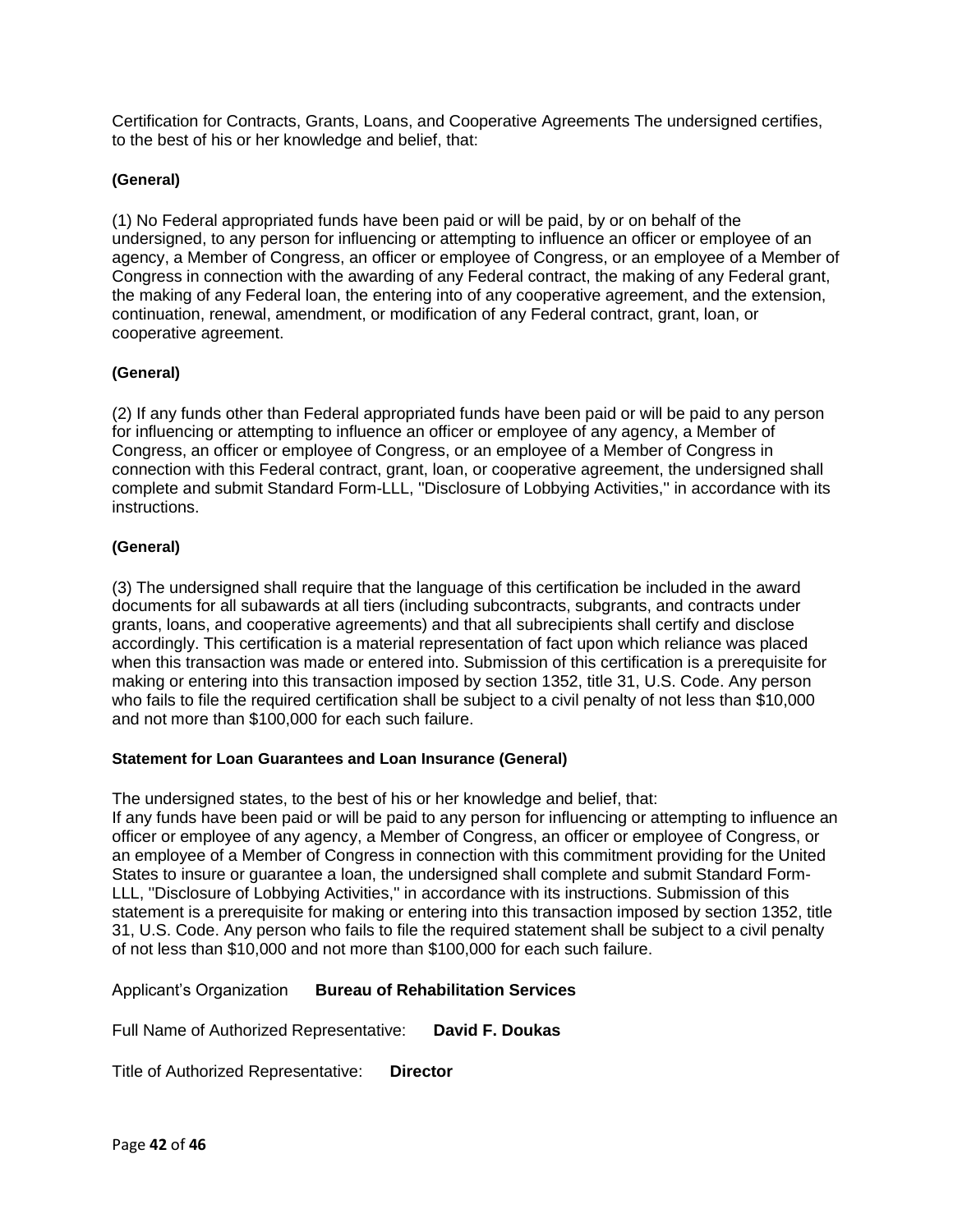SF LLL Form – Disclosure of Lobbying Activities (only if applicable) (http://www2.ed.gov/fund/grant/apply/appforms/appforms.html).

## **Assurances (General)**

The designated State agency or designated State unit, as appropriate and identified in the State certifications included with this VR services portion of the Unified or Combined State Plan and its supplement, through signature of the authorized individual, assures the Commissioner of the Rehabilitation Services Administration (RSA), that it will comply with all of the requirements of the VR services portion of the Unified or Combined State Plan and its supplement, as set forth in sections 101(a) and 606 of the Rehabilitation Act. The individual authorized to submit the VR services portion of the Unified or Combined State Plan and its supplement makes the following assurances:**The State Plan must provide assurances that:**

## **1. Public Comment on Policies and Procedures: (General)**

The designated State agency assures it will comply with all statutory and regulatory requirements for public participation in the VR Services Portion of the Unified or Combined State Plan, as required by section 101(a)(16)(A) of the Rehabilitation Act.

## **2. Submission of the VR services portion of the Unified or Combined State Plan and Its Supplement: (General)**

The designated State unit assures it will comply with all requirements pertaining to the submission and revisions of the VR services portion of the Unified or Combined State Plan and its supplement for the State Supported Employment Services program, as required by sections 101(a)(1), (22), (23), and 606(a) of the Rehabilitation Act; section 102 of WIOA in the case of the submission of a unified plan; section 103 of WIOA in the case of a submission of a Combined State Plan; 34 CFR 76.140.

## **3. Administration of the VR services portion of the Unified or Combined State Plan: (General)**

The designated State agency or designated State unit, as appropriate, assures it will comply with the requirements related to:

**a. the establishment of the designated State agency and designated State unit, as required by section 101(a)(2) of the Rehabilitation Act. (General)**

**b. the establishment of either a State independent commission or State Rehabilitation Council, as required by section 101(a)(21) of the Rehabilitation Act. (General)**

The designated State agency or designated State unit, as applicable **(B) has established a State Rehabilitation Council**

**c. consultations regarding the administration of the VR services portion of the Unified or Combined State Plan, in accordance with section 101(a)(16)(B) of the Rehabilitation Act. (General)**

**d. the financial participation by the State, or if the State so elects, by the State and local agencies, to provide the amount of the non-Federal share of the cost of carrying out the VR program in accordance with section 101(a)(3). (General)**

**e. the local administration of the VR services portion of the Unified or Combined State Plan, in accordance with section 101(a)(2)(A) of the Rehabilitation Act. (General)**

The designated State agency allows for the local administration of VR funds **No**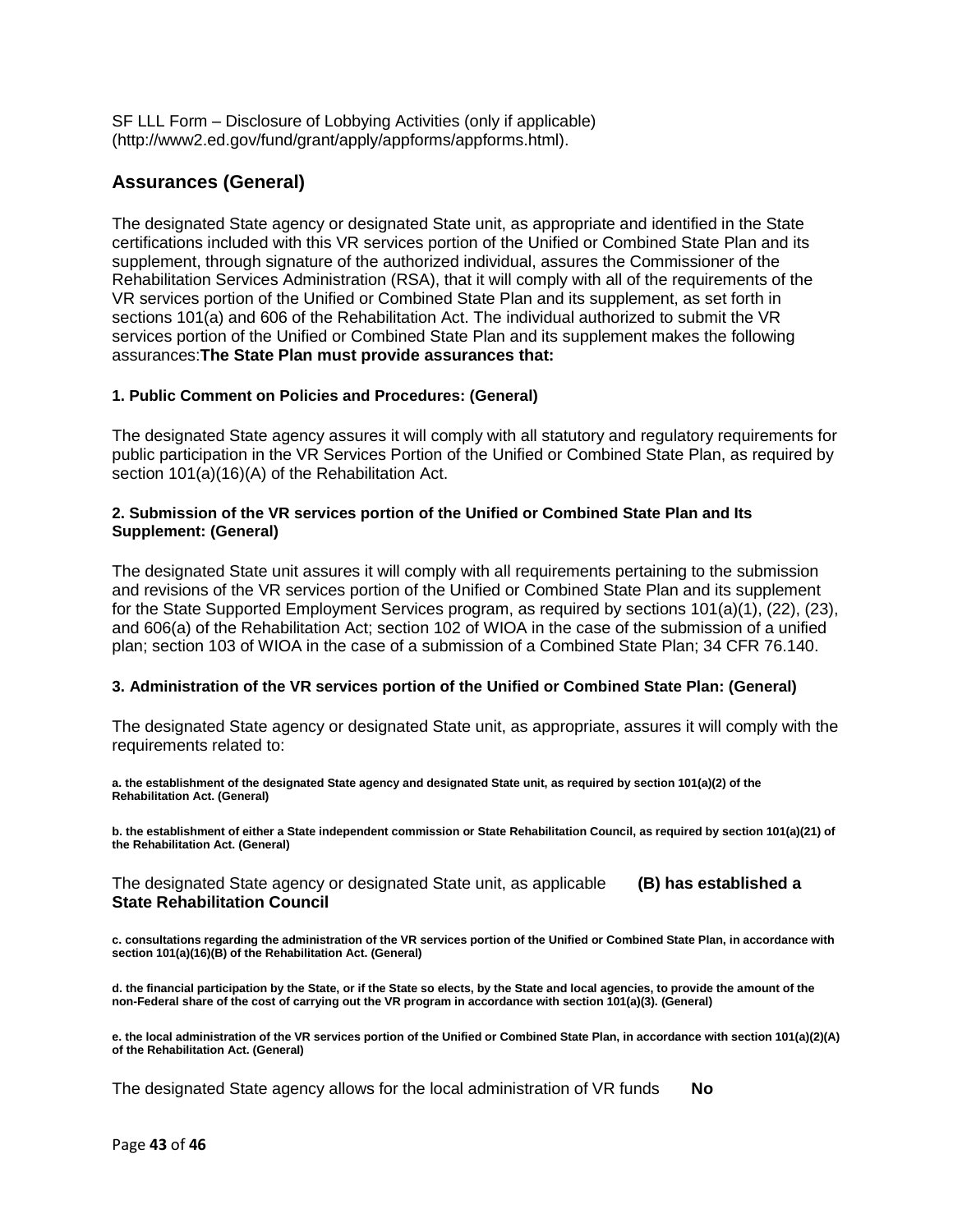**f. the shared funding and administration of joint programs, in accordance with section 101(a)(2)(A)(ii) of the Rehabilitation Act. (General)**

The designated State agency allows for the shared funding and administration of joint programs: **No**

**g. statewideness and waivers of statewideness requirements, as set forth in section 101(a)(4) of the Rehabilitation Act. (General)**

Is the designated State agency requesting or maintaining a waiver of statewideness for one or more services provided under the VR services portion of the Unified or Combined State Plan? See Section 2 of this VR services portion of the Unified or Combined State Plan. **No**

**h. the descriptions for cooperation, collaboration, and coordination, as required by sections 101(a)(11) and (24)(B); and 606(b) of the Rehabilitation Act. (General)**

**i. all required methods of administration, as required by section 101(a)(6) of the Rehabilitation Act . (General)**

**j. the requirements for the comprehensive system of personnel development, as set forth in section 101(a)(7) of the Rehabilitation Act. (General)**

**k. the compilation and submission to the Commissioner of statewide assessments, estimates, State goals and priorities, strategies, and progress reports, as appropriate, and as required by sections 101(a)(15), 105(c)(2), and 606(b)(8) of the Rehabilitation Act. (General)**

**l. the reservation and use of a portion of the funds allotted to the State under section 110 of the Rehabilitation Act for the development and implementation of innovative approaches to expand and improve the provision of VR services to individuals with disabilities, particularly individuals with the most significant disabilities. (General)**

**m. the submission of reports as required by section 101(a)(10) of the Rehabilitation Act. (General)**

#### **4. Administration of the Provision of VR Services: (General)**

The designated State agency, or designated State unit, as appropriate, assures that it will:

**a. comply with all requirements regarding information and referral services in accordance with sections 101(a)(5)(D) and (20) of the Rehabilitation Act. (General)**

**b. impose no duration of residence requirement as part of determining an individual's eligibility for VR services or that excludes from services under the plan any individual who is present in the State in accordance with section 101(a)(12) of the Rehabilitation Act . (General)**

**c. provide the full range of services listed in section 103(a) of the Rehabilitation Act as appropriate, to all eligible individuals with disabilities in the State who apply for services in accordance with section 101(a)(5) of the Rehabilitation Act? (General)**

#### Agency will provide the full range of services described above

**d. determine whether comparable services and benefits are available to the individual in accordance with section 101(a)(8) of the Rehabilitation Act. (General)**

**e. comply with the requirements for the development of an individualized plan for employment in accordance with section 102(b) of the Rehabilitation Act. (General)**

**f. comply with requirements regarding the provisions of informed choice for all applicants and eligible individuals in accordance with section 102(d) of the Rehabilitation Act. (General)**

**g. provide vocational rehabilitation services to American Indians who are individuals with disabilities residing in the State, in accordance with section 101(a)(13) of the Rehabilitation Act. (General)**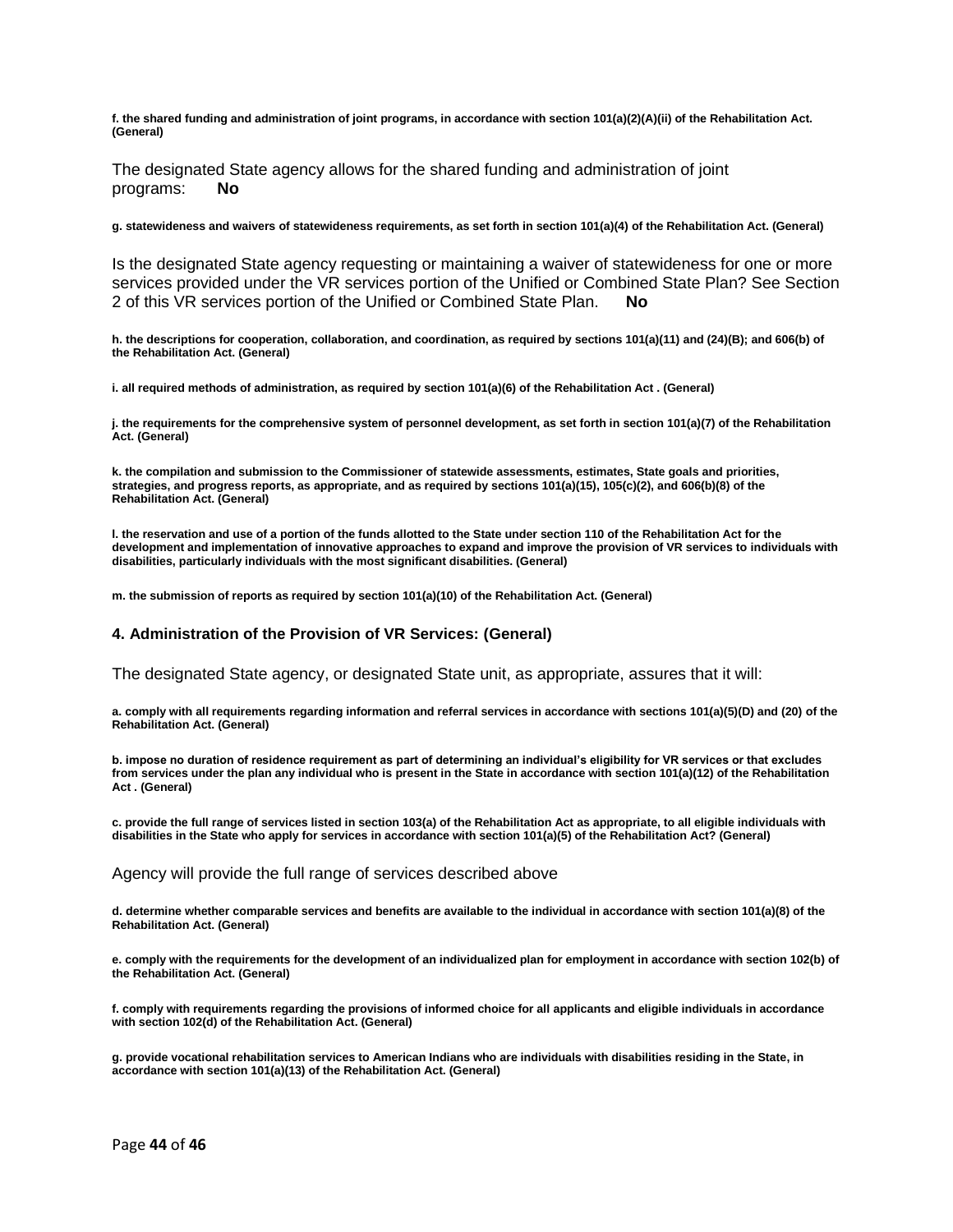**h. comply with the requirements for the conduct of semiannual or annual reviews, as appropriate, for individuals employed either in an extended employment setting in a community rehabilitation program or any other employment under section 14(c) of the Fair Labor Standards Act of 1938, as required by section 101(a)(14)of the Rehabilitation Act. (General)**

**i. meet the requirements in sections 101(a)(17) and 103(b)(2) of the Rehabilitation Act if the State elects to construct, under special circumstances, facilities for community rehabilitation programs (General)**

**j. with respect to students with disabilities, the State,** 

- **i. has developed and will implement,**
	- **A. strategies to address the needs identified in the assessments; and**
	- **B. strategies to achieve the goals and priorities identified by the State, to improve and expand vocational rehabilitation services for students with disabilities on a statewide basis; and**
- **ii. has developed and will implement strategies to provide pre-employment transition services (sections 101(a)(15) and 101(a)(25)).**

#### **(General)**

#### **5. Program Administration for the Supported Employment Title VI Supplement: (General)**

**a. The designated State unit assures that it will include in the VR services portion of the Unified or Combined State Plan all information required by section 606 of the Rehabilitation Act. (General)**

**b. The designated State agency assures that it will submit reports in such form and in accordance with such procedures as the Commissioner may require and collects the information required by section 101(a)(10) of the Rehabilitation Act separately for individuals receiving supported employment services under title I and individuals receiving supported employment services under title VI of the Rehabilitation Act. (General)**

**c. The designated state unit will coordinate activities with any other State agency that is functioning as an employment network under the Ticket to Work and Self-Sufficiency program under Section 1148 of the Social Security Act. (General)**

#### **6. Financial Administration of the Supported Employment Program: (General)**

**a. The designated State agency assures that it will expend no more than 2.5 percent of the State's allotment under title VI for administrative costs of carrying out this program; and, the designated State agency or agencies will provide, directly or indirectly through public or private entities, non-Federal contributions in an amount that is not less than 10 percent of the costs of carrying out supported employment services provided to youth with the most significant disabilities with the funds reserved for such purpose under section 603(d) of the Rehabilitation Act, in accordance with section 606(b)(7)(G) and (H) of the Rehabilitation Act. (General)**

**b. The designated State agency assures that it will use funds made available under title VI of the Rehabilitation Act only to provide supported employment services to individuals with the most significant disabilities, including extended services to youth with the most significant disabilities, who are eligible to receive such services; and, that such funds are used only to supplement and not supplant the funds provided under Title I of the Rehabilitation Act, when providing supported employment services specified in the individualized plan for employment, in accordance with section 606(b)(7)(A) and (D), of the Rehabilitation Act. (General)**

#### **7. Provision of Supported Employment Services: (General)**

**a. The designated State agency assures that it will provide supported employment services as defined in section 7(39) of the Rehabilitation Act. (General)**

**b. The designated State agency assures that:** 

- **i. the comprehensive assessment of individuals with significant disabilities conducted under section 102(b)(1) of the Rehabilitation Act and funded under title I of the Rehabilitation Act includes consideration of supported employment as an appropriate employment outcome, in accordance with the requirements of section 606(b)(7)(B) of the Rehabilitation Act**
- **ii. an individualized plan for employment that meets the requirements of section 102(b) of the Rehabilitation Act , which is developed and updated with title I funds, in accordance with sections 102(b)(3)(F) and 606(b)(6)(C) and (E) of the Rehabilitation Act.**

**(General)**